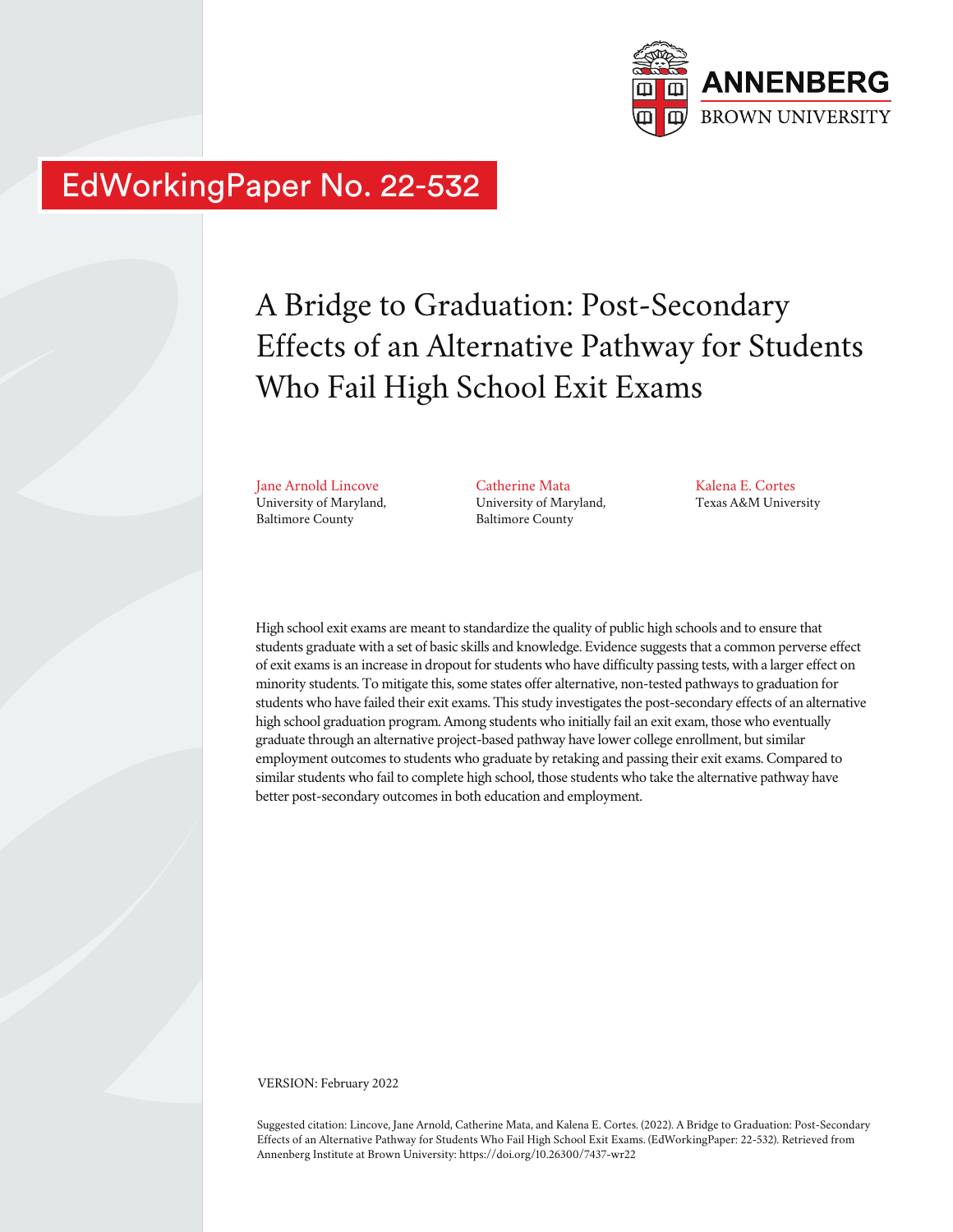# **A Bridge to Graduation: Post-Secondary Effects of an Alternative Pathway for Students Who Fail High School Exit Exams**

Jane Arnold Lincove, Catherine Mata, and Kalena E. Cortes<sup>[\\*](#page-1-0)</sup>

This version: February 3, 2022

#### **Abstract**

High school exit exams are meant to standardize the quality of public high schools and to ensure that students graduate with a set of basic skills and knowledge. Evidence suggests that a common perverse effect of exit exams is an increase in dropout for students who have difficulty passing tests, with a larger effect on minority students. To mitigate this, some states offer alternative, nontested pathways to graduation for students who have failed their exit exams. This study investigates the post-secondary effects of an alternative high school graduation program. Among students who initially fail an exit exam, those who eventually graduate through an alternative project-based pathway have lower college enrollment, but similar employment outcomes to students who graduate by retaking and passing their exit exams. Compared to similar students who fail to complete high school, those students who take the alternative pathway have better post-secondary outcomes in both education and employment.

JEL Classification: I21, I24, J18.

Key words: High School Exit Exams, High School Graduation, Post-secondary Education, Labor Market Outcomes, Employment, Earnings.

<span id="page-1-0"></span><sup>\*</sup> Lincove: University of Maryland, Baltimore County (email: [jlincove@umbc.edu\)](about:blank). Mata: University of Maryland, Baltimore County (email: [cmatah1@umbc.edu\)](about:blank). Cortes: The Bush School of Government and Public Service, 4220 TAMU, 2088 Allen Building, Texas A&M University, College Station, TX 77843; Research Fellow at the Institute for the Study of Labor (IZA); and Research Associate at the National Bureau of Economic Research (e-mail: [kcortes@tamu.edu\)](about:blank). This research was supported by the Spencer Foundation through grant 201700051. We thank Celeste K. Carruthers, Daniel Mangrum, Maria Padilla-Romo, Katharine O. Strunk, seminar and conference participants at the University of Tennessee, the Federal Reserve Bank of New York, the American Economic Association, Association for Education Finance and Policy, the Association for Public Policy Analysis and Management, and the Southern Economic Association for helpful feedback. We are also grateful to Angela Henneberger, Ross Goldstein, Dara Zeelander Shaw, Amir Francois, and other Maryland stakeholders for assistance, data access, and policy information. This research was supported in part by the Maryland Longitudinal Data System (MLDS) Center. We are grateful for the assistance provided by the MLDS Center. All opinions are the authors' and do not represent the opinion of the MLDS Center or its partner agencies. Institutional support was provided by the University of Maryland, Baltimore County and Texas A&M University.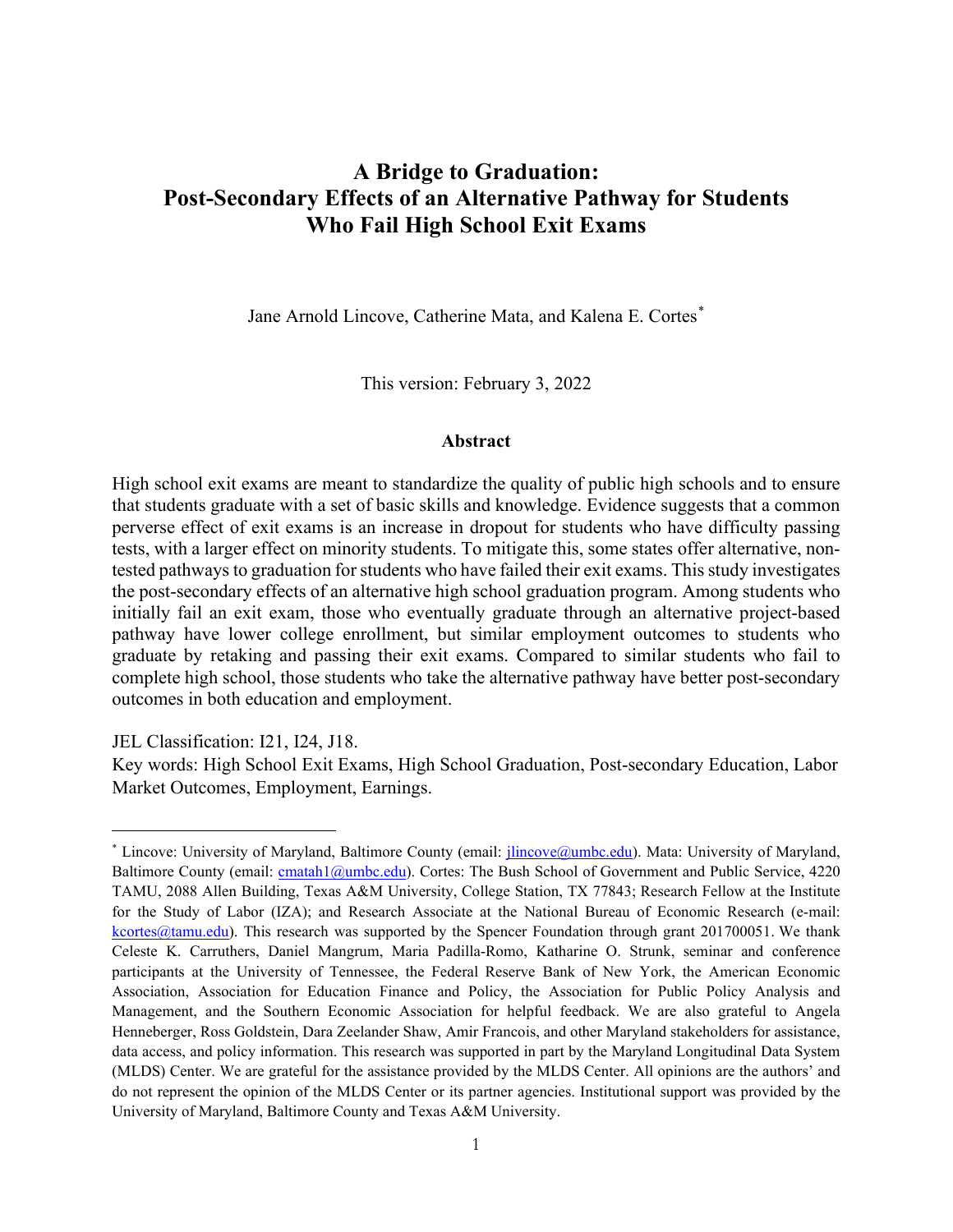#### **I. INTRODUCTION**

Across the nation, state-mandated high school exit exams are used to demonstrate that students have acquired specific skills and knowledge before entering college or the job market. While exit exams have a long history in some U.S. states, most policies requiring exit exams were implemented as part of the standards-based instruction and testing movement from 1980 to the 2000s (Dee and Jacob, 2007). This period saw an unprecedented expansion in the number of states requiring exit exams as well as the scope of subject areas tested (Hemelt and Marcotte, 2013). By 2012, 31 states required exit exams, and 26 made passing exit exams a requirement for graduation (McIntosh, 2011). State exit exam requirements affected an estimated 76 percent of all students and 84 percent of students of color in public high schools in the US (McIntosh, 2011).

Mandated exit exams are intended to hold schools and students accountable for meeting minimum standards for high school completion. However, prior research links exam requirements to unintended increases in high school dropout, particularly among students of color (Dee and Jacob, 2007; Holme et al., 2010; Hemelt and Marcotte, 2013; Ou, 2010; Papay, Murnane, and Willet, 2010; Reardon et al., 2010; Warren, Jenkins, and Kulick, 2006). As a mitigating strategy, some states provide an alternative pathway for those who fail exams – either by passing alternative exams or through non-tested pathways such as portfolios or projects. Hemelt and Marcotte (2013) found that states that implemented exit exams without an alternative, non-tested pathway experienced increases in high school dropout, while states with non-tested pathways did not. This suggests that non-tested alternatives mitigate the negative effects of exit exams on high school completion. However, less is known about consequences for students' post-secondary success. If high school exit exams ensure that students have achieved the basic skills for graduation, it is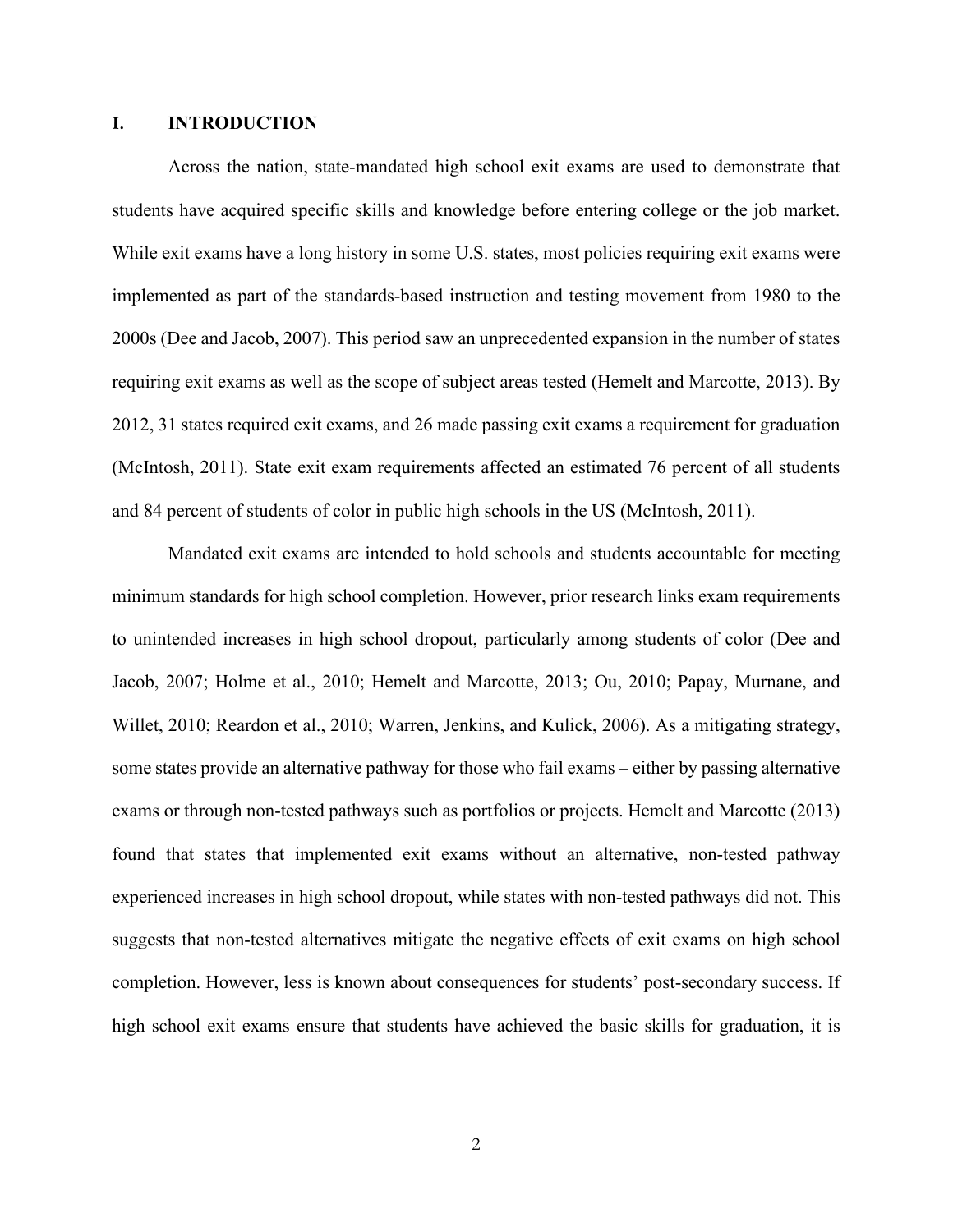important to examine whether students on non-tested pathways graduate with equivalent human capital.

In this study, we compare the human capital formation of high schoolers who do and do not pass exit exams, by investigating college and workforce outcomes for students who completed Maryland's *non-test-based* high school graduation option. Maryland's Bridge Program for High School Validation (Bridge) allows students who fail exit exams to graduate by completing projects and portfolios that are judged by a local review panel. Importantly, students who Bridge receive the same high school diploma as students who pass high school exit exams, so college admission officers and employers are not able to use the student's graduation pathway as an explicit signal of the student's human capital. Thus, the Bridge program provides an excellent opportunity to examine the question of whether non-test-based graduation requirements allow students to graduate with equivalent human capital to those who pass exit exams.

We focus our analysis on post-secondary education and labor market outcomes for students who initially failed Maryland's high school exit exams, comparing students on different graduate pathways in a matched sample that is similar in past school performance, demographics, and motivation to graduate. Our analysis focuses on the approximately one-quarter of Maryland's high school seniors that fails at least one exit exam on multiple attempts. To investigate whether graduates have similar human capital acquisition, we compare Bridge program completers to matched students who initially failed but passed exit exams on retakes. Because colleges and employers cannot differentiate Bridge completers from test passers, this analysis investigates whether non-test alternatives provide similar levels of skill development as passing exit exams. To investigate the benefits of the non-tested pathway as a high school dropout prevention strategy, we also compare Bridge program completers to students who attempt all the exit exams but still fail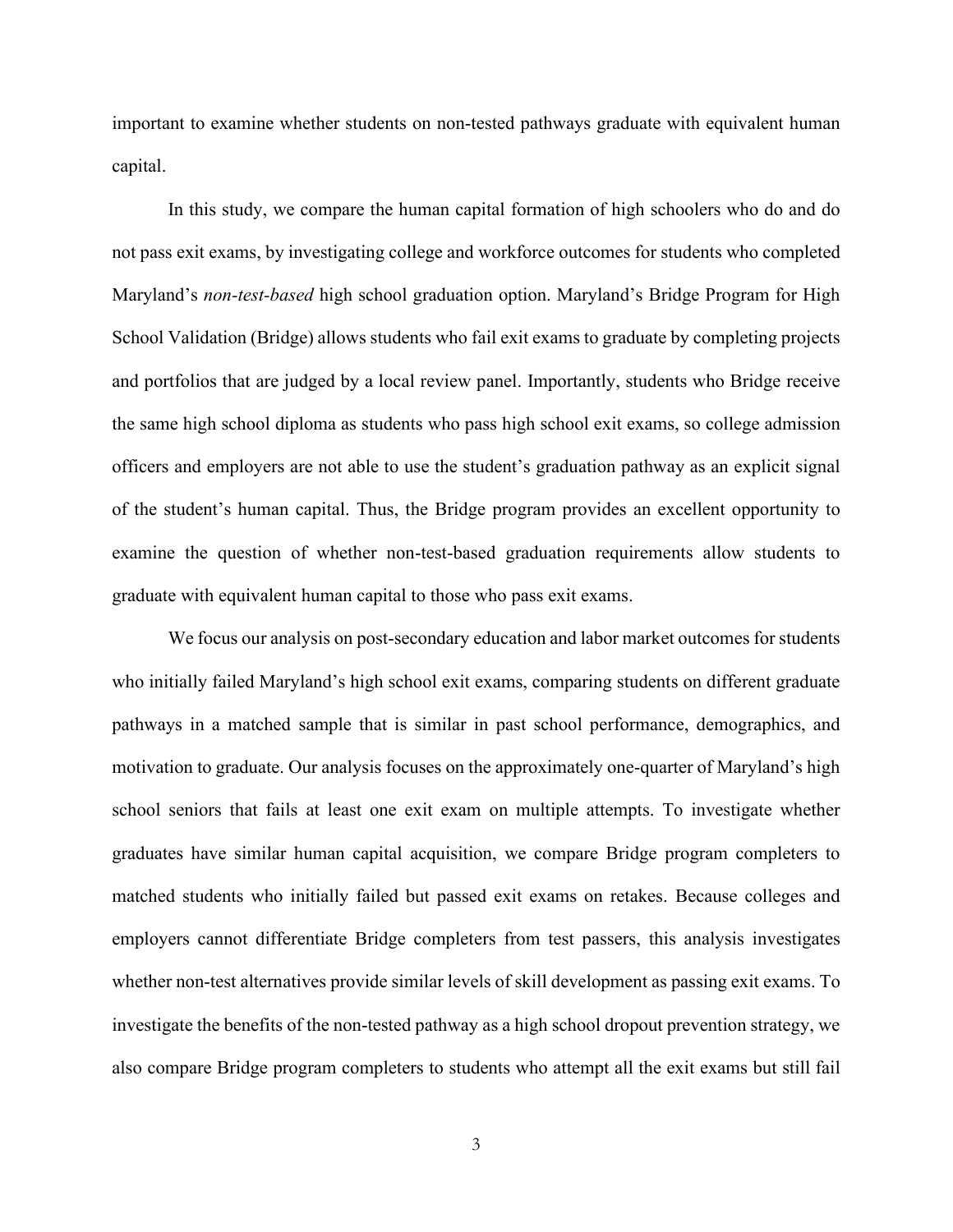to graduate from high school. Bridge completers and those without a high school diploma do vary in the signal sent to employers. Hence, this second analysis investigates the degree to which completing a high school degree through the Bridge program is preferable to non-completion.

We find that students who took the Bridge pathway to high school graduation were less likely to attend college than students who passed their exit exams by 3-6 percentage points, but employment rates were similar for both groups of students. Effects on quarterly wages vary depending on which of Maryland's three subject area exams were completed through Bridge and whether the student was attending college while working. Compared to similar students who fail to complete high school, students who took the Bridge pathway had better post-secondary outcomes in both education and employment. Subgroup analysis suggests that Bridge is particularly advantageous for students at highest risk for dropout.

#### **II. RELEVANT LITERATURE**

The effects of state-mandated high exit exams are documented in several studies. In general, exit exams have produced few of the anticipated benefits and many unintended consequences. States that require exit exams for graduation have seen an associated increase in high school drop-out rates (Hemelt and Marcotte, 2013; Warren, Jenkins, and Kulick, 2006). This unintended effect has both efficiency and equity consequences, as the increase disproportionally affects students who are most at risk to drop out from high school, including students of color (Dee and Jacob, 2007; Hemelt and Marcotte, 2013), English language learners (Hemelt and Marcotte, 2013; Holme et al., 2010; Ou, 2010), and students in poverty (Papay, Murnane, and Willet, 2010; Dee and Jacob, 2007). At the same time, there is little evidence that the implementation of high school exit exams has improved post-secondary and labor market outcomes for graduates. While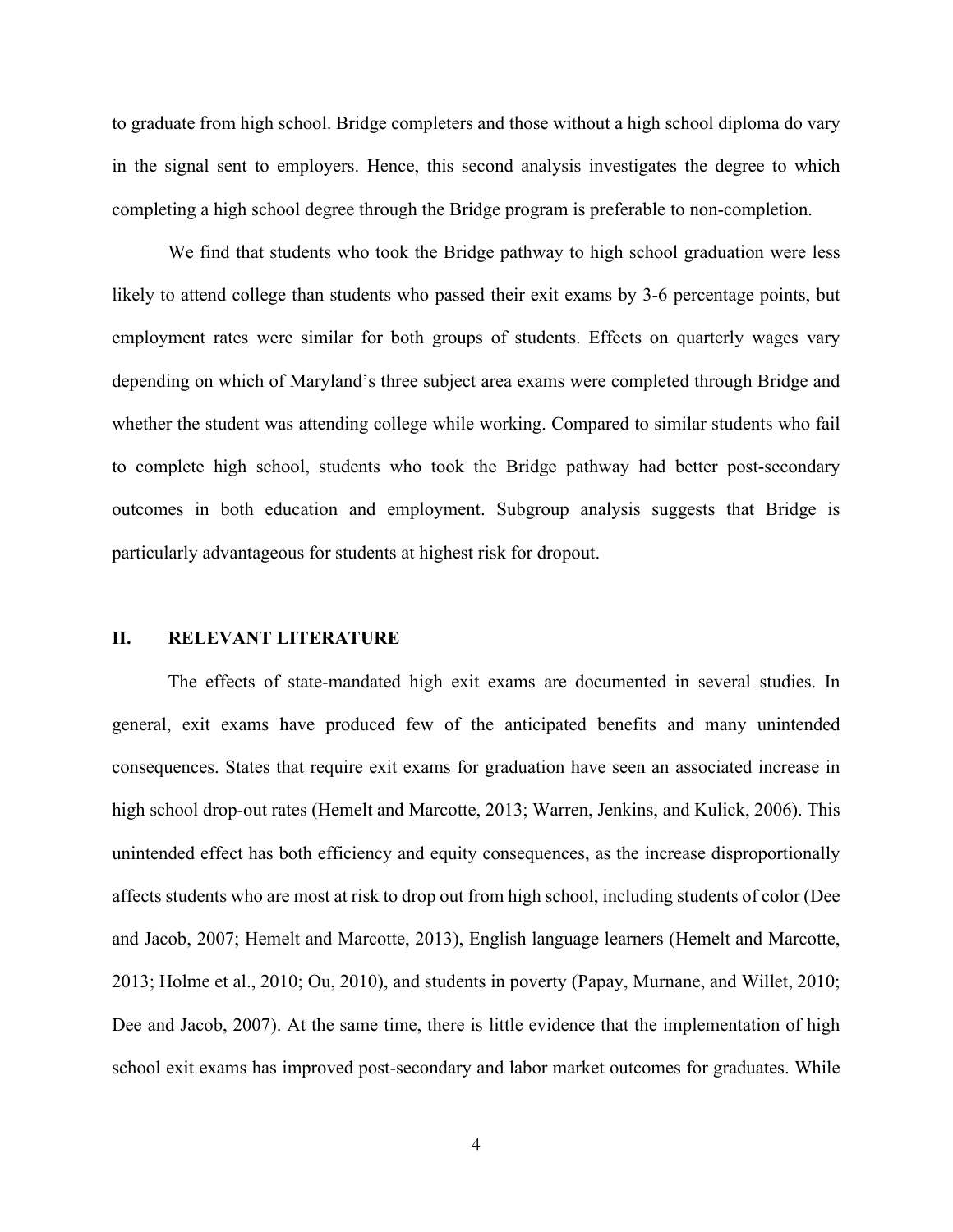high school graduates clearly do better in their labor market prospects than dropouts, there is no evidence that exit exams mandates positively affect employment or earnings (Warren, Grodsky, and Lee, 2008).

The effects of variations in state exit exam policies were studied by Hemelt and Marcotte (2013). The authors classify four variations in state policies that allow students to graduate without passing exit exams: (1) alternative tests such as Advanced Placement tests, SAT, or ACT scores, (2) evidence other than standardized tests, such as, school grades, teachers' recommendations, and portfolio projects, (3) waiver mechanisms, and (4) alternative credentials, such as, a certificate of attendance. Hemelt and Marcotte (2013) found significant increases in high school dropout rates due to the implementation of exit exams in states that do not provide any of these alternatives. Most notably, the authors found no increase in high school dropout rates due to implementing exit exams in the states, including Maryland, where students could use an alternative pathway to graduation that is not test based.

A well-studied example of Hemelt and Marcotte's first policy alternative is the General Educational Development (GED) certificate, which provides a high school equivalency certificate to students who pass a battery of four tests. Obtaining a GED certificate might not be strictly equivalent to a regular high school diploma, because colleges and employers can observe if a student has as GED certificate or a high school diploma. By inducing students to drop out of high school, the GED option leads some students to lose the benefits of a high school degree (Heckman, Humpries, and Mader, 2011). Like high school exit exams, the research on GEDs as a test-based alternative pathway to high school graduation suggests there are undesired effects including reductions in graduation rates (Heckman et al., 2012; Tyler, Murnane, and Willet, 2000) and college access (Heckman, Humphries and Mader, 2011; Maralani, 2011). In terms of employment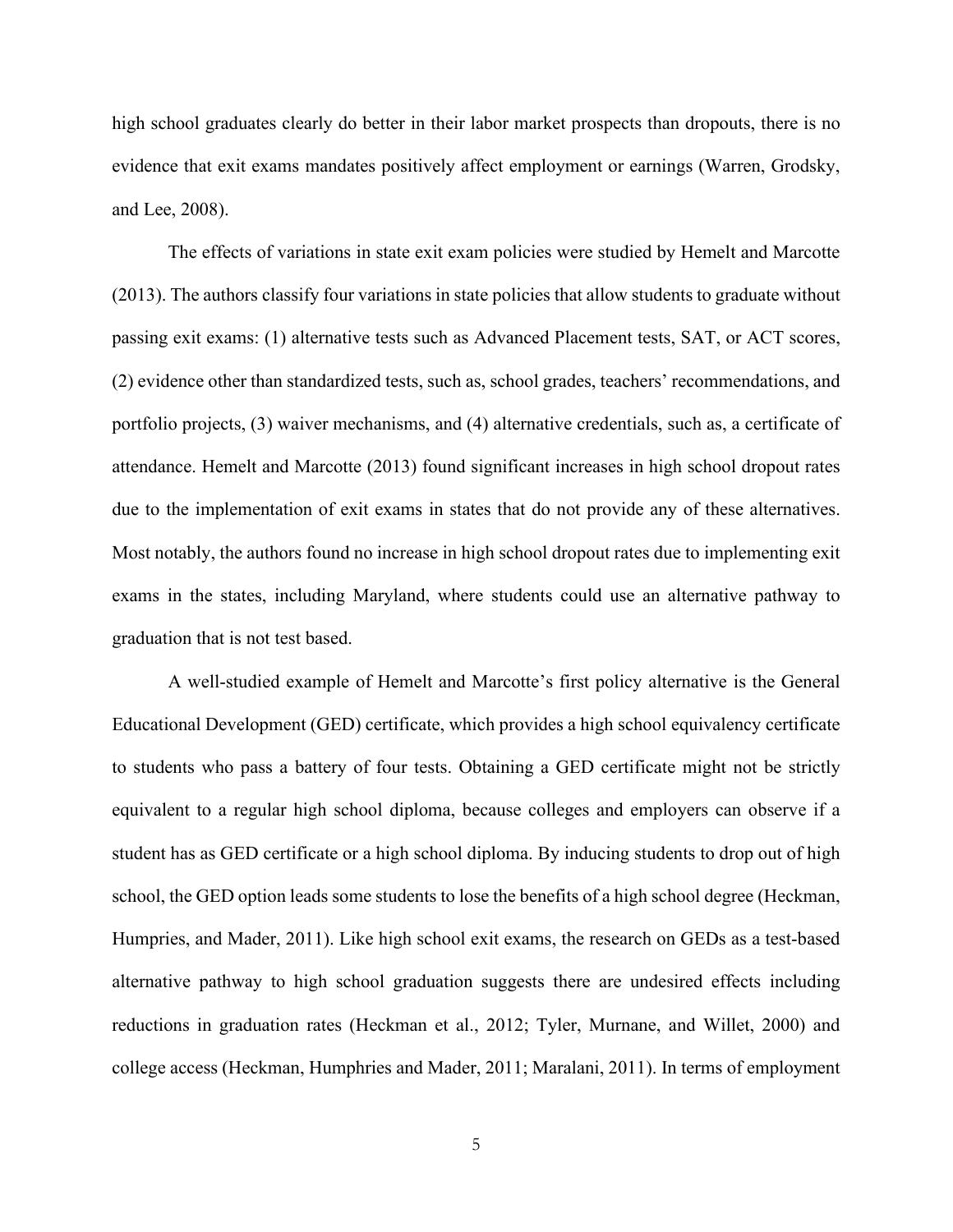opportunities, research shows that GED recipients are more similar to high school dropouts than to high school graduates (Heckman et al., 2012). According to Heckman, Humphries and Mader (2011), GED recipients have higher achievement test scores than dropouts because they complete more years of high school, but once scholastic ability is accounted for, GED recipients are equivalent to uncredentialed dropouts in terms of their labor market outcomes. In terms of its effectiveness as an alternative pathway to graduation, studies suggest that a graduate with a GED certificate is better off than a high school dropout, but worse off than a graduate who passed an exit exam.

The contribution of our study is to investigate whether taking a non-test-based pathway to graduation also diminishes post-secondary opportunities for students. While previous work suggests that non-tested pathways improve graduation rates for states with exit exams (Hemelt and Marcotte, 2013), it is unclear if they are detrimental or beneficial for students after they leave high school. We also build on prior studies on the GED pathway in two important ways. First, because the Maryland Bridge program does not require students to pass additional tests to graduate from high school, we can better understand if the tests themselves matter for future student success. Second, unlike GED completers, Bridge completers receive the same diploma as students who pass exit exams, so here we can better tease out post-secondary differences due to human capital differences from those due to employer perceptions based on the differential signals of diplomas versus GEDs.

#### **III. MARYLAND'S ALTERNATIVE PATHWAY TO GRADUATION**

Since 2005, Maryland has required high school exit exams with a non-test-based alternative for students who failed their exit exams. This study focuses on four cohorts of high school seniors that entered  $9<sup>th</sup>$  grade between fall 2008 and 2011, and reached on-time graduation between spring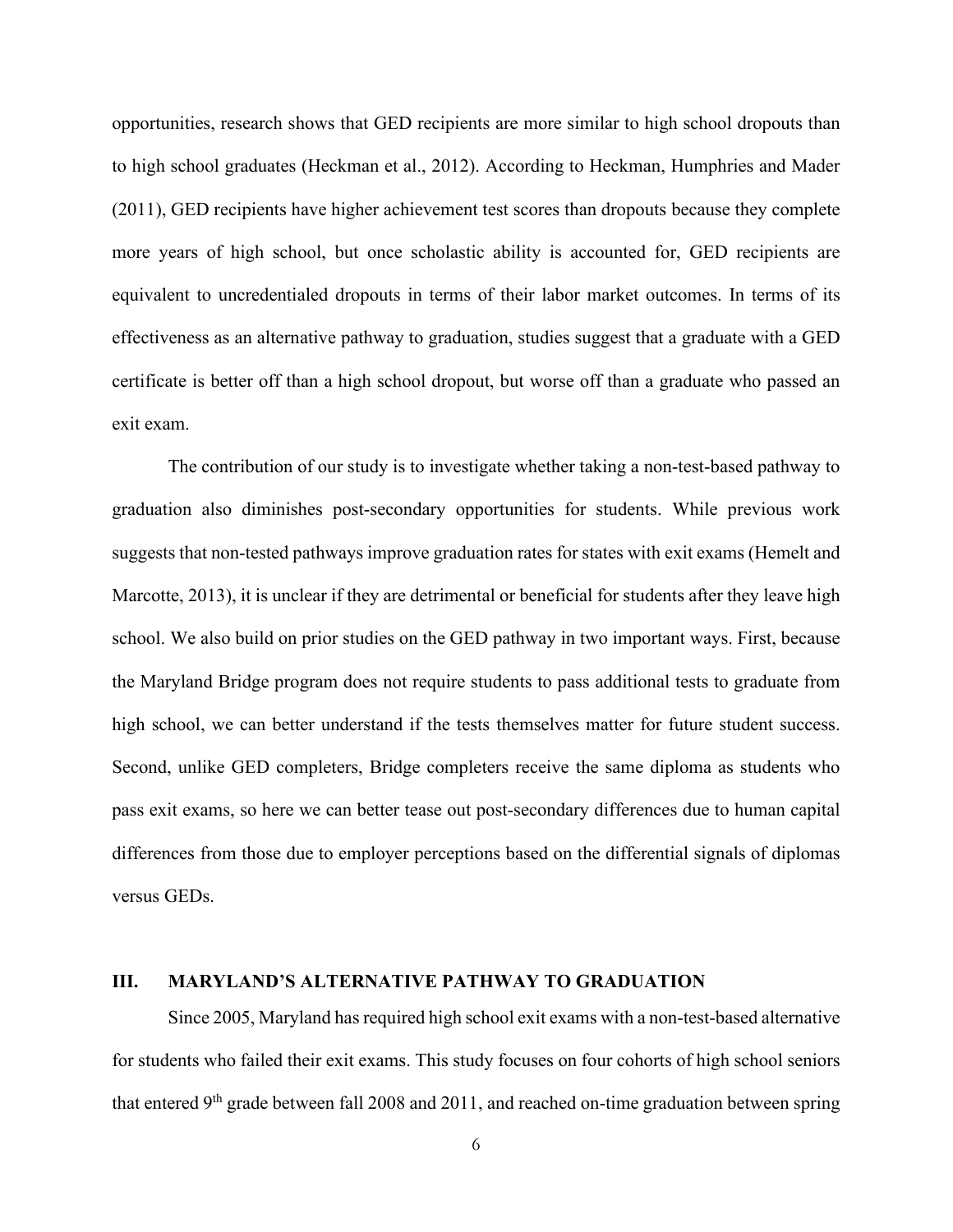2012 and 2015. During this time period all students were required to pass three end-of-course High School Assessments (HSA) in algebra, biology, and English.<sup>[1](#page-7-0)</sup> Maryland's HSA's had the typical characteristics of most state exit exams – content was aligned with state standards, exit exams were often integrated as a final exam in courses, students could retake multiple times to pass, and passing was required for high school graduation.<sup>[2,](#page-7-1)[3](#page-7-2)</sup> The three required HSA's were taken at the conclusion of enrollment in the associated courses, typically in  $9<sup>th</sup>$  or  $10<sup>th</sup>$  grade.

To avoid the risk of increased high school dropout due to failed exit exams, the Bridge program provides a second pathway to graduation by providing evidence of acquisition of basic skills and standards for graduation through projects, portfolios, and other work. By state rules, students were eligible to Bridge in a subject area only after attempting and failing the subject area exit exam twice. After the second failure, teachers helped students design a Bridge project based on their performance on the failed exit exams, identifying which standards were demonstrated through correct test answers and which needed additional work or evidence. The projects were judged by a district review board. Students who passed a Bridge project in a subject fulfilled the exit exam requirement in that subject. Importantly, for our analysis, eligible students could also attempt to pass exams through unlimited retakes. Students could Bridge in any or all the three required subject areas and were also free to attempt retakes while simultaneously pursuing the Bridge option. In practice, students could graduate through any combination of bridging and testpassing in the three subject areas.

<span id="page-7-0"></span> $<sup>1</sup>$  A fourth exam in U.S. Government was initially given to some cohorts but was not required for graduation.</sup>

<span id="page-7-1"></span><sup>&</sup>lt;sup>2</sup> Throughout this paper we will refer to Maryland's HSAs generically as exit exams.

<span id="page-7-2"></span><sup>3</sup> During the 2014-15 school year, Maryland adopted the Common Core standards and began using the Common Corealigned Partnership for Assessment of Readiness for College and Careers (PARCC) tests in place of Maryland HSAs to fulfill the exit exam requirements. Our study period ends before this transition took place.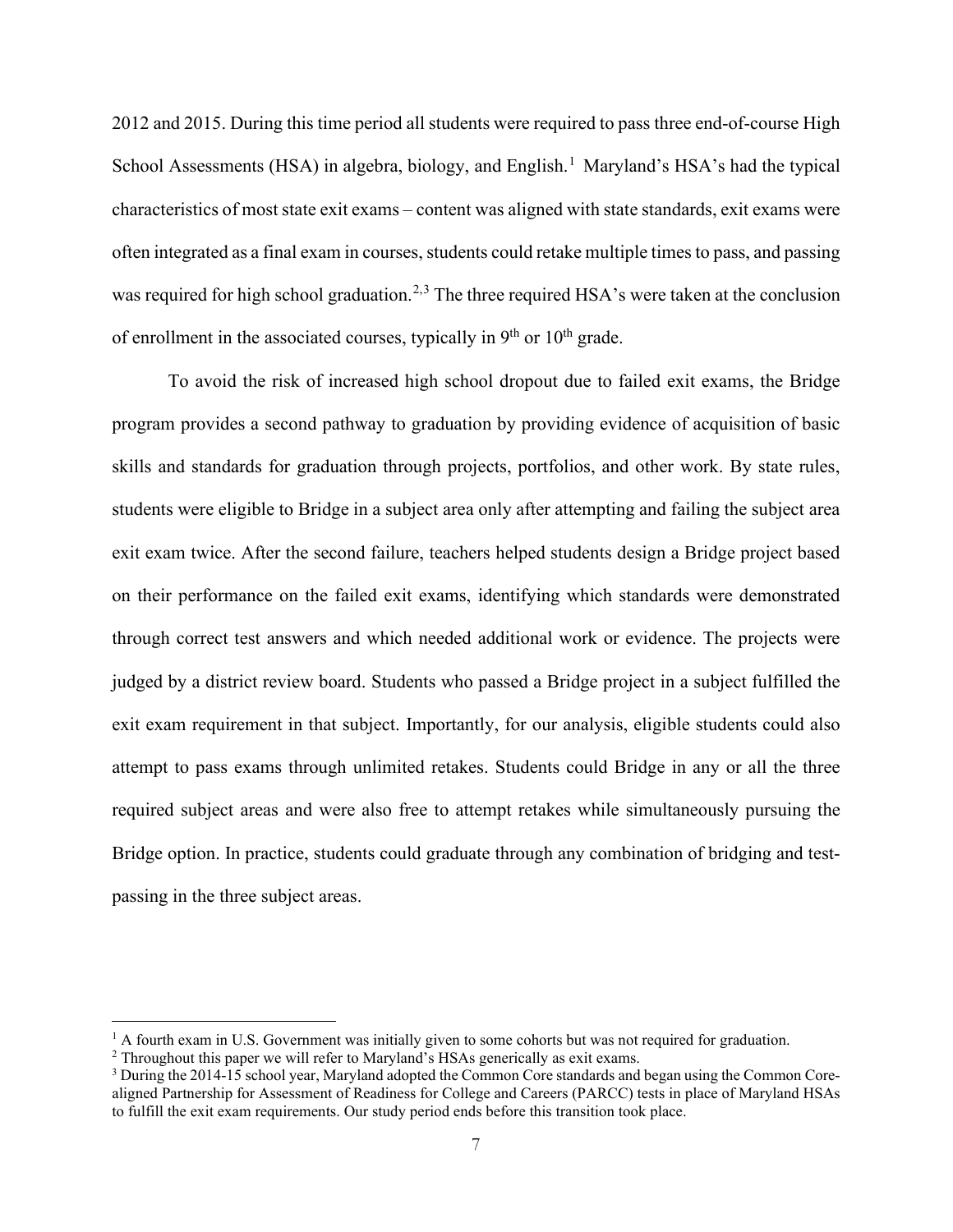The Bridge program is implemented locally by the Maryland's 24 local school districts. While the Bridge program documentation asserts that completing Bridge is "no easier" than passing an exit exam (Maryland State Department of Education, 2021), specific expectations and outcomes are subjective, and local review boards might apply qualitatively different criteria.[4](#page-8-0) Thus, the Bridge experience and the choice to retake tests or to pursue Bridge likely varied from the student perspective based on local design. In practice, selection into the alternative pathway was dependent on failing an exit exam twice, but also likely to vary based on recommendations from teachers, counselors, and peers at the school level as well. Thus, our empirical methods, discussed below, are designed to overcome problem of both observable and unobservable selection into the Bridge pathway.

### **IV. DATA SOURCES AND SAMPLE SELECTION**

To analyze the post-secondary effects of the Bridge program on eligible students, we use administrative data from the Maryland Longitudinal Data Systems Center (MLDSC). MLDSC is a state agency and research center that houses several mergeable, de-identified databases from public PK-12 schools, public and private post-secondary institutions, and the state's Unemployment Insurance system (UI). For this study, we include high school seniors from four cohorts that initially entered Maryland public high schools from fall 2008 through fall 2011. These students were subject to an exit exam policy that required passing HSA's or completing the Bridge program in algebra, biology, and English. We observe Bridge completion in administrative records

<span id="page-8-0"></span><sup>4</sup> For more information refer to: https://mdk12.msde.maryland.gov/assessments/hsa/Pages/High-School-Assessments(HSA).aspx.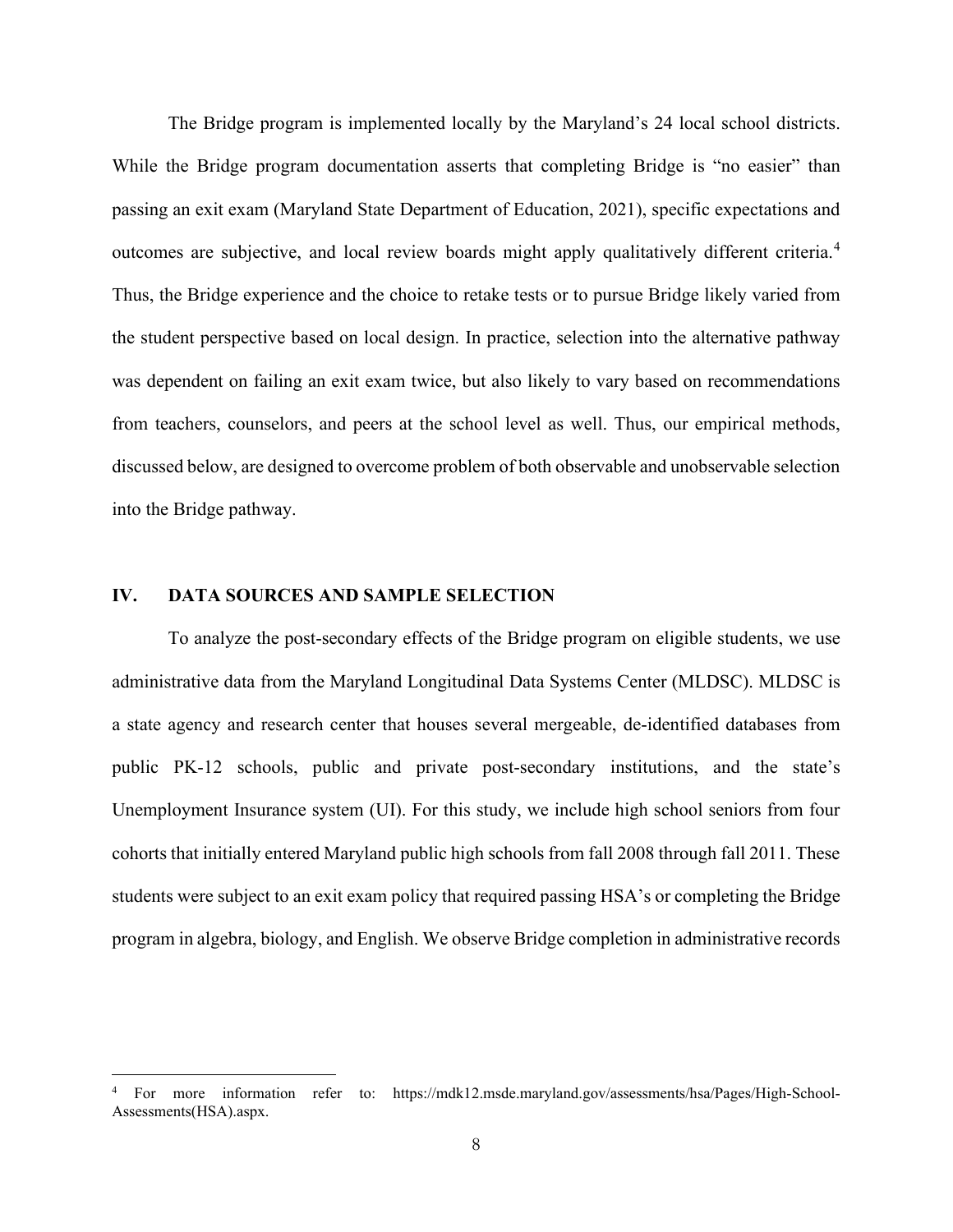for students who successfully completed the program and graduated.<sup>[5](#page-9-0)</sup> In our main analysis, we follow these four cohorts of students in the MLDSC data from  $8<sup>th</sup>$  grade through four years of high school plus one year after their on-time high school graduation date. <sup>[6](#page-9-1)</sup>

The administrative high school data allow us to observe tests scores for all students on attempted exit exams. Thus, we can perfectly observe who is eligible to Bridge, and we restrict our analysis to these eligible students. Bridge-eligible students failed at least one exam at least two times, and thus reflect a lower part of the test and ability distribution within the state. While students were eligible to Bridge after just two failed attempts, many students attempted additional retakes of an exam before either passing, completing Bridge, or ultimately not completing high school. To test whether the choice of graduation pathway is influential for post-secondary outcomes, we divide the population of students who are eligible to Bridge in each subject into three mutually exclusive groups of students: (1) *bridgers* are students who completed the Bridge program and graduated high school; (2) *test passers* are students who eventually passed the exit exam and graduated high school, and (3) *non-completers* are students who failed to complete high school.

Our empirical objective is to test first, whether students who complete Bridge to graduate acquire similar skills and abilities through the Bridge process to the skills and abilities acquired through persistent retesting; and second, whether students who complete Bridge and graduate have superior skills and abilities to students who fail to complete high school. While we can perfectly observe both Bridge eligibility and high school completion outcomes for all students, selection

<span id="page-9-0"></span><sup>&</sup>lt;sup>5</sup> Some students may have simultaneously attempted a Bridge program and test retakes. While we can observe all test attempts and their outcomes, we only observe Bridge in administrative data if the student completed Bridge. We cannot observe failed attempts to graduate via a Bridge program.

<span id="page-9-1"></span><sup>6</sup> We identify high school completion in spring of the fourth year of high school and measure post-secondary outcomes from September-August of the next academic year. Our results are robust to analysis based on five-year high school graduation outcomes and two years of post-secondary college and workforce participation. Results are available upon request. A small number of non-completers graduate at the end of a fifth year, either through Bridge or test passing.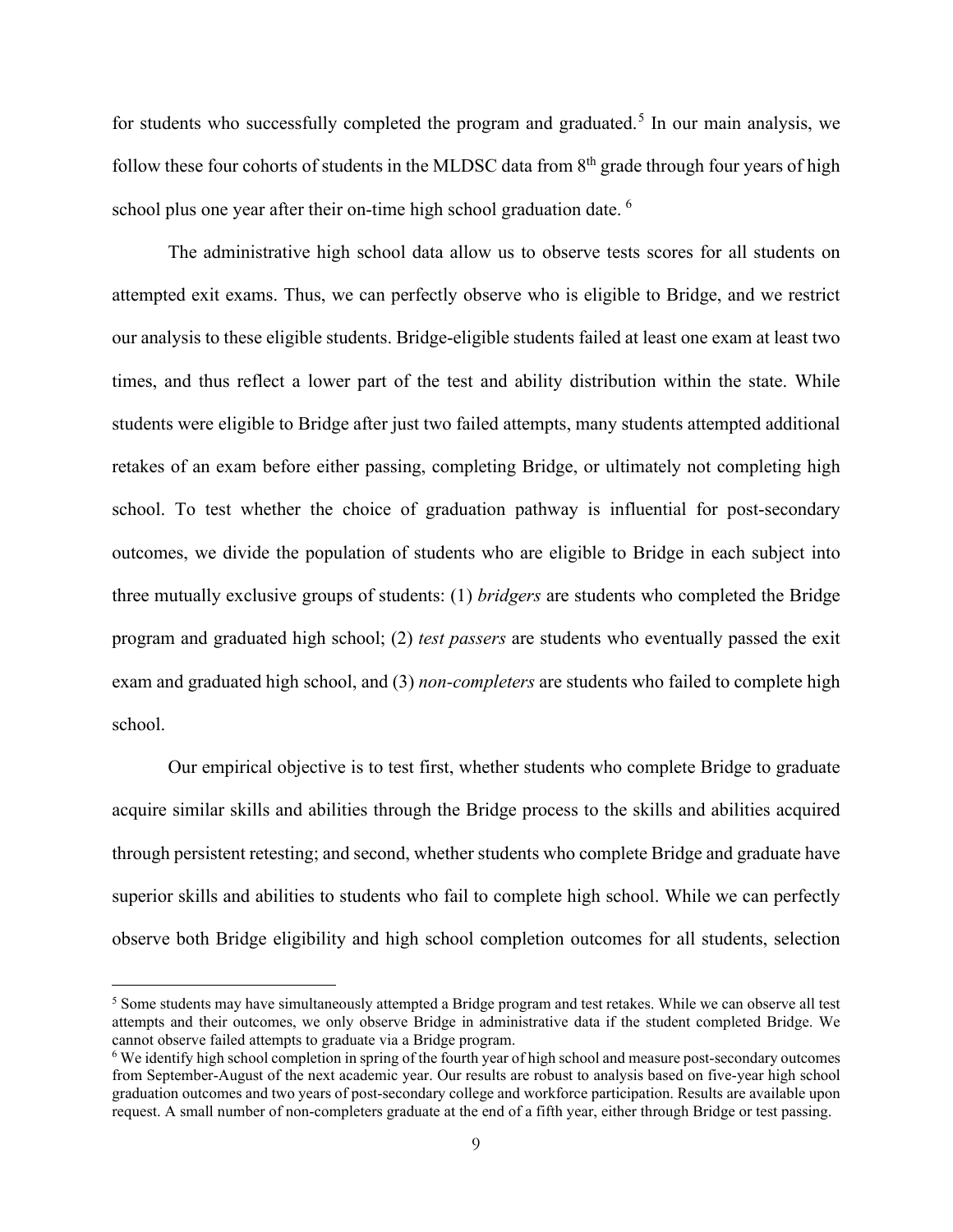into each pathway is clearly not random. Students self-select with influence from teachers, parents, and peers. For this reason, we add a rich set of observable student characteristics from the administrative data to support the empirical strategy described below. This includes student demographics, such as, race/ethnicity, gender, special education designations, whether they were ever identified as eligible for free or reduced-price lunch, whether they were ever identified for a Title I support program, and whether they were ever homeless.

Like prior studies of exit exams (Papay, Murnane, and Willett, 2010; Warren and Edwards,  $2005$ ) we also include  $8<sup>th</sup>$  grade indicators of academic and behavioral outcomes. This avoids the endogeneity of measures of high school academic engagement and performance measures and the results of exams given during high school, as well as the decision to pursue an alternative pathway such as Bridge. For example, a student who fails an algebra exit exam twice in  $9<sup>th</sup>$  grade might have a teacher recommend retesting or Bridge based on her classroom behavior. This student might also respond to the failure by skipping school and eventually dropping out. The underlying assumption here is that while a student's  $8<sup>th</sup>$  grade measures might be predictive of the student's performance on their high school exit exams,  $8<sup>th</sup>$  grade measures are not influenced by performance on exit exams taken during high school. We therefore include a range of pre-high school academic performance measures and school engagement indicators including test scores on mandatory middle school exams in math, English language arts (ELA), and science, the number of times a student was suspended in  $8<sup>th</sup>$  grade, and the student's  $8<sup>th</sup>$  grade attendance rate.

Post-high school outcomes are obtained from two distinct data sources. First, we locate students in the MLDSC post-secondary enrollment files, which include all students at Maryland's public and private two- and four-year institutions and Maryland high school graduates who appear in the National Student Clearinghouse (NSC). The broad coverage of these two data sources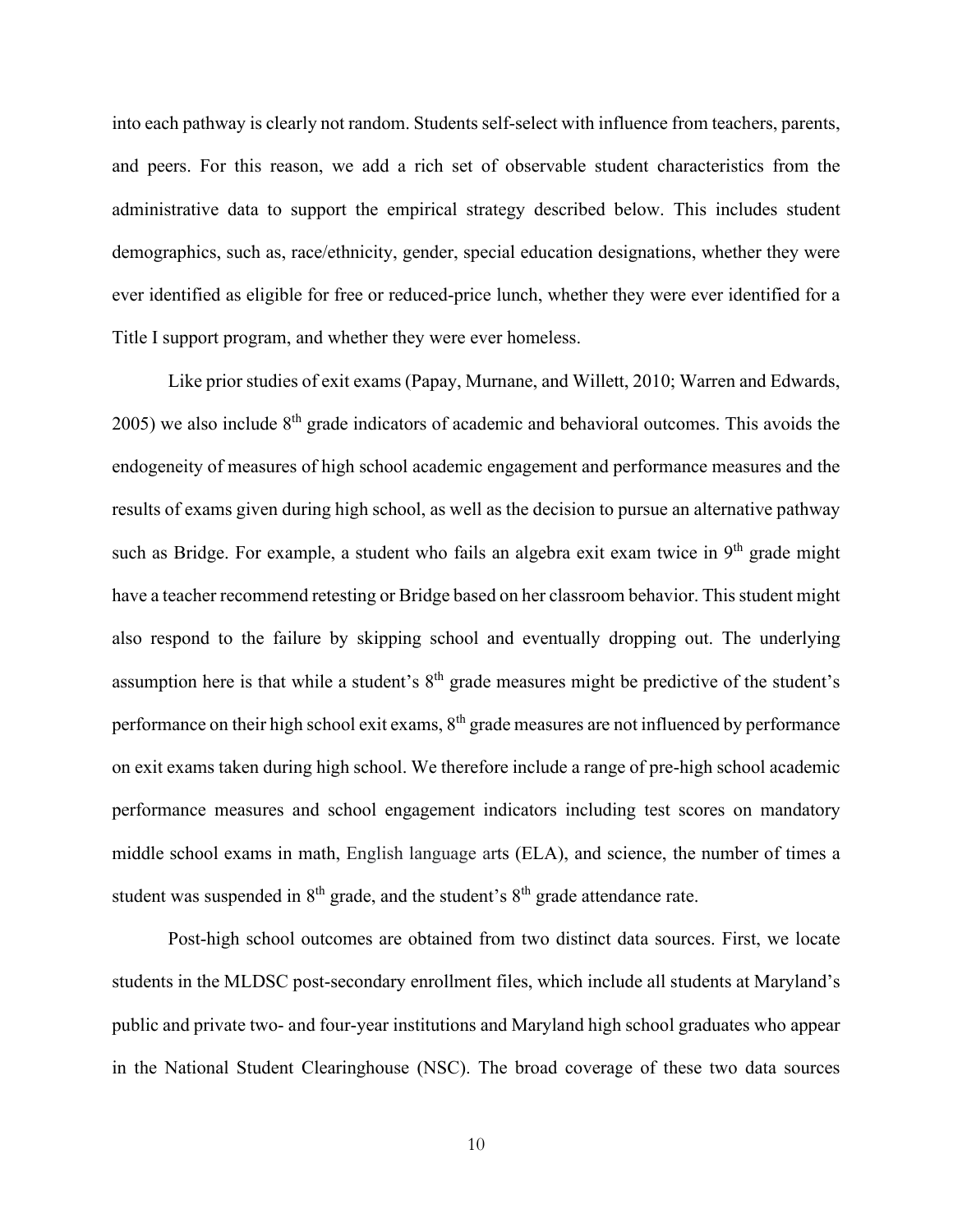provides us with confidence that we can locate all students enrolled in post-secondary institutions in the U.S. Second, we link student records with Maryland UI employment data. This allows us to identify employment status and total quarterly wages for eligible jobs. It should be noted that jobs such as military enlistment and informal employment, which are common among young adults who struggled to complete high school, are not recorded in the UI system. We also cannot observe employment outside of Maryland, including those who work in neighboring states and the District of Columbia that share labor markets with Maryland. Thus, our results for labor market outcomes are limited to only a portion of possible employment.

With the objective of isolating the effects of the Bridge program from other factors that influence high school completion and secondary outcomes, we make several other data restrictions. Sorting into the Bridge program likely varies considerably by school district and school. Districts administer the Bridge program and assess the projects, while schools enroll students and design the projects. To avoid potential exposure to multiple Bridge program norms, we restrict our analysis to students who were enrolled in the same school district for all years of high school. We allow students to transfer high schools within the district one time during grades 9-12, and we exclude students who transferred more than once. Finally, because bridgers show a commitment to graduate from high school, we might overstate the Bridge program effects if we compare them to non-completers who dropped out early or did not even attempt to pass their exams. Thus, we restrict our comparisons to students who appear in the fall enrollment of their senior year of high school and at least attempted to pass the three required exams. This increases the likelihood that students in the sample are similar in their motivation to graduate, having already invested four years in high school and completed the courses that include exit exams.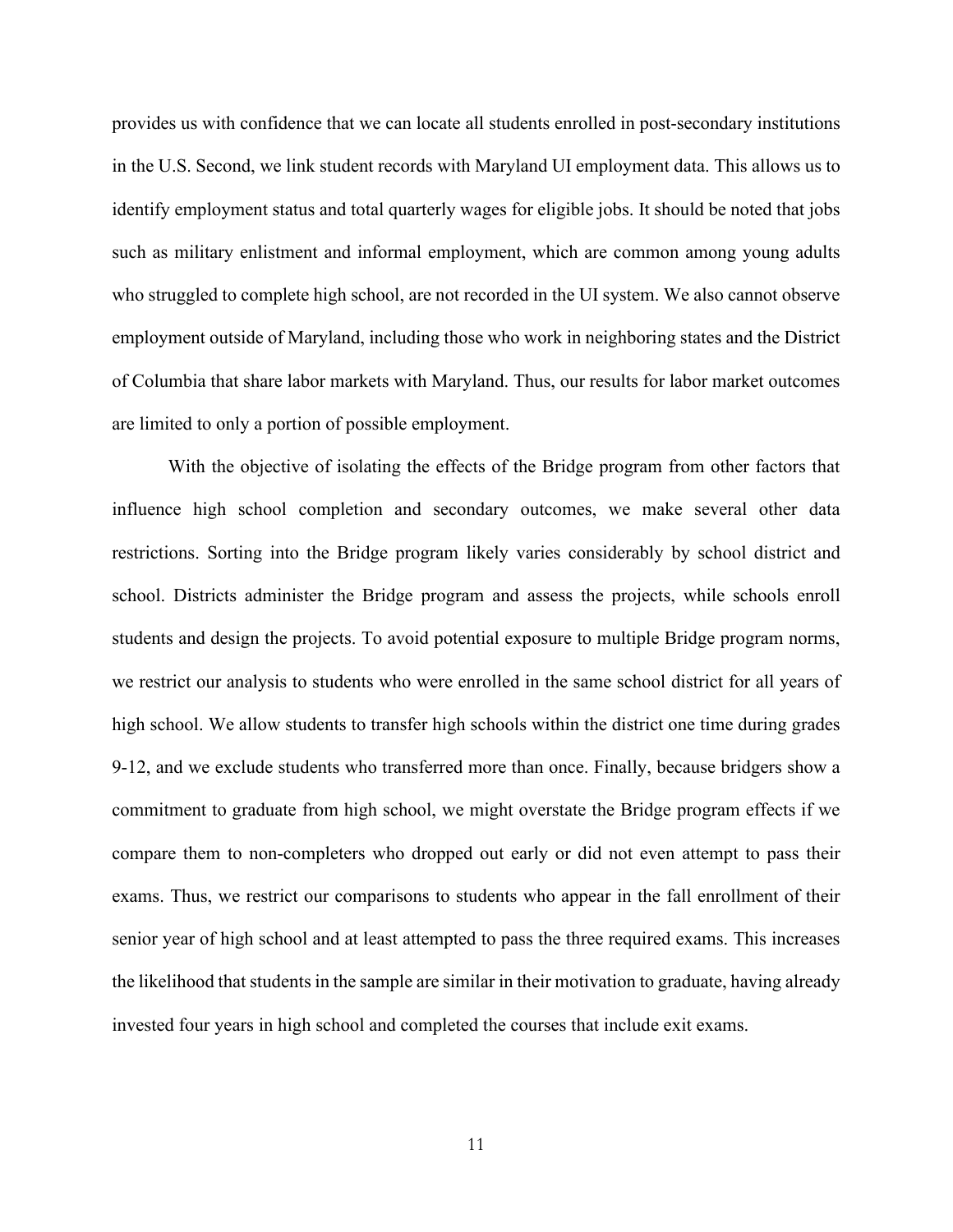Out of approximately 200,000 high school seniors in four cohorts, the data restrictions described above reduce our sample to 139,757 students who have exit exams scores in all three subject areas and full  $8<sup>th</sup>$  grade records.<sup>[7](#page-12-0)</sup> Table 1 summarizes post-secondary outcomes for the restricted subsample. Outcomes are measured in the first year after on-time high school graduation (i.e., graduated high school within four years of  $9<sup>th</sup>$  grade enrollment). Recent high school graduates vary in their labor force goals depending on their college enrollment with some not participating at all during in college, some combining work and college, and some exclusively working and not attending college. Because college enrollment confounds average measures of labor market outcomes in this age group, we report employment and wage statistics separately by enrollment status. Note that our available wage measure is quarterly reports of total UI-eligible earnings. We average wages across four quarters that began in September of a student's on-time high school graduation year. We cannot determine hourly wages or hours worked, so any differences in this wage measure might be attributable to differences in hours, differences in hourly wage, or both.

Figure 1 shows the distribution of high school seniors across four pathways: initially passing all exit exams, graduating through exam retakes, graduating through Bridge, or noncompletion (no diploma). Among seniors in the sample, 73.6 percent passed all exit exams on the first or second attempt, 15 percent passed all tests on retakes (test-passers), 8.4 percent bridged in at least one subject (bridgers), and 3 percent did not complete high school by the end of the fourth year (non-completers). Summing up the latter three groups, 26.4 percent of all seniors were eligible to Bridge, and among eligible students, 32 percent were bridgers, 57 percent were test-passes, and 11 percent were non-completers. Eligibility to Bridge was substantially higher among

<span id="page-12-0"></span> $7$  Approximately 30,000 students changed districts in high school, 12,000 have more than 2 school transfers or atypical grade progression, and  $18,000$  are missing  $8<sup>th</sup>$  grade variables.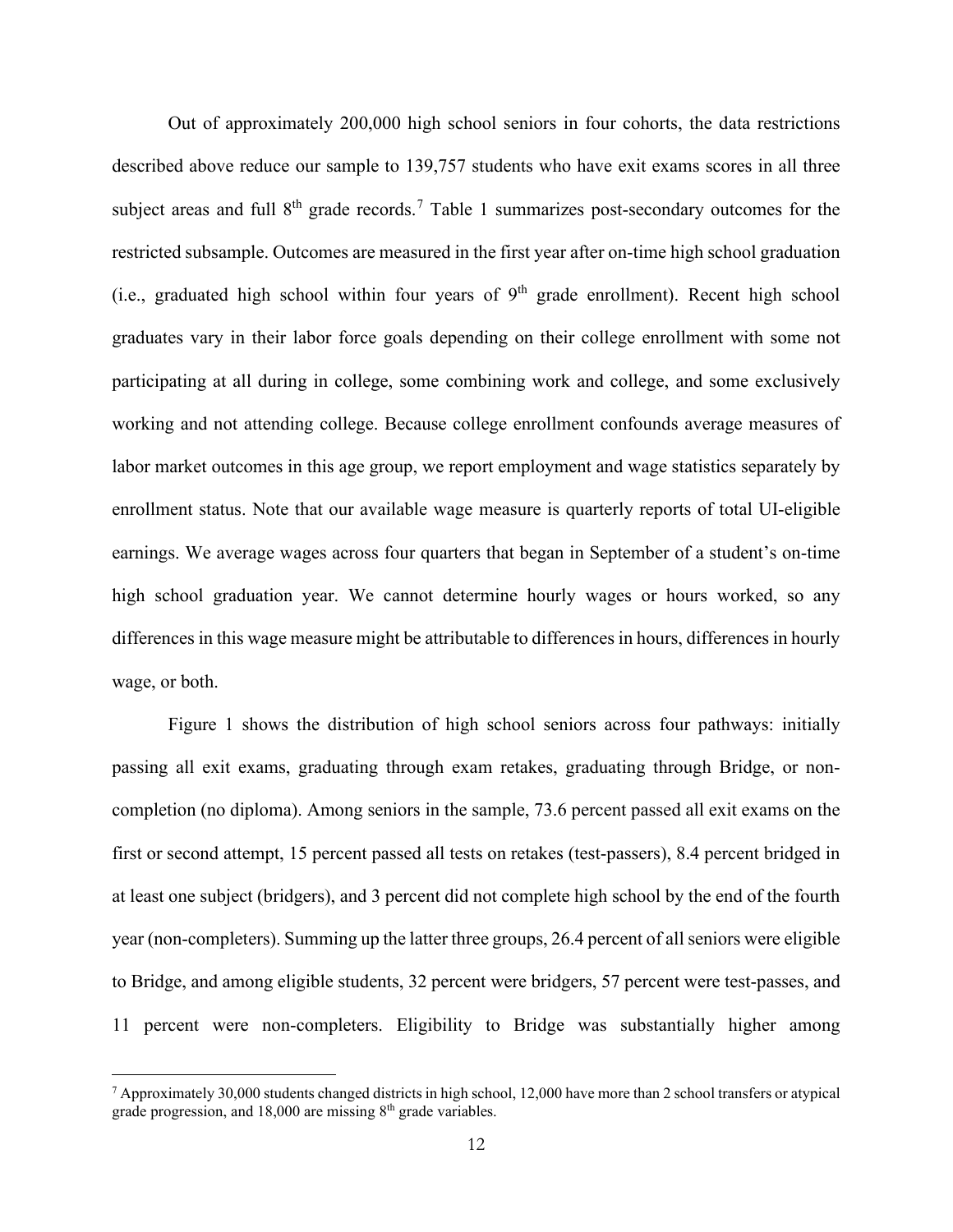subpopulations at higher risk for dropout including Black students (45.6 percent), students ever eligible for free or reduced-priced lunch (43.4 percent), and special education students (60.7 percent).[8](#page-13-0) These groups were also more likely to complete Bridge conditioned on eligibility with 39.3 percent of eligible Black students, 35.9 percent of eligible low-income students, and 42.2 percent of eligible special education students graduating through Bridge completion.

As expected, students who are never eligible to Bridge are more likely to attend college and earn higher wages than those who fail exit exams. Among those who are eligible to Bridge, the summary statistics for all outcomes in Table 1 suggest that students who Bridge are substantially worse off than test passers but better-off than non-completers in college enrollment rates, employment rates, and wages. Our empirical strategies in the next section investigates whether this is due to selection or meaningful differences in acquisition of basic skills in human capital formation.

# **V. EMPIRICAL STRATEGY**

Our empirical objective is to measure the effect of Bridge completion on post-secondary outcomes, relative to other pathways. We begin by selecting for our analytic sample, only students who are eligible to Bridge from the subsample of seniors described in Table 1. This includes nearly 37,000 students of which 32 percent completed Bridge. Selection into the Bridge program is a nonrandom choice likely based on a combination of many factors at the student, classroom, school, and district level. At the district level, each review board could set its own expectations for evidence of completion. At the school or classroom level, teachers and counselors determined what

<span id="page-13-0"></span><sup>&</sup>lt;sup>8</sup> We will use the term low-income students interchangeably for students ever eligible for free or reduced-priced lunch (FRPL) in this paper. The percentage of students eligible for FRPL under the National School Lunch Program provides a proxy measure for the concentration of low-income students within a school.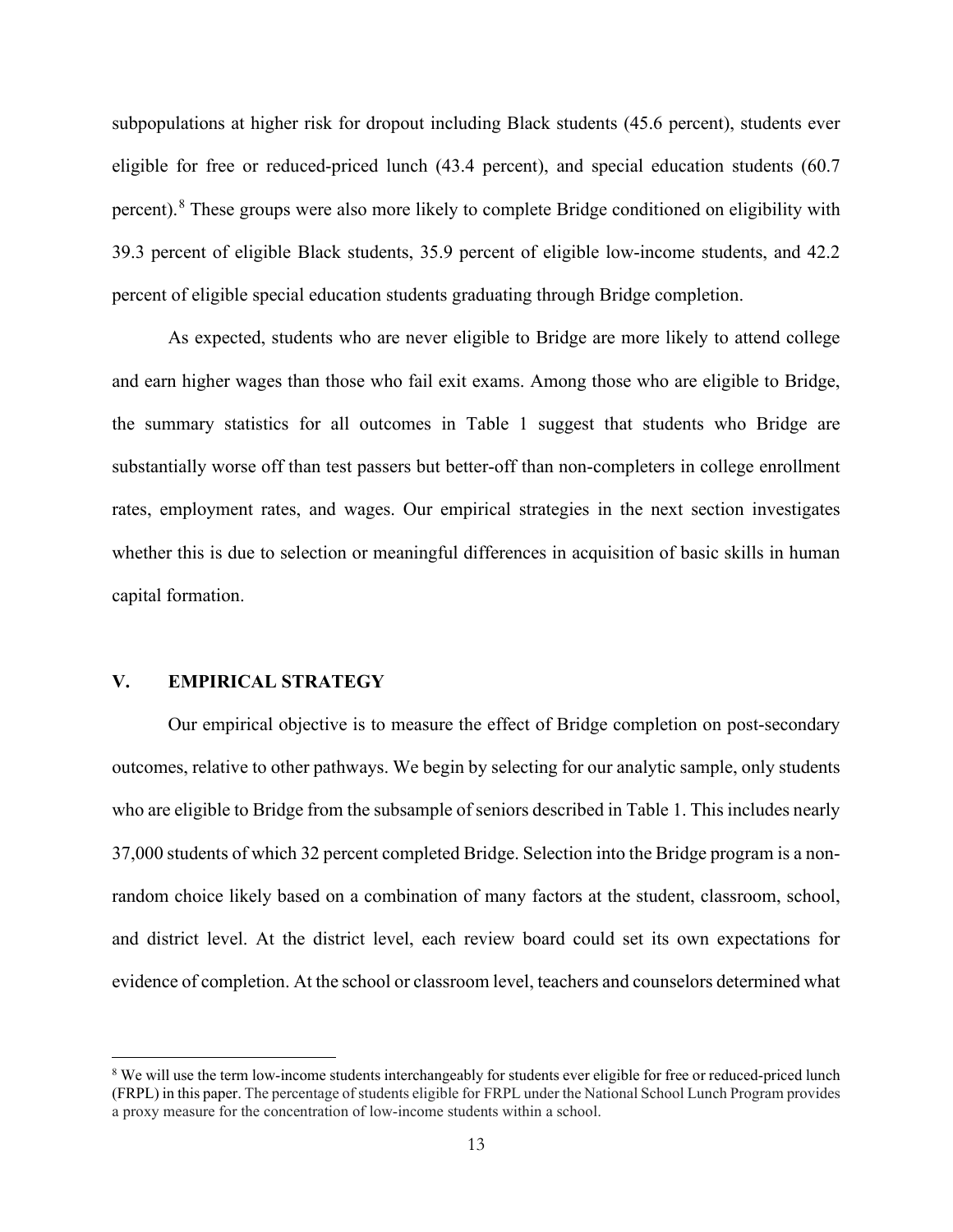advice was given to students about graduation options – for example, whether they were advised to retake exit exams, retake courses that included exit exam materials, undergo a test-prep intervention, or attempt the Bridge pathway. At the student level, preferences for tests versus projects, self-efficacy, and peer behavior likely influence the choice to retest or to Bridge. Thus, simple comparison of postsecondary outcomes and simple regression analysis are biased due to selective sorting on unobservable student and school characteristics that influence some students to Bridge while other students retest or simply dropout of high school. It is not appropriate, for example, to compare a student who bridges in algebra after getting a very low-test score and being advised by teachers that retakes are likely futile to another student who almost passes and receives study aides before retesting again.

Empirically, there is no available strategy to identify the causal effects of Bridge that fully overcomes unobservable factors in self-selection such as self-confidence, interactions with teachers, and individual preferences for testing versus other types of assessments. Thus, our empirical methods seek to make the best use of the observable characteristics available in the MLDSC database to create matched comparisons between bridgers who are similar across observable and unobservable characteristics that influence both the decision to Bridge and postsecondary outcomes. To reduce selection bias on what we cannot observe in the data, our main analysis follows the cell fixed-effects model approach recommended by Angrist, Pathak, and Walters (2013), and also applied in other studies, such as, Dale and Krueger (2002). Here we compare the postsecondary outcomes within cells (*j*) of characteristics that likely influence sorting. We estimate the following regression specification:

$$
Y_{ijc} = \alpha + \beta_k \cdot Bridge_{ik} + \gamma \cdot X_i + \theta_j + \delta_c + \varepsilon_{ijc} \tag{1}
$$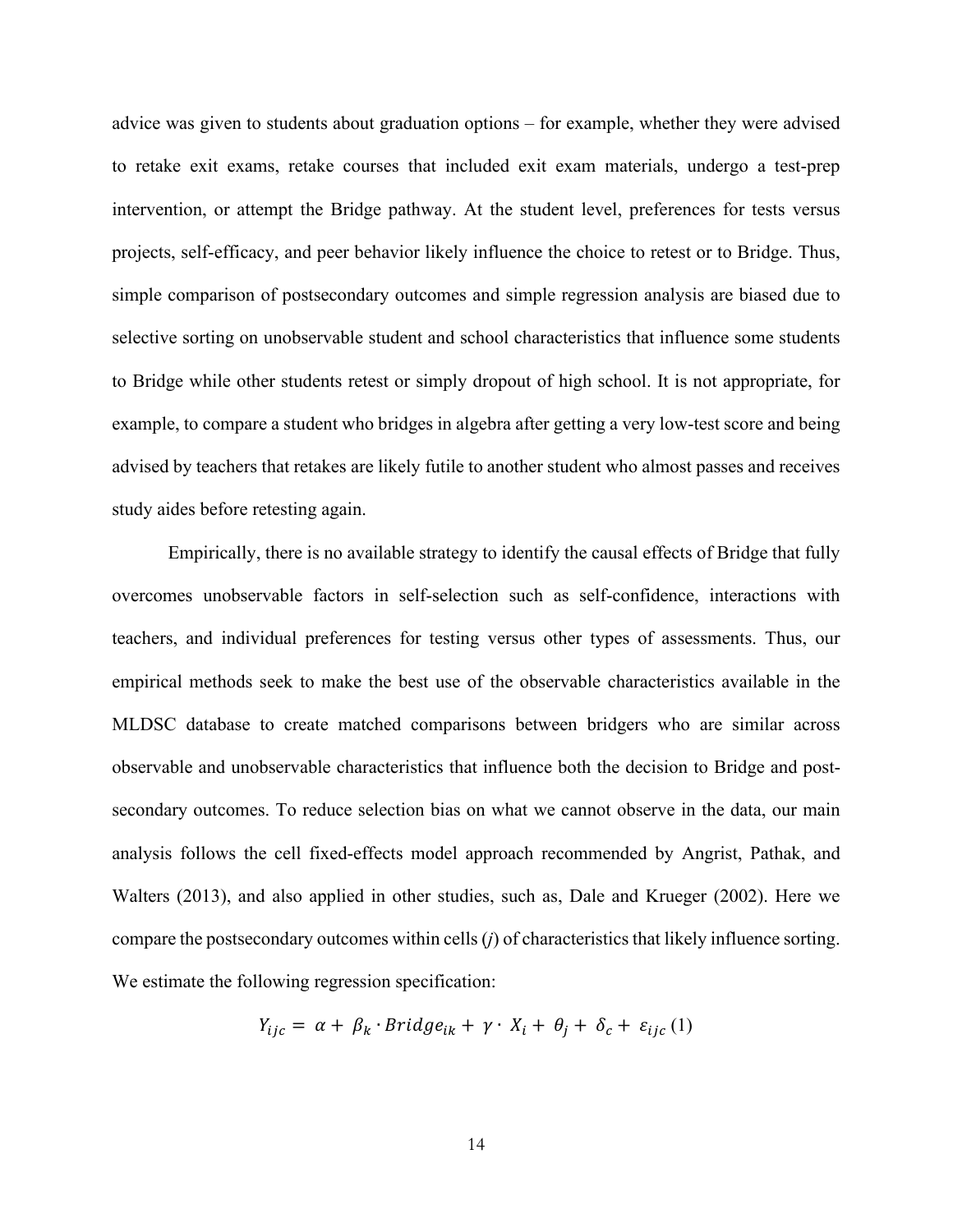where student *i* from high school cohort *c* is a member of a cell *j* that includes students with identical characteristics who were all eligible to Bridge in subject  $k$ .  $Y_{ijc}$  is a post-secondary outcome that is predicted as a function of whether the student *i* completed the Bridge program in subject  $k$  (algebra, biology, or English).  $X_i$  is a vector of student characteristics that can vary within *j*.  $\theta_j$  is a fixed effect identifying membership in cell group *j*, and  $\delta_c$  identifies membership in a freshman year cohort *c*.

The coefficients of interest are  $\beta_k$ 's, which reflect the within-group difference in outcomes for students who Bridge in subject area *k* and students who do not. Thus, the selection of shared characteristics for determining membership in a cell group *j* is critical to establishing  $\beta$  as an unbiased estimator of the effect of the Bridge program. The cells of student groupings must be constructed to be sufficiently similar for plausible causal comparison while also large enough for precise estimation of differences in the postsecondary outcomes (Angrist, Pathak, and Walters, 2013). We include in each cell group *j* students who attended the same high school in the same school district, with the same gender, race/ethnicity, and FRPL status. Because the decision to complete the Bridge program is likely related to the probability of passing on a retake exam, we also match within bins of the second failing test score in subject area *k*: 0-25 points, 26-50 points, or more than 50 points from passing the exit exam. The final matched samples for our analysis include students in cells that contain at least one bridger and one non-bridger (i.e., test-passer or non-completer).

We include in  $X_i$  additional controls for student characteristics in high school (special education, Title I, and homelessness), and 8<sup>th</sup> grade indicators of academic performance, attendance, and behavior (measured by the number of times a student was suspended). We also include scores on the student's first attempted exit exams in all three subject areas (i.e., algebra,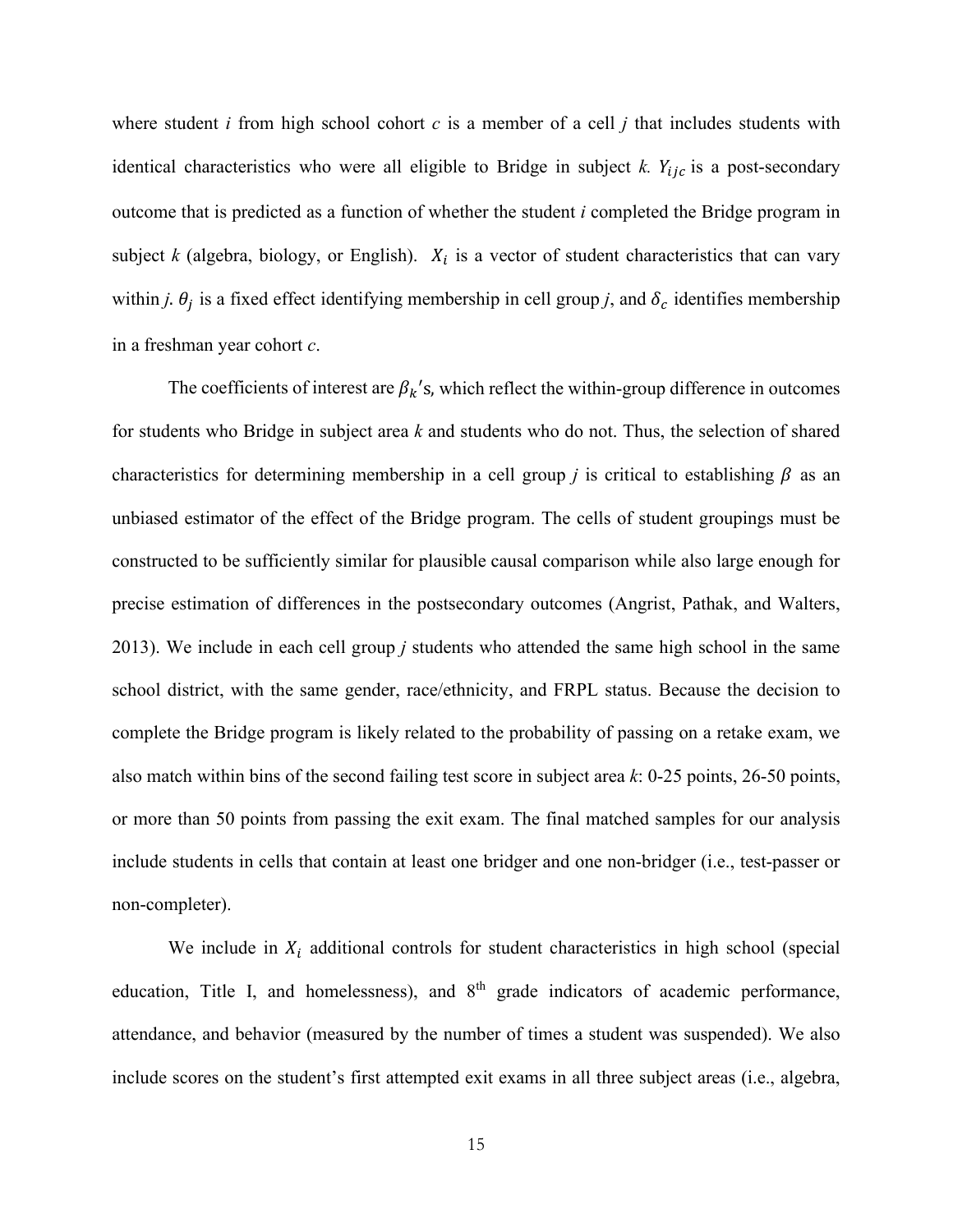biology, and English), the exit exam score on the student's second failed test score in the subject area *k*, and the number of subjects (1 to 3) in which the student was eligible to do the Bridge program. [9](#page-16-0)

As a robustness check for all analysis, we employ a propensity score matching strategy. This second estimation strategy exploits a larger set of observable student characteristics to predict the probability that a student chooses the Bridge program as:

 $pscore_{isc} = probability(Bridge_{ik} = 1) = \alpha + X_{ik} \cdot \gamma + \pi_s + \delta_c + \varepsilon_{isc}$  (2).

Here, we estimate a propensity to complete Bridge as a function of a full set of student characteristics including exit exam scores, student demographics, socio-economic status, 8th grade variables, high school attended  $(\pi_s)$ , and high school cohort  $(\delta_c)$ . Because the Bridge effects likely vary across the ability distribution, we use local linear matching to compare postsecondary outcomes for bridgers to a PSM constructed comparison group of students who were either test passers or non-completers.

Since Maryland students can Bridge in multiple subjects, we estimate equations (1) and (2) for three unique but overlapping data sets of students eligible to Bridge in algebra, biology, and English. In the aggregate, these estimates speak to the overall effect of non-tested pathways. Individually, these point estimates also provide information about whether non-tested pathways have different effects in different subject areas. Our postsecondary outcomes include three measures of college access (enrollment in any college, enrollment in a two-year college, enrollment in a four-year college) and two measures of workforce engagement (employment at any point in the first post-secondary year and average quarterly wages (logged) conditioned on

<span id="page-16-0"></span><sup>9</sup> Actual exam scores range from 240-650 with cut scores for passing at 396 (English), 400 (biology), and 412 (algebra). Our analysis and tables include a transformed score measured in points from the cut score.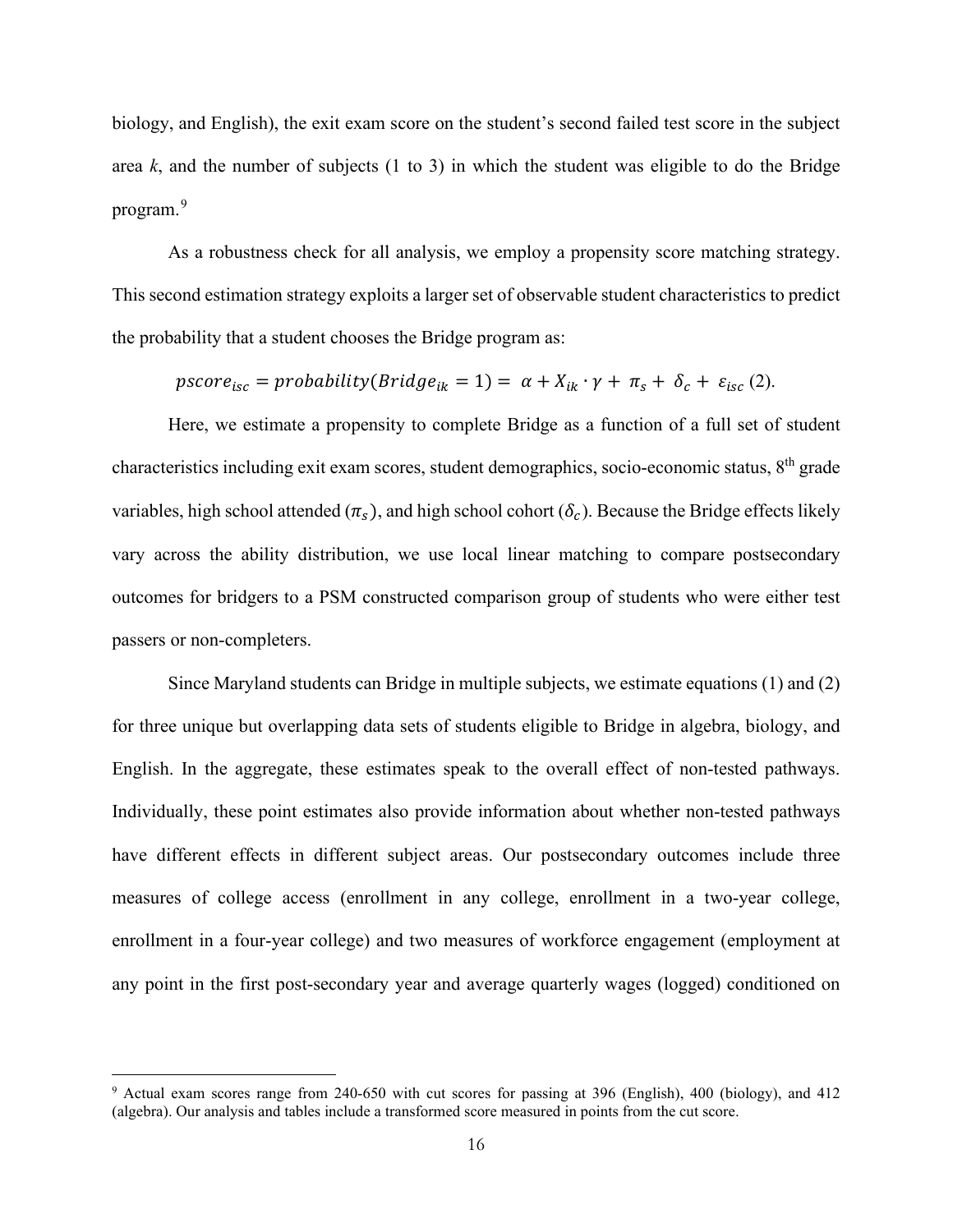employment). Because many college students are balancing work and school, employment outcomes are estimated separately for those who are and are not enrolled in college.

To answer our research questions, we divide the sample of students eligible to Bridge into two analytic samples in each of three subject areas for a total of six samples. Sample 1 includes bridgers and test passers and, for estimates of equation (1) is restricted to students in grouping cells that contain at least one bridger and one test-passer in the focus subject. Table 2 provides the summary statistics for these subsamples, including the full sample and the reduced matchedregression subsamples. Sample 2 includes bridgers and high school non-completers. Table 3 provides the summary statistics for these subsamples. Compared to Maryland students as a whole, students who are eligible to Bridge reflect a population at higher risk of dropout including higher rates of poverty, special education, and homelessness. Black and Hispanic students are overrepresented in the Bridge-eligible samples, while white students are underrepresented. Appendices 1 and 2 show the differences in means for bridgers versus test passers and bridgers versus non-completers, respectively. There are many substantial differences across the groups including lower exit exam score among bridgers and an overrepresentation of Black, FRPL, and special education students in the groups that opts to complete Bridge. These differences support our analytic approach to match students within cells of students who are demographically similar and with similar failing exam scores.

We also conducted several disaggregated analyses and robustness checks. First, we estimate equation (1) in each subject area for student subgroups with the highest rates of both Bridge eligibility and high school non-completion in Maryland – Black students, low-income students, and special education students. Because the decision to Bridge in one subject area is likely associated with performance in other subjects, and many students are represented in multiple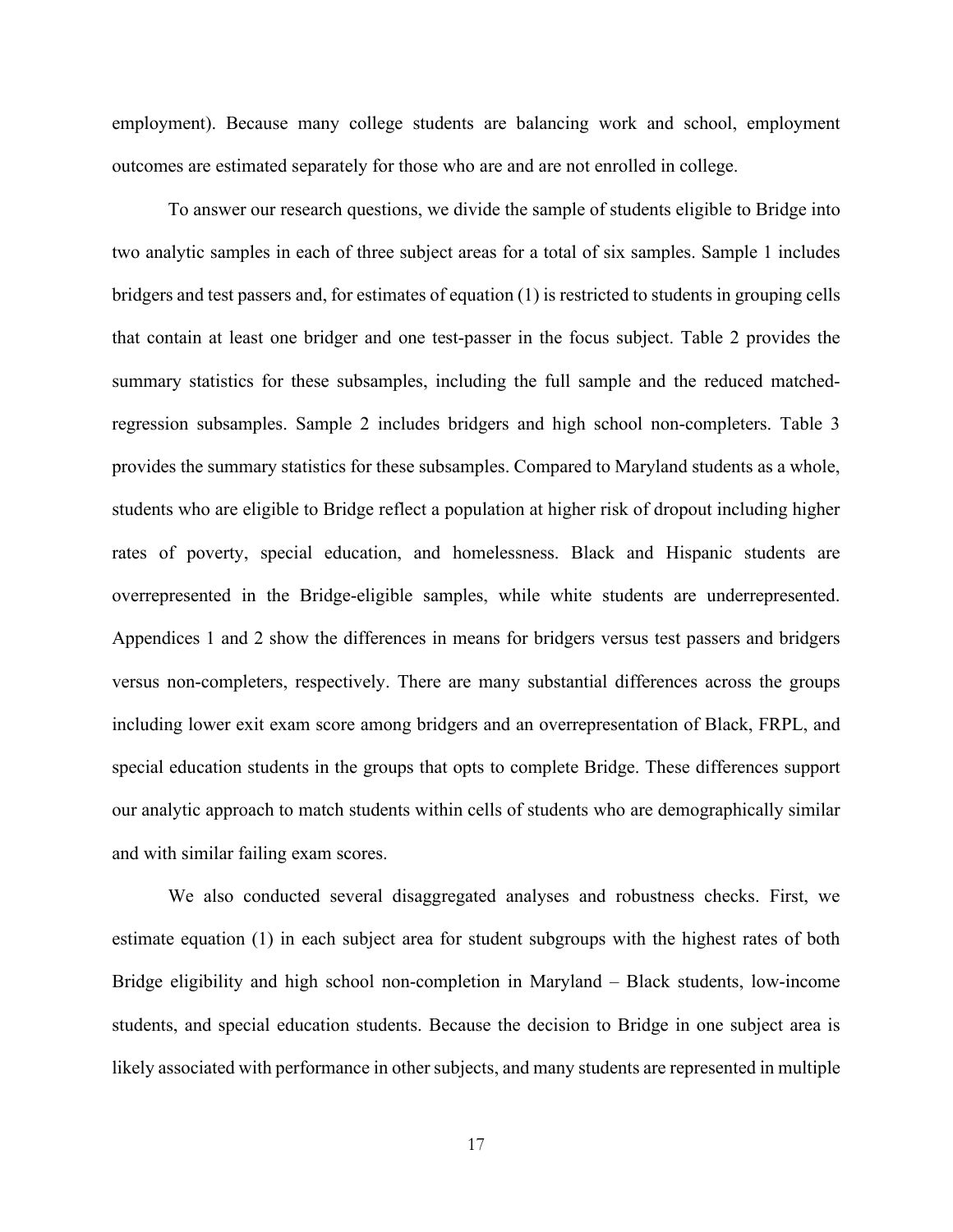subject area subsamples, we also estimate outcomes for students who were eligible to Bridge in all three subject areas. Here we control for first and second attempted exam scores in all subject areas where the student was eligible to do the Bridge program. Finally, because Bridge rates vary substantially across districts, we conduct a subgroup analysis for students in the three districts with the highest Bridge take-up rates in the state.<sup>[10](#page-18-0)</sup>

#### **VI. RESULTS**

### *A. Results by Subject Areas*

Table 4 shows the matched sample regression results of the effects for students who bridged relative to test passers (analytic sample 1) for each subject exam: algebra (panel A), biology (panel B), and English (panel C). Overall, we find that students who Bridge in any subject are less likely to attend college by about 6 percentage points, and about 3 percentage points less likely each at both two-year and four-year colleges, respectively. Workforce opportunities and wages for bridgers are mostly similar to test-passers. We find no effects of Bridge on the probability of employment whether the student is in college or not. For wages, bridgers who are employed and not in college earn 11.7 percent less in wages than similar students who passed the algebra exam. Based off the mean quarterly earnings for this regression subsample of approximately \$1,800, bridgers earned an estimated \$210 less than similar test-passers. We find no wage difference in biology and English and no differences in any subjects for students who are working and attending college.

<span id="page-18-0"></span> $10$  This subset includes the state's three largest and most diverse districts: Baltimore City, Baltimore County, and Prince George's County. These districts report both the highest exam failure rates and the highest Bridge completion rates in the state.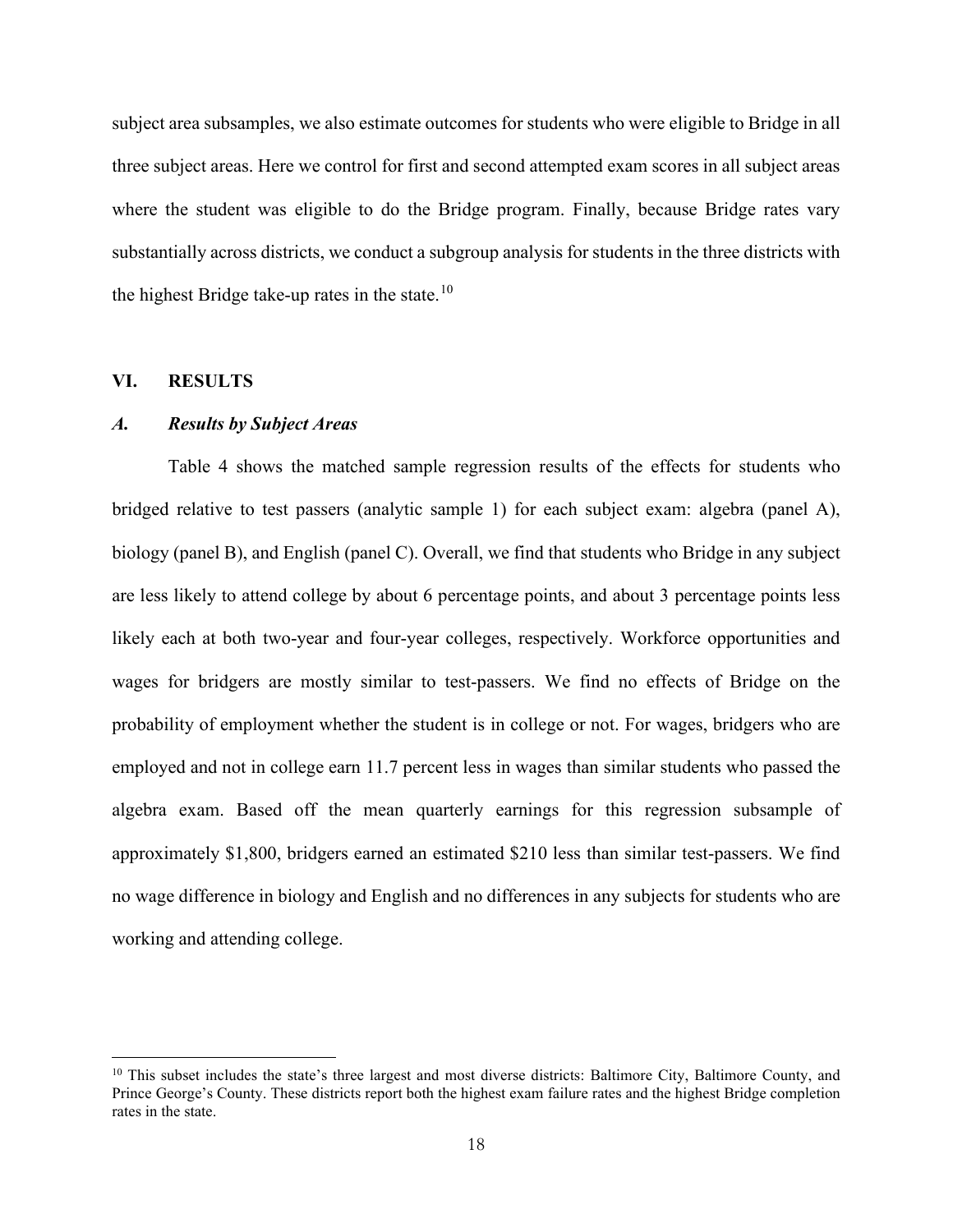Table 5 shows matched regression results for students who bridged compared to students who did not complete high school. Here, Bridge completers are substantially better off in postsecondary and labor force opportunities. We find that students who Bridge in any subject area are more likely to attend any college by about 6-9 percentage points. This effect comes mostly from a higher likelihood of Bridge students enrolling in a two-year college. Bridge completers in all subjects are also more likely to be employed by 7-9 percentage points if not enrolled in college. For students who are not in college, bridging in biology is associated with 26 percent wage increase, and bridging in English with a 19 percent wage increase over non-completers. Bridging in algebra is associated with a 7 percent wage difference, but this coefficient is not statistically significant. For those who are enrolled in college, bridging in biology is also associated with an increased likelihood of employment and higher wages by nearly 18 percent.

# *B. Student Subgroup Analysis*

Tables 6 and 7 show the results for the subgroup analysis for Black students (panel A), FRPL-eligible students (panel B), and special education students (panel C). In the subgroup matched regressions, we continue to include a cell fixed effect based on all other matching characteristics (race, gender, school, school district, and test-score bins). In each student subgroup, we observe that, on average, bridgers compared to test passers (Table 6) are worse off in college access and wages, but have similar rates of employment. Whereas, in each student subgroup, bridgers compared to high school non-completers (Table 7) are substantially better off in college access, employment, and wages.

Results in Table 6 reveal that Black students, free or reduced-price lunch students, and special education students who Bridge in any subject are less likely to enroll in any college after high school by 6-8 percentages points compared to similar students who were test-passers. In all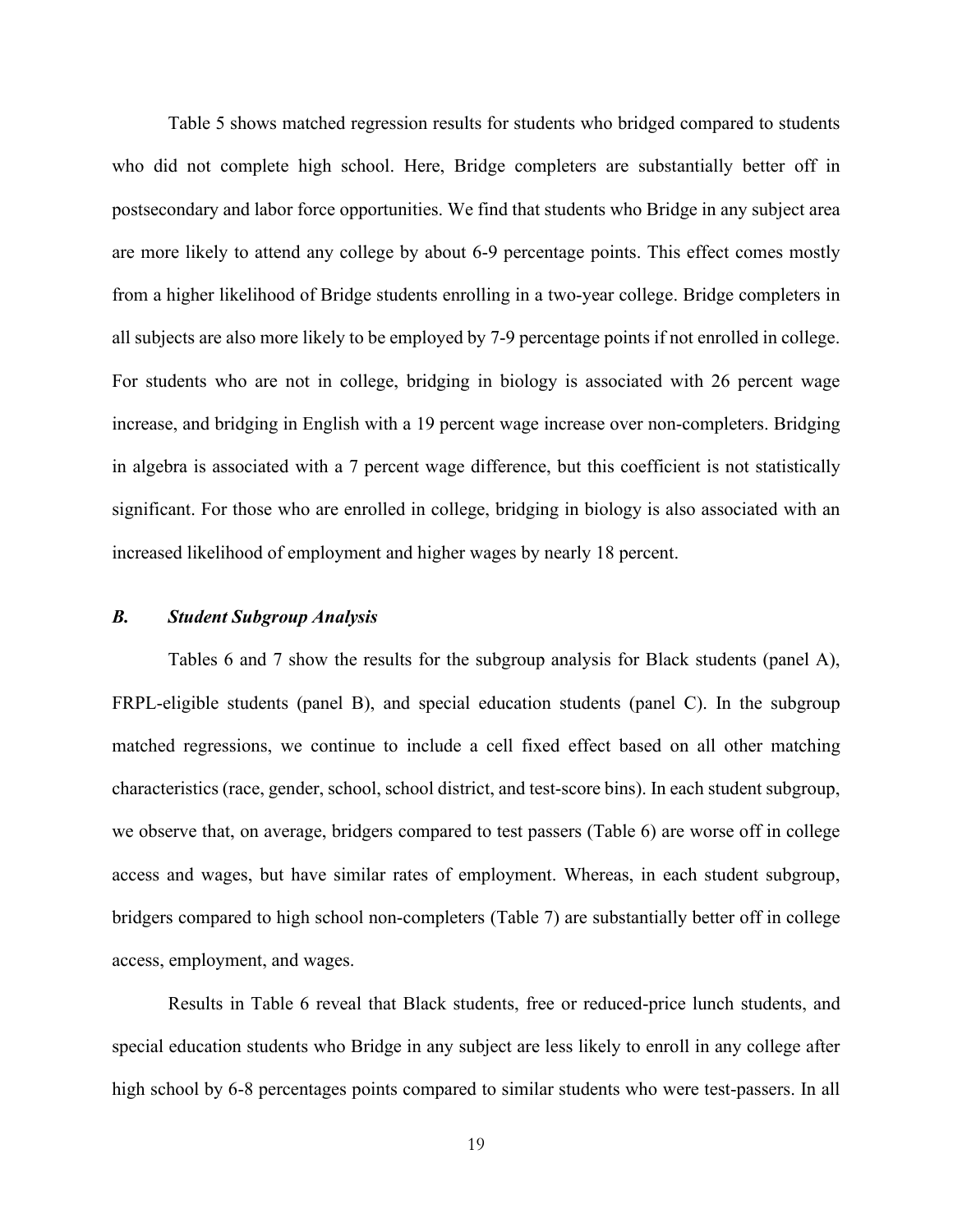three student subgroups, those who Bridge in algebra and are not enrolled in college also have lower wages by 12-25 percent. For Black students only, bridging in biology is also associated with lower wages. However, in comparing bridgers to test-passers, we find no differences in employment rates for any of these student subgroups, and there are no wage differences for students who enroll in college.

In sharp contrast, Black, FRPL-eligible, and special education students who bridged are more likely to attend any college by 5-9 percentage points than high school non-completers, with most of these effects coming from Bridge students enrolling in a two-year college (Table 7). For those not attending college, bridgers in any subject are more likely to be employed by 7-15 percentage points, and wages are higher by up to 38 percent for Black and FRPL students who Bridge in biology or English and special education students who Bridge in English. For students who are enrolled in college, subgroups employment outcomes are similar for those who Bridge and non-completers, except for higher employment and wages for Black students who Bridge in Biology.

We also conducted subgroup analysis for students with the highest propensity to Bridge either due to individual test performance or district policies. For individual test performance, we include only students who failed all three exit exams more than once, and were thus eligible to Bridge in all subjects. For district policies, we include students from three Maryland districts with the highest Bridge completion rates. These results are reported in Appendices 3 and 4 for comparison to test passers and high school non-completers, respectively. The results are similar to those for the full samples shown in Tables 4 and 5, except that the negative effects of Bridge compared to test passers for college enrollment are concentrated among four-year college attendance for these students instead of two-year college attendance. Results comparing students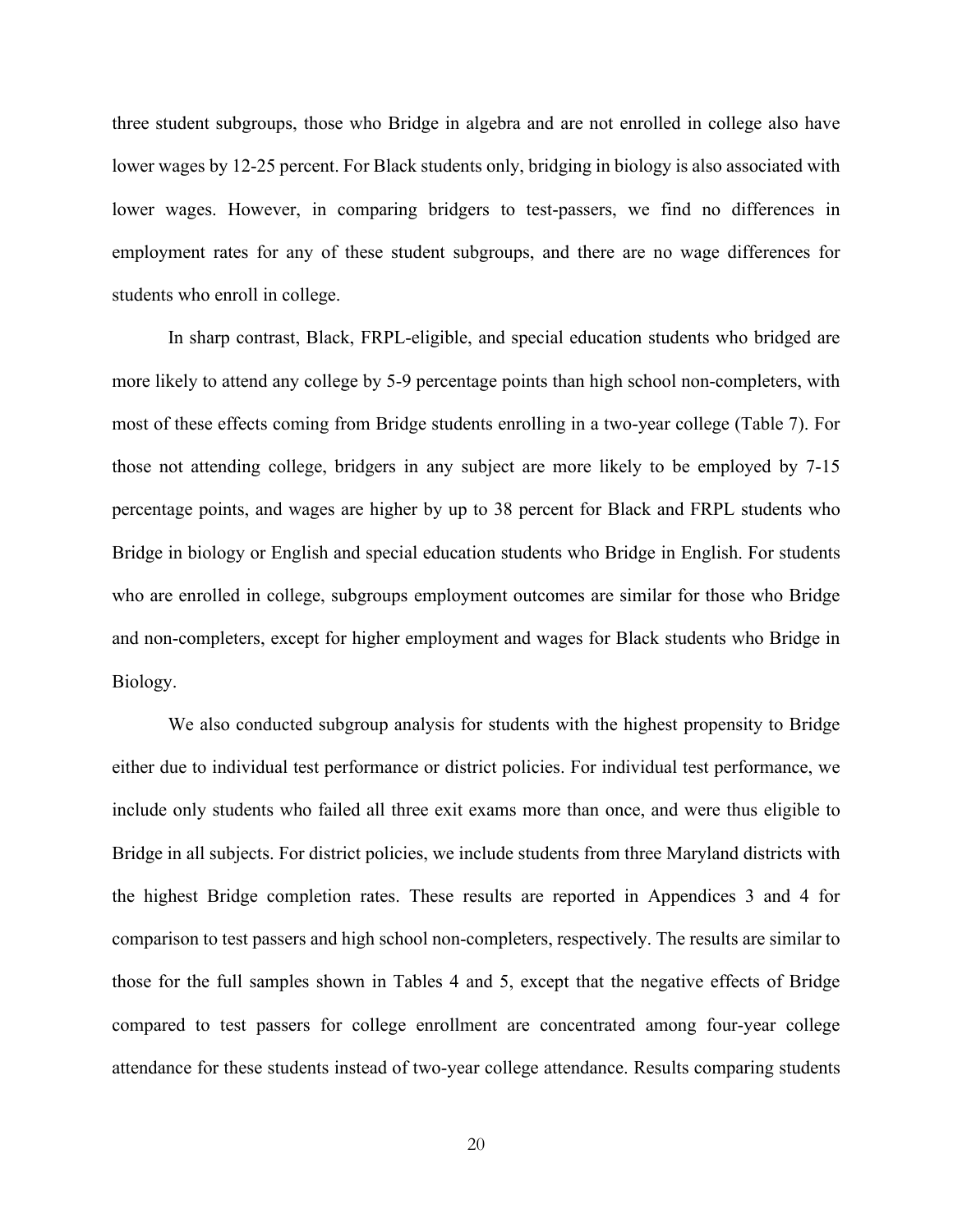who Bridge to non-completers in these high-risk groups again show substantial employment benefits of bridging for those who are not enrolled in college.

# *C. Robustness of Matching Strategy*

The cell-matched fixed effects estimation strategy has the advantage of controlling for unobservable group factors, but also the disadvantage of excluding students in cells where there are either all bridgers or all non-bridgers. As shown in Tables 2 and 3, we lose 25 to 40 percent of the analytic samples through this requirement. Omitted cells might include students in small schools, students in small minority groups within their schools, and students in schools and districts that either rarely use Bridge or almost always use Bridge as an intervention to promote high school completion. To probe whether our previous empirical strategy does not influence our findings, we also employ a propensity score matching (PSM) strategy with local-linear regression techniques for matching students with similar propensity scores. This second matching strategy exploits our full set of observable student characteristics to also predict the probability that a student chooses the Bridge program, and substantially more students can be included relative to the cell-matched fixed effects method, as fewer than 10 percent of students are off common support in the PSM specifications. Appendices 4 and 5 show that the PSM-matched samples achieve covariate balance across most variables, and where differences are still statistically significant, the size of group differences is substantially reduced to reflect practically similar values.

Tables 8 and 9 report average treatment effects (ATE) estimate by PSM replication of results in Tables 4 and 5, respectively.<sup>[11](#page-21-0)</sup> PSM results are remarkably similar to those from the cellmatched fixed effects regressions. We confirm that bridgers are less likely to attend college than test passers (Table 8) with an ATE of 7-9 points percentage points, most of this effect comes from

<span id="page-21-0"></span><sup>&</sup>lt;sup>11</sup> Subgroup PSM results available on request.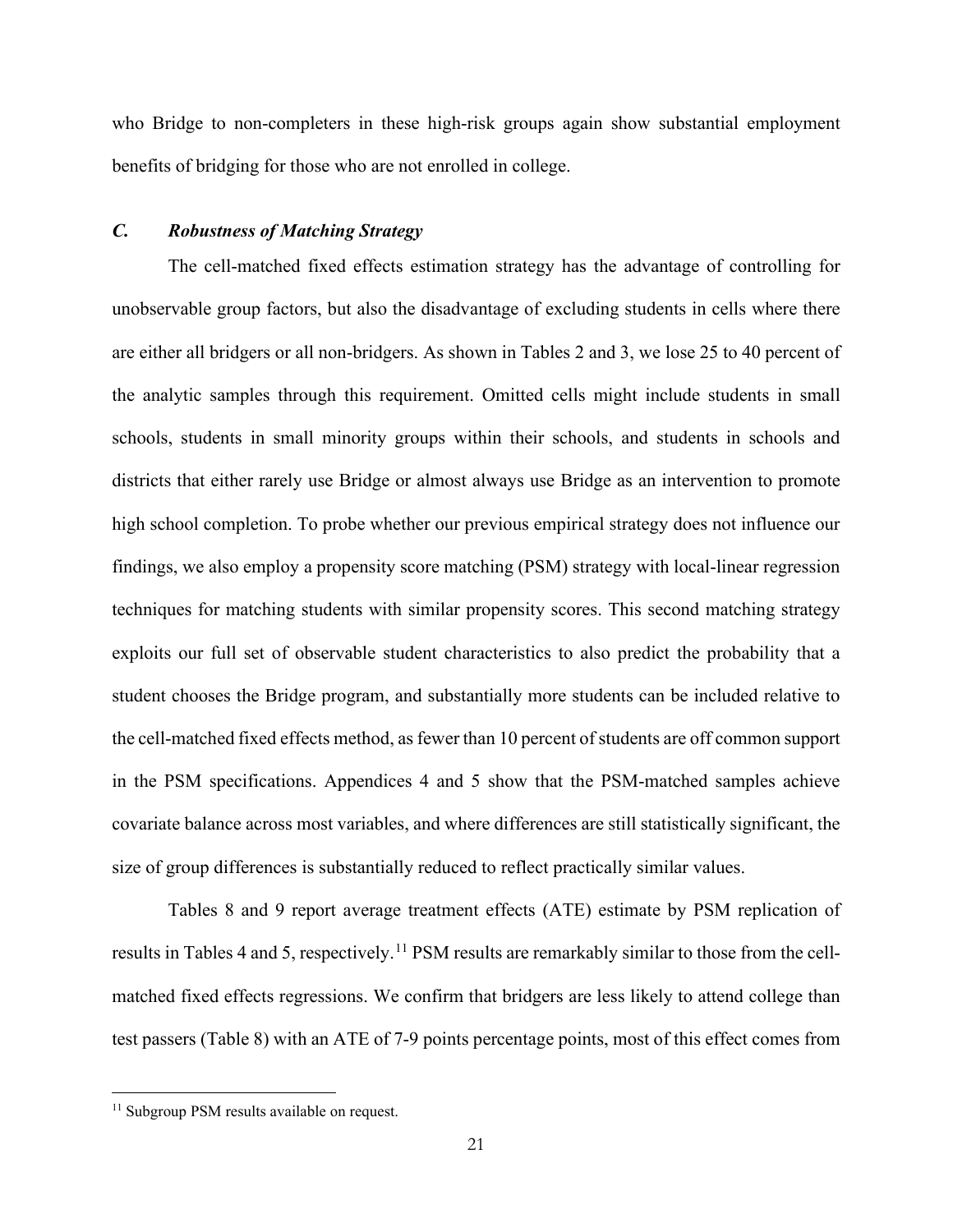differences in attendance at two-year colleges. PSM also shows that when bridging in algebra only, bridgers make about 6 percent less in wages than test-passers. Unique to the PSM estimate, this wage effect is significant both for those who attend and do not attend college while employed. PSM results also confirm and strengthen the cell-matched fixed effect regression results for bridgers compared to high school non-completers (Table 9). In all three subject areas, the PSM results suggest that bridgers are more likely to attend two-year colleges, more likely to be employed if not in college, and, among those not in college, earn substantially higher wages than non-completers with a similar propensity to Bridge.

## **VII. CONCLUSION**

High school exit exams are meant to standardize the quality of public high schools and to ensure that all students graduate with a set of basic skills and knowledge. However, a growing amount of research suggests that an unfortunate perverse effect of these exit exams is an increase of dropout for students who have difficulty passing tests, with a disproportionate effect on disadvantaged students. In response to these consistent findings, states have been rolling back their exit exam requirements (Larsen, 2020). Also, due to the recent COVID-19 pandemic, school closures and the difficulty of administering tests remotely to students, it is likely that relatively few 2020 and 2021 high school graduates were able to attempt and pass their high school exit exams.

Where tests are decreasing in popularity or feasibility, educational policy innovations to ensure standards while deemphasizing exit exams might be increasingly useful. These policies fit in a larger conversation about the burden of test-based accountability on students and the appropriate use of tests overall. Importantly, alternative pathways to high school graduation will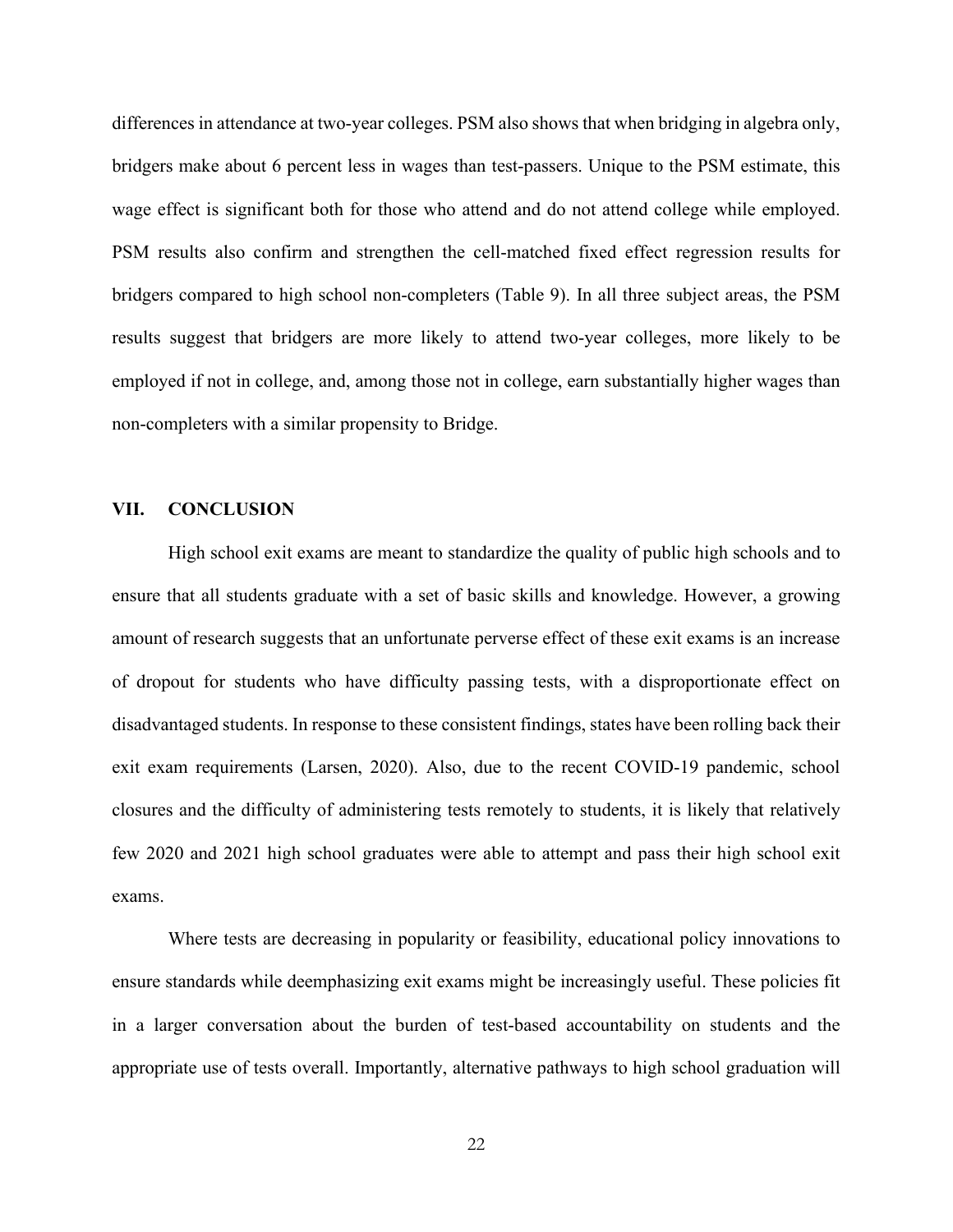not serve students well if such policies allow students to graduate with inadequate human capital for college and the workforce. By examining the post-secondary outcomes of students who were eligible to participate in Maryland's Bridge program, this study begins to fill a gap in the literature on high school exit exams by analyzing the efficacy of an educational policy that allows students to graduate based on projects and portfolios instead of tests. A clear advantage of Bridge is that students exit high school with a regular diploma that provides a signal to employers that they have achieved high school graduation standards. We find that students who pursue this pathway in Maryland have substantially better post-secondary outcomes than similar students who do not complete high school.

Students who complete Bridge and test passers are likely indistinguishable to employers, because they receive the same high school diploma, and we find that Bridge completers are employed at similar rates to test passers after high school. While there is no evidence that Bridge reduces the likelihood of UI-eligible employment, there is some indication of reduced returns to schooling. Bridge completers in algebra earn about 11-25 percent lower in wages than students who retake the algebra exam after initially failing. However, we find no wage differences based on bridging in biology or English. This suggests that studying for exit exams in some subject areas might further enhance the returns to human capital for some students, while some exit exams are less useful. It is possible that math exams generate meaningful human capital, while projects and portfolios are adequate or superior at generating human capital in other subject areas. For example, our results show that Bridge completers in biology and English earn between 19-26 percent more than students who do not complete high school, suggesting a human capital benefit of projectbased learning in science.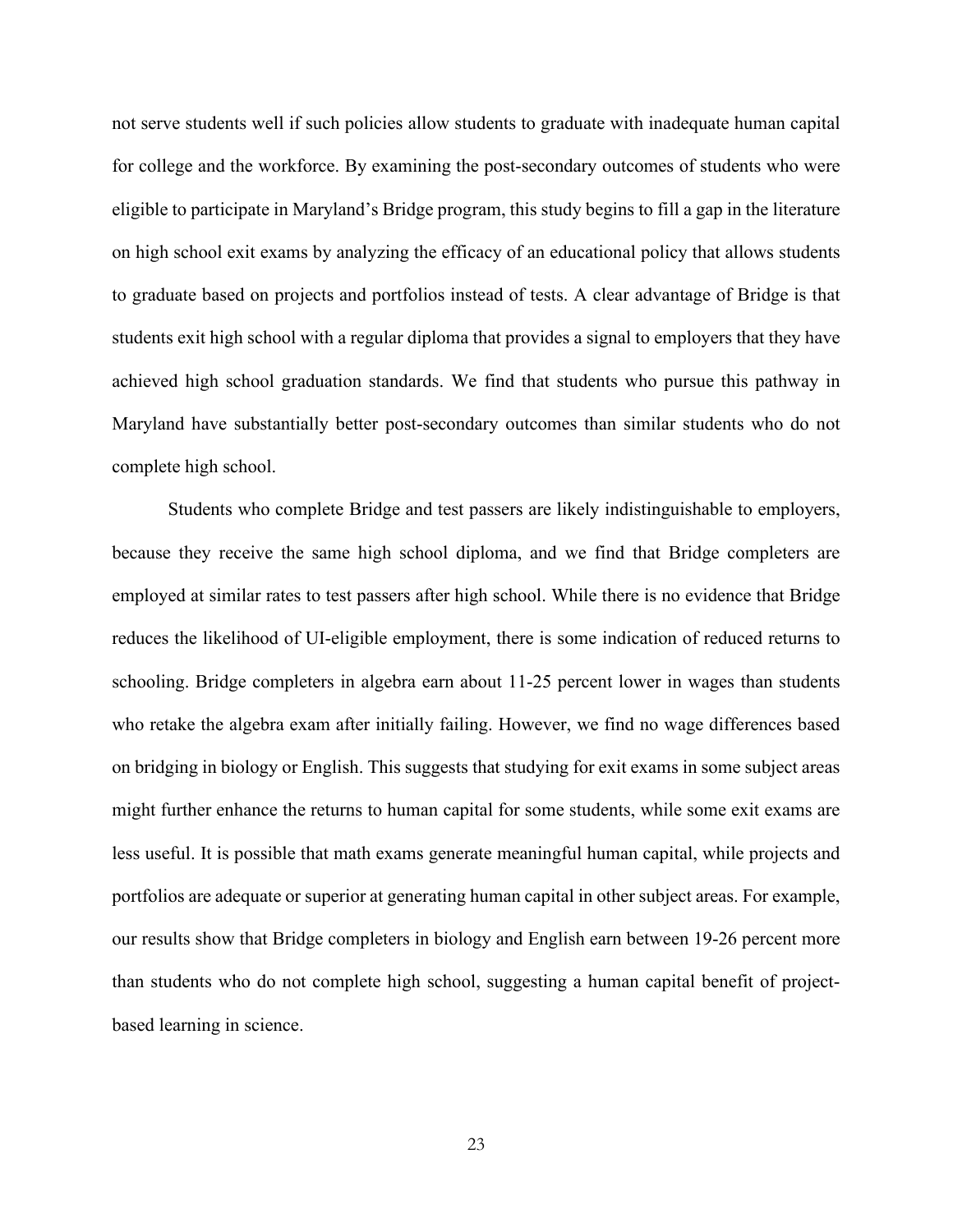We also find that students who Bridge compared to test passers are less likely to attend either two-year or four-year colleges. Since most two-year colleges are open-enrollment, this is likely due to differences in student choices rather than to differences in college admissions probabilities. Although it is unclear in our data what might explain this, failure to pass high school exit exams might signal to students that they are also less likely to succeed in college, and nontested pathways, such as Bridge, might be improved by provide supports and encouragement to apply to college.

Overall, our study provides initial evidence that non-test alternatives in some subjects have the potential to enhance post-secondary opportunities for students who fail exit exams without a substantial loss in human capital. Building on the aggregate statewide results of Hemelt and Marcotte (2013), we add evidence at the student level that those who complete alternative pathways to high school graduation are somewhat disadvantaged in college access compared to those who pass tests, but substantially more advantaged in both college and workforce outcomes than those students who fail to complete high school. This finding is robust to student subgroups that are most at-risk for non-completion and most drawn to non-test alternatives including special education students, low-income students, and those who fail exams in all three subjects. Overall, our study suggests that alternative pathways are a useful complement to exit exams to build human capital and prevent high school non-completion. However, special attention should be paid on the design of alternative graduation policies in order to allow graduates to be appropriately prepared for post-secondary success.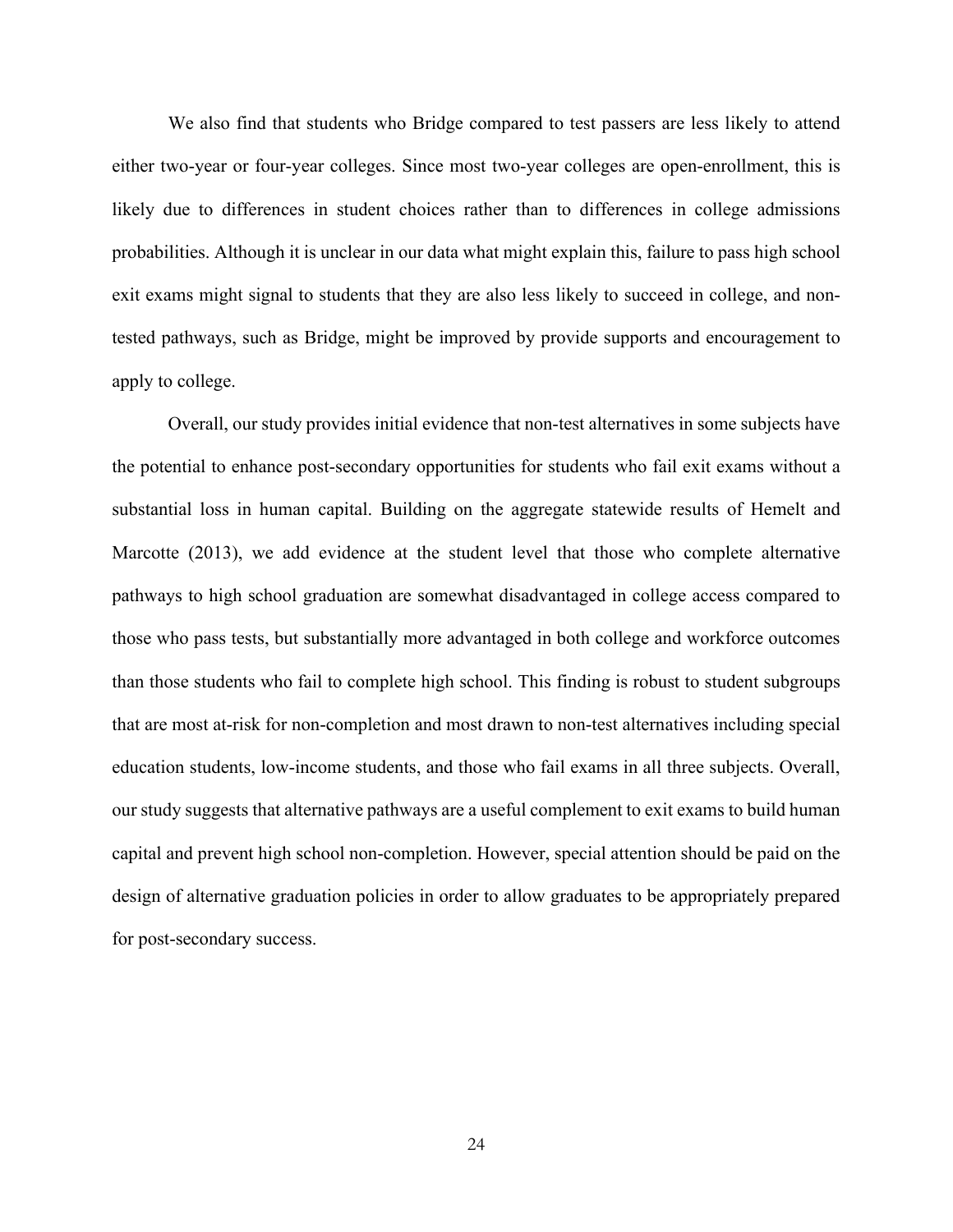#### **REFERENCES**

- Angrist, Joshua D., Parag A. Pathak, and Christopher R. Walters. 2013. "Explaining Charter School Effectiveness." *American Economic Journal: Applied Economics* 5(4): 1–27. [https://doi.org/10.2307/43189451.](about:blank)
- Dale, Stacy Berg and Krueger, Alan . 2002. Estimating the payoff to attending a more selective college: An application of selection on observables and unobservables." *Quarterly Journal of Economics* 117(4): 1491-1527.
- Dee, Thomas S., and Brian A. Jacob. 2007. "Do High School Exit Exams Influence Educational Attainment or Labor Market Performance?" In *Standards-Based Reform and the Poverty Gap. Lessons for "No Child Left Behind"*, ed. Adam Gamoran, chap. 6. Brookings Institution Press.
- Heckman, James J., John Eric Humphries, Paul A. LaFontaine, and Pedro L. Rodríguez. 2012. "Taking the Easy Way Out: How the GED Testing Program Induces Students to Drop Out." *Journal of Labor Economics* 30(3): 495–520.
- Heckman, James J., John Eric Humphries, and Nicholas Mader. 2011. The GED. In Handbook of the economics of education, vol. 3, ed. Eric A. Hanushek, Stephen Machin, and Ludger Woßmann, chap. 9. Amsterdam: North-Holland Elsevier.
- Hemelt, Steven W., and Dave E. Marcotte. 2013. "High School Exit Exams and Dropout in an Era of Increased Accountability." *Journal of Policy Analysis and Management* 32(2): 323–49.
- Holme, Jennifer Jellison, Meredith P. Richards, Jo Beth Jimerson, and Rebecca W. Cohen. 2010. "Assessing the Effects of High School Exit Examinations." *Review of Educational Research* 80 (4): 476–526.
- Larsen, M. F. 2020. "High School Exit Exams are Tough on Crime: Fewer Arrests Where Diplomas Require a Test." *Education Next* 20(3): 60-66.
- Maralani, Vida. 2011. "From GED to College: Age Trajectories of Nontraditional Educational Paths." *American Educational Research Journal* 48 (5): 1058–90.
- Maryland State Department of Education. 2021. HSA: High School Assessment Program. [https://mdk12.msde.maryland.gov/assessments/hsa/Pages/High-School-](https://mdk12.msde.maryland.gov/assessments/hsa/Pages/High-School-Assessments(HSA).aspx)[Assessments\(HSA\).aspx.](https://mdk12.msde.maryland.gov/assessments/hsa/Pages/High-School-Assessments(HSA).aspx) Accessed on November 1, 2021.
- McIntosh, Shelby. 2011. "State high school tests: Changes in state policies and the impact of college and career readiness movement." Washington, DC: Center for Education Policy. Accessed at https://files.eric.ed.gov/fulltext/ED530163.pdf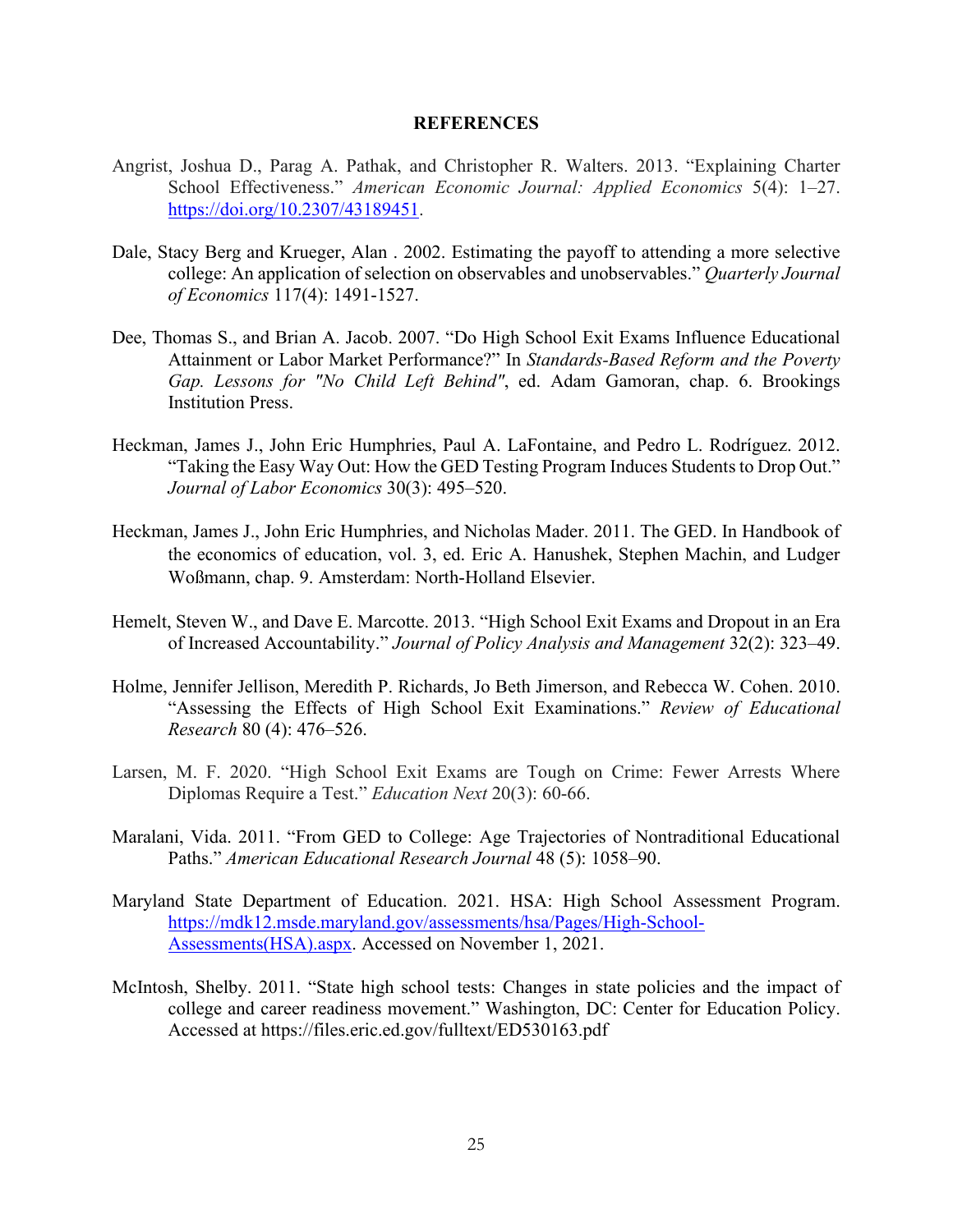- Ou, Dongshu. 2010. "To Leave or Not to Leave? A Regression Discontinuity Analysis of the Impact of Failing the High School Exit Exam." *Economics of Education Review*. *Special Issue in Honor of Henry M. Levin* 29(2): 171–86.
- Papay, John P., Richard J. Murnane, and John B. Willett. 2010. "The Consequences of High School Exit Examinations for Low-Performing Urban Students: Evidence From Massachusetts." *Educational Evaluation and Policy Analysis* 32(1): 5–23.
- Reardon, Sean F., Nicole Arshan, Allison Atteberry, and Michal Kurlaender. 2010. "Effects of Failing a High School Exit Exam on Course Taking, Achievement, Persistence, and Graduation." *Educational Evaluation and Policy Analysis* 32(4): 498–520.
- Tyler, John H., Richard J. Murnane, and John B. Willett. 2000. "Estimating the Labor Market Signaling Value of the GED." *The Quarterly Journal of Economics* 115(2): 431–68.
- Warren, John Robert, and Melanie R. Edwards. 2005. "High School Exit Examinations and High School Completion: Evidence from the Early 1990s." *Educational Evaluation and Policy Analysis* 27(1): 53–74.
- Warren, John Robert, Eric Grodsky, and Jennifer C. Lee. 2008. "State High School Exit Examinations and Postsecondary Labor Market Outcomes." *Sociology of Education* 81(1): 77–107.
- Warren, John Robert, Krista N. Jenkins, and Rachael B. Kulick. 2006. "High School Exit Examinations and State-Level Completion and GED Rates, 1975 through 2002." *Educational Evaluation and Policy Analysis* 28(2): 131–52.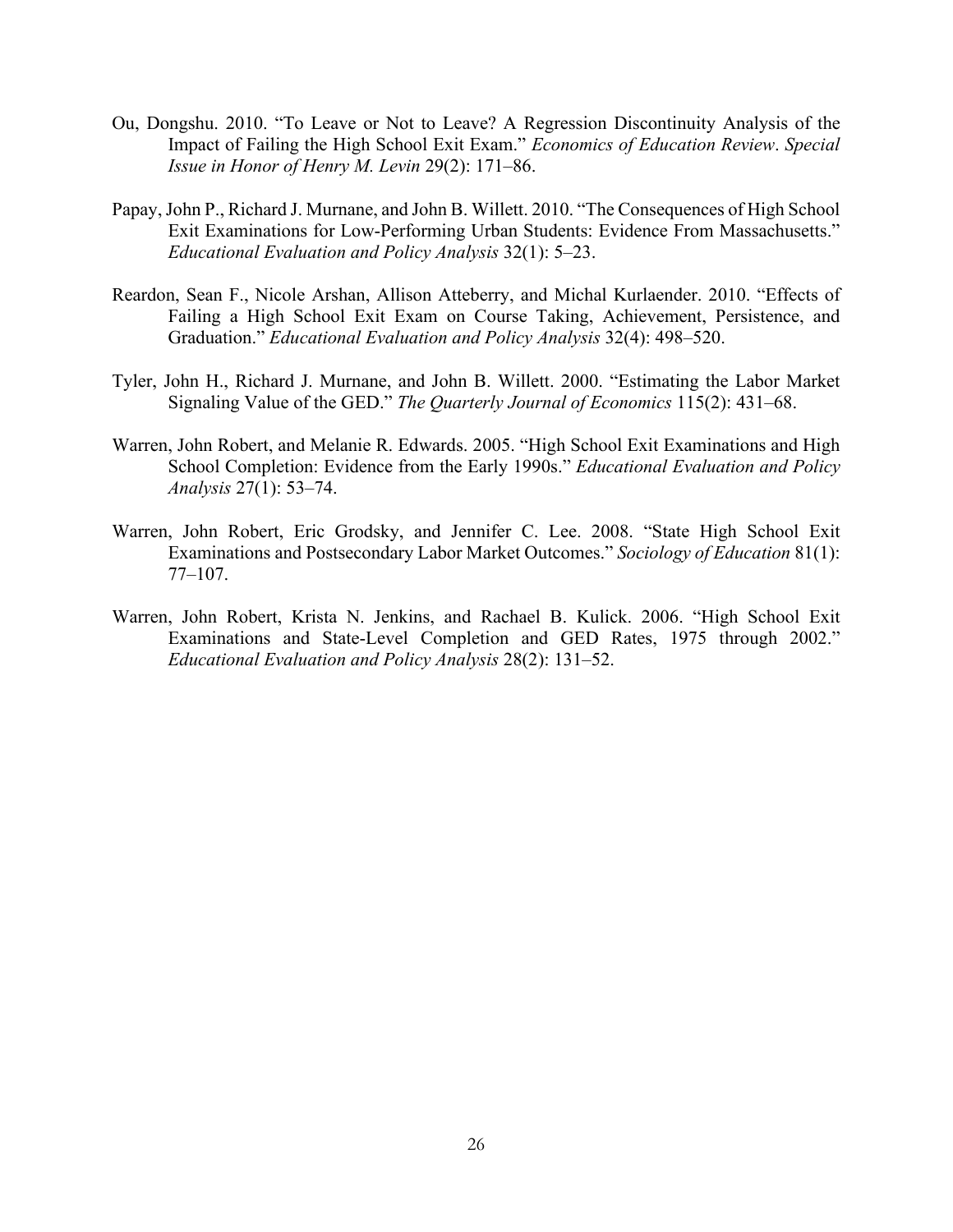

**Figure 1. Pathways to On-Time Graduation for Maryland High School Seniors**

*Notes:* Author's calculations from the Maryland Longitudinal Data Systems Center (MLDSC) Center data. Includes high school seniors from fall 2011-fall 2014 who attempted all high school exit exams. FRPL indicates if a student was ever identified as eligible for free or reduced-price lunch. SPED indicates if the student is designated as special education.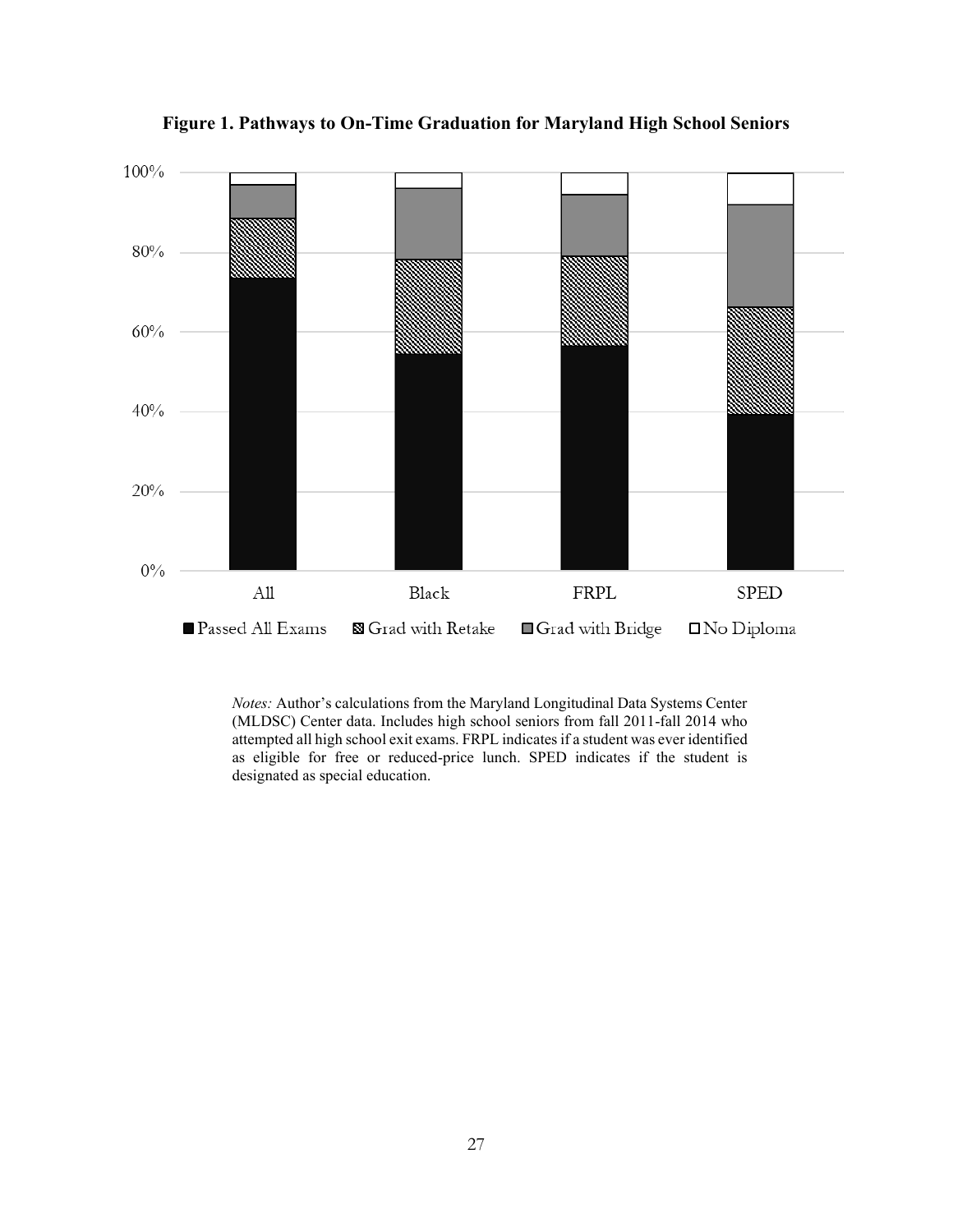|                                        | All     | Not Eligible to Bridge |                  | Eligible to Bridge: |                    |  |  |
|----------------------------------------|---------|------------------------|------------------|---------------------|--------------------|--|--|
|                                        |         |                        | (1) Test Passers | (2) Bridgers        | (3) Non-completers |  |  |
| Number of Students                     | 139,757 | 102,894                | 20,957           | 11,774              | 4,132              |  |  |
| Percent of All Students                |         | 73.6%                  | 15.0%            | 8.4%                | $3.0\%$            |  |  |
| Percent of Students Eligible to Bridge | --      |                        | 56.9%            | 31.9%               | 11.2%              |  |  |
| Attends any college                    | 0.692   | 0.786                  | 0.536            | 0.369               | 0.059              |  |  |
| Attends 2-year college                 | 0.325   | 0.323                  | 0.395            | 0.308               | 0.048              |  |  |
| Attends 4-year college                 | 0.367   | 0.462                  | 0.140            | 0.060               | 0.011              |  |  |
| Employed                               | 0.684   | 0.682                  | 0.717            | 0.691               | 0.551              |  |  |
| Quarterly earnings if employed         | \$2,122 | \$2,070                | \$2,366          | \$2,191             | \$1,887            |  |  |
| Conditioned on not attending college:  |         |                        |                  |                     |                    |  |  |
| Employed                               | 0.673   | 0.677                  | 0.705            | 0.687               | 0.545              |  |  |
| Quarterly earnings if employed         | \$2,713 | \$2,929                | \$2,764          | \$2,356             | \$1,893            |  |  |
| Conditioned on attending college:      |         |                        |                  |                     |                    |  |  |
| Employed                               | 0.689   | 0.684                  | 0.727            | 0.699               | 0.649              |  |  |
| Quarterly earnings if employed         | \$1,865 | \$1,838                | \$2,031          | \$1,914             | \$1,794            |  |  |

Table 1: Postsecondary Outcomes for Maryland High School Students by Pathway to High School Completion

*Notes:* Mean values for analytic sample of Maryland high school seniors who attempted all required exit exams. Students were eligible to Bridge after failing a subject exit exam twice. *Bridgers* are students who completed the Bridge program and graduated high school. *Test passers* are students who passed all exit exams on re-takes and graduated high school. *Non-completers* are students who failed to complete high school. All postsecondary outcomes are measured in the first year after on-time high school graduation. Quarterly earnings are the average of up to four quarters worked.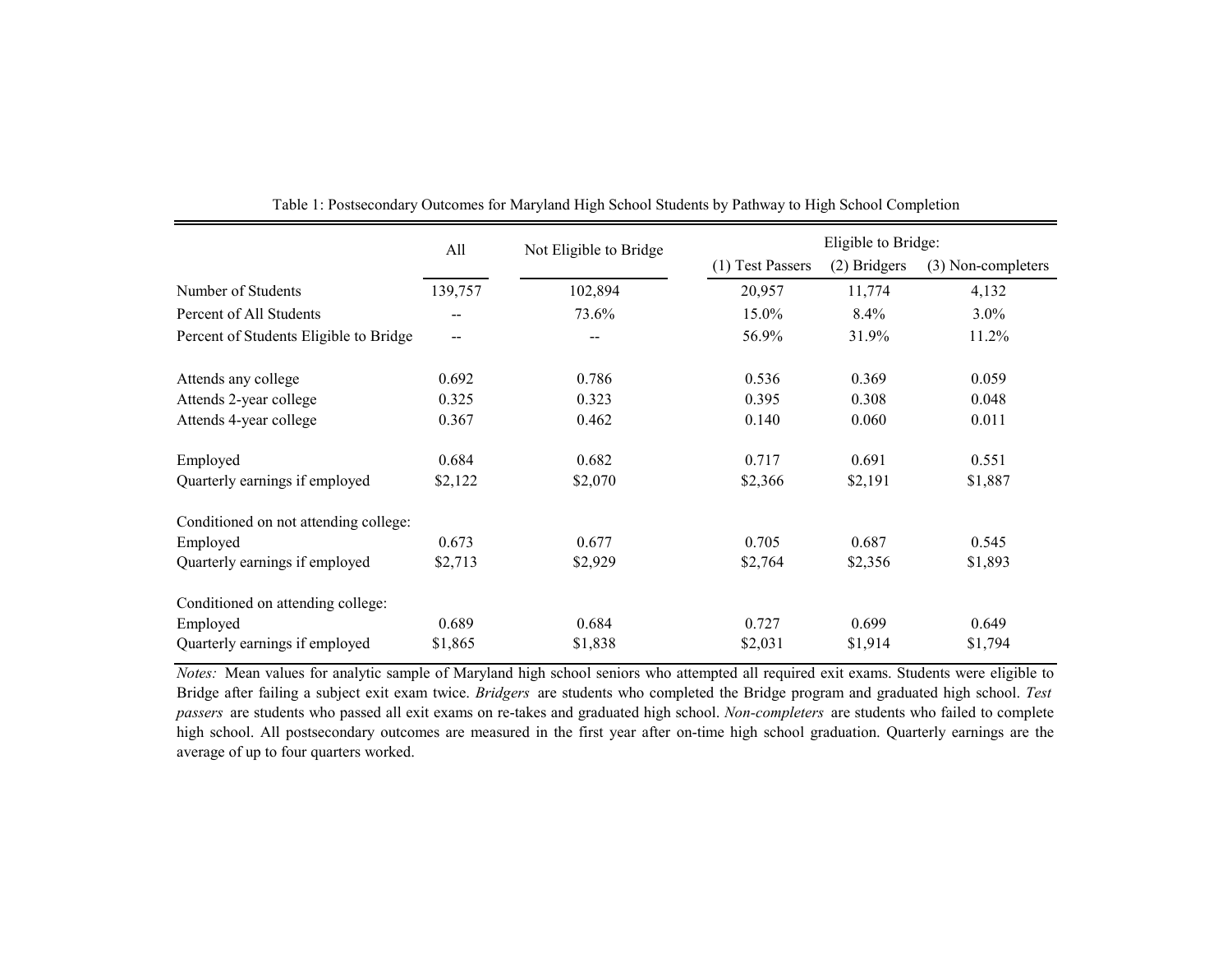|                                         |           | Panel A: All Students by Exam Subject |           |           | Panel B: Matched Sample by Exam Subject |           |
|-----------------------------------------|-----------|---------------------------------------|-----------|-----------|-----------------------------------------|-----------|
|                                         | Algebra   | Biology                               | English   | Algebra   | Biology                                 | English   |
| Completed Bridge                        | 0.371     | 0.529                                 | 0.424     | 0.399     | 0.514                                   | 0.443     |
|                                         | (0.483)   | (0.499)                               | (0.494)   | (0.490)   | (0.500)                                 | (0.497)   |
| Exit exam scores (points from passing): |           |                                       |           |           |                                         |           |
| Second attempt in Bridge subject        | $-29.859$ | $-29.954$                             | $-25.716$ | $-28.836$ | $-26.030$                               | $-23.113$ |
|                                         | (30.370)  | (31.298)                              | (27.490)  | (28.108)  | (26.637)                                | (23.870)  |
| First attempt - Algebra                 | $-30.273$ | $-24.962$                             | $-20.448$ | $-30.564$ | $-24.300$                               | $-21.252$ |
|                                         | (29.879)  | (35.260)                              | (35.447)  | (29.284)  | (33.931)                                | (34.130)  |
| First attempt - Biology                 | $-12.309$ | $-27.593$                             | $-14.986$ | $-13.401$ | $-26.784$                               | $-15.822$ |
|                                         | (32.730)  | (29.277)                              | (33.013)  | (32.507)  | (28.509)                                | (32.457)  |
| First attempt - English                 | $-14.642$ | $-20.426$                             | $-24.958$ | $-14.628$ | $-18.852$                               | $-24.218$ |
|                                         | (29.227)  | (29.700)                              | (26.139)  | (28.895)  | (28.436)                                | (25.178)  |
| Number of subjects eligible to Bridge   | 2.077     | 2.373                                 | 2.184     | 2.107     | 2.357                                   | 2.229     |
|                                         | (0.835)   | (0.728)                               | (0.805)   | (0.831)   | (0.728)                                 | (0.788)   |
| Demographics:                           |           |                                       |           |           |                                         |           |
| Female                                  | 0.545     | 0.549                                 | 0.558     | 0.569     | 0.434                                   | 0.440     |
| <b>Black</b>                            | 0.636     | 0.734                                 | 0.643     | 0.714     | 0.572                                   | 0.646     |
| Hispanic/Latino                         | 0.120     | 0.086                                 | 0.114     | 0.082     | 0.122                                   | 0.094     |
| White                                   | 0.129     | 0.099                                 | 0.133     | 0.125     | 0.187                                   | 0.175     |
| Special Needs:                          |           |                                       |           |           |                                         |           |
| Free/Reduced Lunch Eligible             | 0.687     | 0.736                                 | 0.712     | 0.741     | 0.686                                   | 0.731     |
| Title I                                 | 0.189     | 0.200                                 | 0.176     | 0.223     | 0.220                                   | 0.200     |
| English language learner                | 0.043     | 0.045                                 | 0.051     | 0.036     | 0.034                                   | 0.044     |
| Special education                       | 0.206     | 0.208                                 | 0.236     | 0.183     | 0.184                                   | 0.213     |
| Homeless                                | 0.033     | 0.035                                 | 0.032     | 0.034     | 0.035                                   | 0.033     |
| Grade 8 Student Characteristics:        |           |                                       |           |           |                                         |           |
| Days absent                             | 9.632     | 9.646                                 | 9.464     | 9.554     | 9.600                                   | 9.495     |
|                                         | (8.831)   | (8.790)                               | (8.709)   | (8.829)   | (8.829)                                 | (8.805)   |
| Times suspended                         | 0.326     | 0.360                                 | 0.371     | 0.323     | 0.355                                   | 0.374     |
|                                         | (0.971)   | (1.035)                               | (1.048)   | (0.965)   | (1.035)                                 | (1.059)   |
| Math exam (z-score)                     | $-0.094$  | $-0.088$                              | $-0.083$  | $-0.094$  | $-0.087$                                | $-0.084$  |
|                                         | (0.041)   | (0.047)                               | (0.050)   | (0.041)   | (0.047)                                 | (0.048)   |
| Reading exam (z-score)                  | $-0.074$  | $-0.082$                              | $-0.086$  | $-0.074$  | $-0.080$                                | $-0.086$  |
|                                         | (0.055)   | (0.053)                               | (0.050)   | (0.054)   | (0.052)                                 | (0.049)   |
| Science exam (z-score)                  | $-0.118$  | $-0.135$                              | $-0.123$  | $-0.121$  | $-0.132$                                | $-0.125$  |
|                                         | (0.080)   | (0.076)                               | (0.081)   | (0.080)   | (0.075)                                 | (0.079)   |
| Number of students                      | 22,508    | 16,860                                | 20,283    | 16,667    | 12,598                                  | 15,021    |
| Number of cells                         | 4,583     | 3,890                                 | 4,391     | 1.640     | 1,428                                   | 1,629     |

Table 2: Summary Statistics for Analytic Sample of Bridgers and Test Passers

*Notes:* Means (standard deviations in parentheses) of student characteristics for students in analytic sample for Bridge completers and test-passers. Students are eligible for Bridge after failing an exit exam twice. Table 2 sample includes eligible students who graduated by completing Bridge or by passing all exit exams. Panel A includes all students who are eligible to bridge in each subject. Panel B is the restricted sample of students included in cell-matched regression analysis. Cells identify students with the same school district, school, gender, race, free-lunch eligibility, and with a score bin on the second failed subject exam (1-25 points below passing, 26-50 points below passing, or >50 points from passing). Cells included in Panel B must include at least one Bridge completer and one test-passer within the same cell.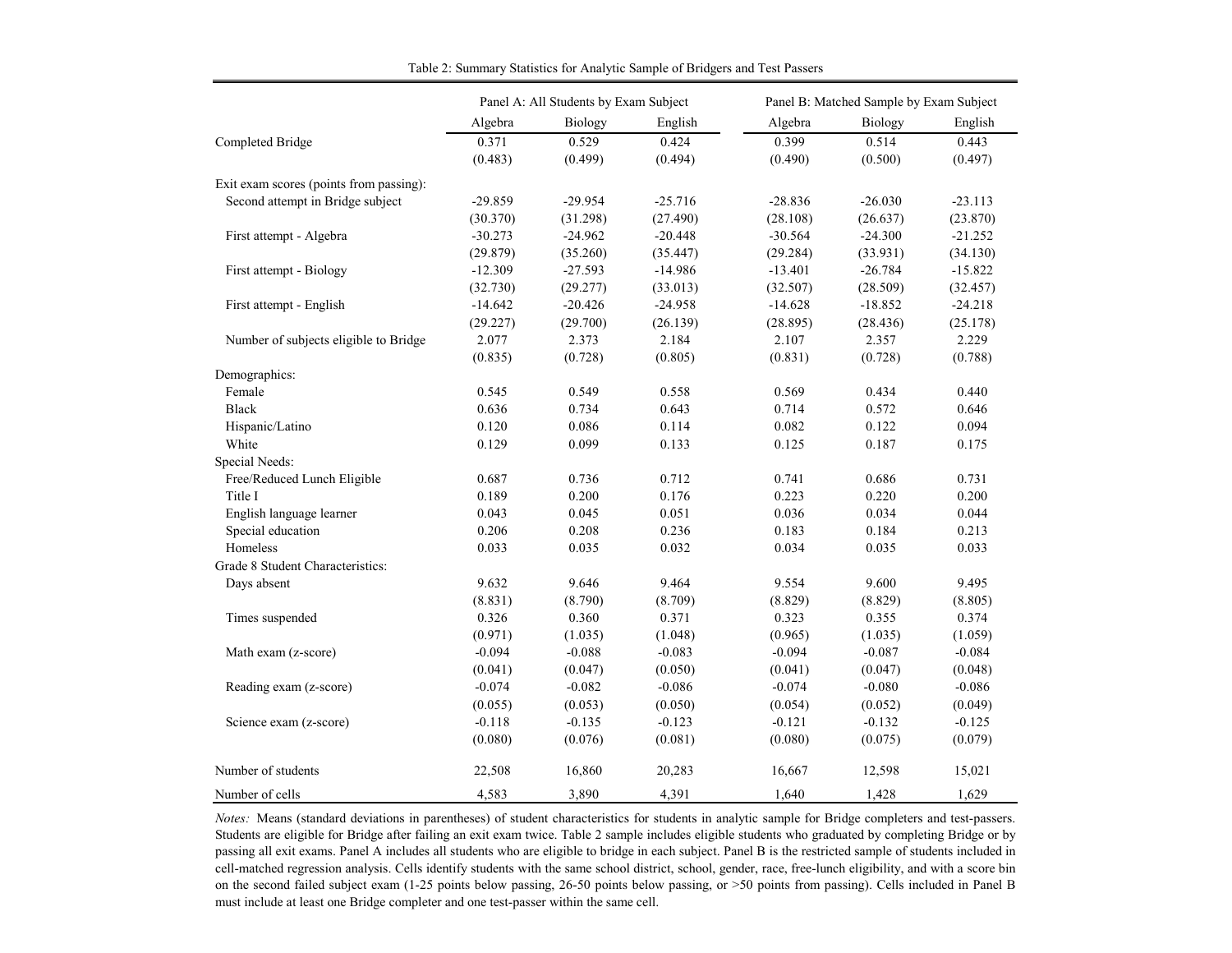|                                         |           | Panel A: All Students by Exam Subject |           |           | Panel B: Matched Sample by Exam Subject |           |
|-----------------------------------------|-----------|---------------------------------------|-----------|-----------|-----------------------------------------|-----------|
|                                         | Algebra   | Biology                               | English   | Algebra   | Biology                                 | English   |
| Completed Bridge                        | 0.740     | 0.837                                 | 0.788     | 0.702     | 0.776                                   | 0.731     |
|                                         | (0.439)   | (0.370)                               | (0.409)   | (0.457)   | (0.417)                                 | (0.443)   |
| Exit exam scores (points from passing): |           |                                       |           |           |                                         |           |
| Second attempt in Bridge subject        | $-42.153$ | $-38.305$                             | $-35.064$ | $-38.093$ | $-33.974$                               | $-29.716$ |
|                                         | (36.455)  | (35.374)                              | (32.398)  | (33.853)  | (32.070)                                | (28.421)  |
| First attempt - Algebra                 | $-42.059$ | $-37.869$                             | $-37.528$ | $-40.616$ | $-38.066$                               | $-37.583$ |
|                                         | (35.839)  | (37.636)                              | (37.803)  | (34.737)  | (37.414)                                | (36.972)  |
| First attempt - Biology                 | $-30.149$ | $-35.366$                             | $-31.093$ | $-29.940$ | $-34.576$                               | $-30.794$ |
|                                         | (35.243)  | (33.715)                              | (35.500)  | (34.816)  | (33.575)                                | (35.053)  |
| First attempt - English                 | $-30.032$ | $-30.881$                             | $-34.273$ | $-28.936$ | $-29.324$                               | $-31.649$ |
|                                         | (32.622)  | (32.421)                              | (31.354)  | (32.423)  | (32.070)                                | (30.031)  |
| Number of subjects eligible to Bridge   | 2.611     | 2.698                                 | 2.664     | 2.599     | 2.683                                   | 2.675     |
|                                         | (0.611)   | (0.519)                               | (0.555)   | (0.617)   | (0.531)                                 | (0.545)   |
| Demographics:                           |           |                                       |           |           |                                         |           |
| Female                                  | 0.508     | 0.497                                 | 0.521     | 0.506     | 0.468                                   | 0.474     |
| <b>Black</b>                            | 0.685     | 0.762                                 | 0.688     | 0.779     | 0.661                                   | 0.757     |
| Hispanic/Latino                         | 0.129     | 0.105                                 | 0.122     | 0.099     | 0.128                                   | 0.111     |
| White                                   | 0.071     | 0.034                                 | 0.079     | 0.027     | 0.097                                   | 0.03      |
| Special Needs:                          |           |                                       |           |           |                                         |           |
| Free/Reduced Lunch Eligible             | 0.771     | 0.831                                 | 0.771     | 0.846     | 0.766                                   | 0.823     |
| Title I                                 | 0.251     | 0.246                                 | 0.239     | 0.288     | 0.303                                   | 0.284     |
| English language learner                | 0.059     | 0.059                                 | 0.064     | 0.053     | 0.048                                   | 0.057     |
| Special education                       | 0.274     | 0.265                                 | 0.283     | 0.231     | 0.231                                   | 0.247     |
| Homeless                                | 0.041     | 0.042                                 | 0.042     | 0.043     | 0.046                                   | 0.042     |
| Grade 8 Student Characteristics:        |           |                                       |           |           |                                         |           |
| Days absent                             | 10.750    | 10.429                                | 10.484    | 10.809    | 10.552                                  | 10.412    |
|                                         | (9.992)   | (9.600)                               | (9.712)   | (10.075)  | (9.867)                                 | (9.757)   |
| Times suspended                         | 0.405     | 0.408                                 | 0.418     | 0.390     | 0.397                                   | 0.403     |
|                                         | (1.078)   | (1.085)                               | (1.106)   | (1.054)   | (1.090)                                 | (1.119)   |
| Math exam (z-score)                     | $-0.109$  | $-0.104$                              | $-0.104$  | $-0.107$  | $-0.104$                                | $-0.104$  |
|                                         | (0.040)   | (0.043)                               | (0.043)   | (0.041)   | (0.044)                                 | (0.044)   |
| Reading exam (z-score)                  | $-0.098$  | $-0.099$                              | $-0.102$  | $-0.095$  | $-0.096$                                | $-0.099$  |
|                                         | (0.052)   | (0.051)                               | (0.050)   | (0.052)   | (0.052)                                 | (0.049)   |
| Science exam (z-score)                  | $-0.156$  | $-0.159$                              | $-0.157$  | $-0.154$  | $-0.157$                                | $-0.157$  |
|                                         | (0.078)   | (0.076)                               | (0.078)   | (0.078)   | (0.077)                                 | (0.077)   |
| Number of students                      | 12,258    | 11,451                                | 11,774    | 8,187     | 6,771                                   | 7,392     |
| Number of cells                         | 3,363     | 3,181                                 | 3,328     | 1,084     | 837                                     | 976       |

Table 3: Summary Statistics for Analytic Sample of Bridgers and High School Non-Completers

*Notes:* Means (standard deviations in parentheses) of student characteristics for students in analytic sample for Bridge completers and high school noncompleters. Students are eligible for Bridge after failing an exit exam twice. Table 3 sample includes eligible students who graduated by completing Bridge and those who did not complete high school. Panel A includes all students who are eligible to bridge in each subject. Panel B is the restricted sample of students included in cell-matched regression analysis. Cells identify students with the same school district, school, gender, race, free-lunch eligibility, and with a score bin on the second failed subject exam (1-25 points below passing, 26-50 points below passing, or >50 points from passing). Cells included in Panel B must include at least one Bridge completer and one high school non-completer within the same cell.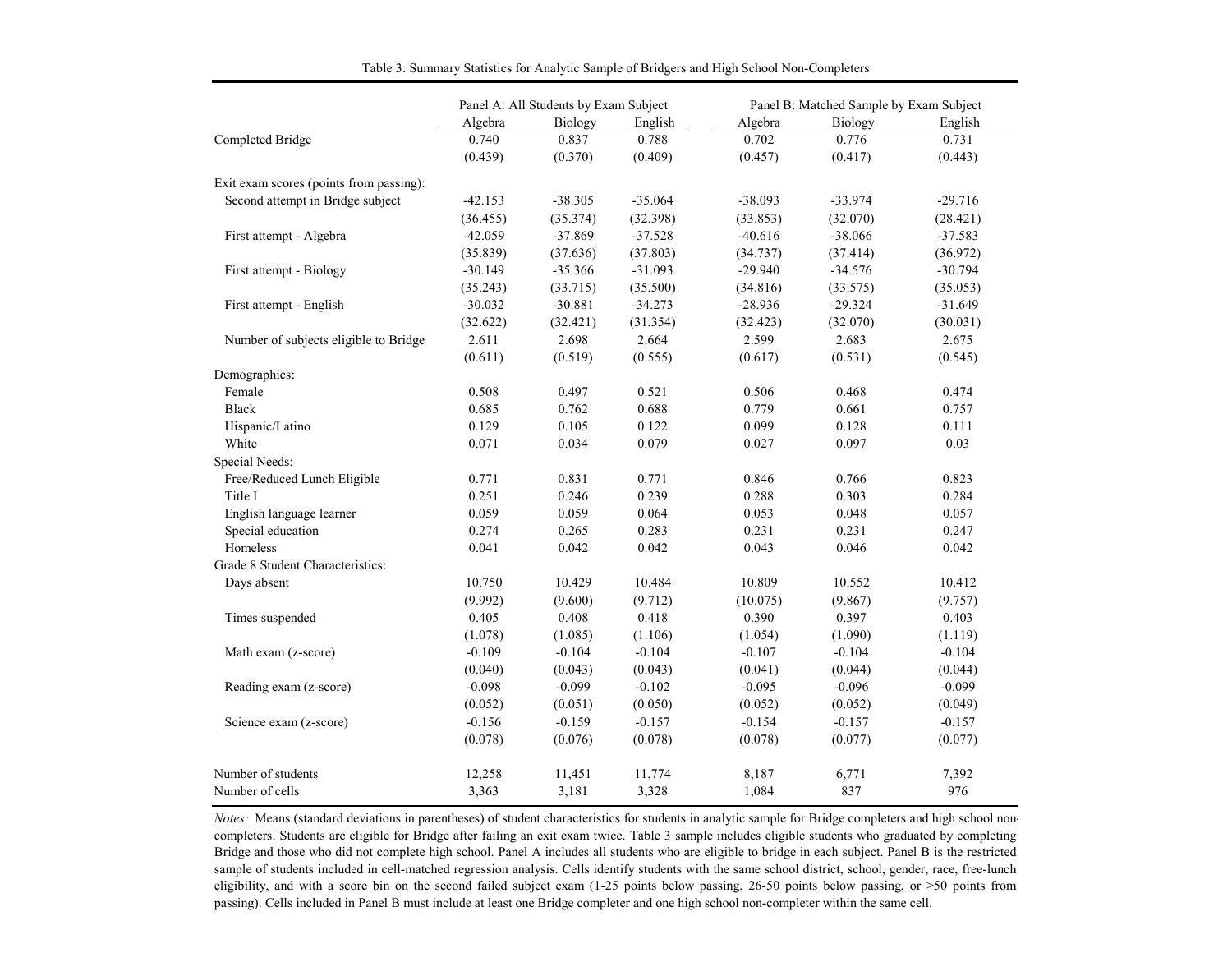|                    | (1)            | (2)<br>Two-Year | (3)<br>Four-Year | (4)                         | (5)                              | (6)                     | (7)                          |
|--------------------|----------------|-----------------|------------------|-----------------------------|----------------------------------|-------------------------|------------------------------|
|                    | Any<br>College | College         | College          | Employed,<br>not in college | Earnings (ln),<br>not in college | Employed,<br>in college | Earnings (ln),<br>in college |
|                    |                |                 |                  | Panel A: Algebra            |                                  |                         |                              |
| Bridged            | $-0.063**$     | $-0.032**$      | $-0.031**$       | 0.003                       | $-0.117**$                       | $-0.006$                | $-0.032$                     |
|                    | (0.010)        | (0.010)         | (0.006)          | (0.013)                     | (0.033)                          | (0.016)                 | (0.037)                      |
| Observations       | 16,667         | 16,667          | 16,667           | 9,069                       | 6,227                            | 7,598                   | 5,376                        |
| $R^2$              | 0.04           | 0.01            | 0.03             | 0.03                        | 0.01                             | 0.02                    | 0.05                         |
| Number of cells    | 1,640          | 1,640           | 1,640            | 1,545                       | 1,398                            | 1,431                   | 1,297                        |
| Mean (y-variable)  | 0.46           | 0.35            | 0.11             | 0.69                        | 7.48                             | 0.71                    | 7.27                         |
| Sample Bridge Rate | 0.40           | 0.40            | 0.40             | 0.47                        | 0.47                             | 0.32                    | 0.31                         |
|                    |                |                 |                  | Panel B: Biology            |                                  |                         |                              |
| <b>Bridged</b>     | $-0.066**$     | $-0.032**$      | $-0.034**$       | 0.021                       | $-0.025$                         | 0.023                   | $-0.032$                     |
|                    | (0.011)        | (0.011)         | (0.007)          | (0.014)                     | (0.036)                          | (0.016)                 | (0.038)                      |
| Observations       | 12,598         | 12,598          | 12,598           | 6,997                       | 4,969                            | 5,601                   | 4,087                        |
| $R^2$              | 0.04           | 0.02            | 0.04             | 0.03                        | 0.02                             | 0.02                    | 0.01                         |
| Number of cells    | 1,428          | 1,428           | 1,428            | 1,335                       | 1,229                            | 1,235                   | 1,132                        |
| Mean (y-variable)  | 0.45           | 0.35            | 0.10             | 0.71                        | 7.49                             | 0.73                    | 7.31                         |
| Sample Bridge Rate | 0.51           | 0.51            | 0.51             | 0.58                        | 0.57                             | 0.43                    | 0.43                         |
|                    |                |                 |                  | Panel C: English            |                                  |                         |                              |
| <b>Bridged</b>     | $-0.061**$     | $-0.041**$      | $-0.020**$       | 0.020                       | $-0.007$                         | $-0.015$                | 0.007                        |
|                    | (0.010)        | (0.010)         | (0.006)          | (0.013)                     | (0.032)                          | (0.016)                 | (0.040)                      |
| Observations       | 15,021         | 15,021          | 15,021           | 8,780                       | 6,159                            | 6,241                   | 4,460                        |
| $R^2$              | 0.03           | 0.01            | 0.02             | 0.03                        | 0.02                             | 0.02                    | 0.01                         |
| Number of cells    | 1,629          | 1,629           | 1,629            | 1,532                       | 1,418                            | 1,405                   | 1,280                        |
| Mean (y-variable)  | 0.42           | 0.33            | $0.08\,$         | 0.70                        | 7.57                             | 0.72                    | 7.34                         |
| Sample Bridge Rate | 0.44           | 0.44            | 0.44             | 0.49                        | 0.49                             | 0.37                    | 0.37                         |

Table 4: Cell-Matched Fixed Effects Regression Results - Bridgers vs. Test Passers

*Notes:* The estimated effects of Bridge on postsecondary outcomes are measured in first year after on-time high school graduation. Standard errors are in parentheses. Results based on matched OLS regression with cell fixed effects. Fixed effect is district x school x race x gender x free or reduced priced lunch eligibility x distance from passing second exam (1-25 points below passing, 26-50 points below passing, or >50 points from passing). Includes students from cells with at least one Bridger and at least one test-passer. Regressions also control for second attempted exit exam scores in Bridge subject, first attempted exit exams scores in all subjects (algebra, biology, and English), number of subjects in which the student was eligible to Bridge, 8th grade student characteristics (attendance, suspensions, and exam scores in math, reading, and science), and high school cohort fixed effects. \*\*p<0.01, \*p<0.05.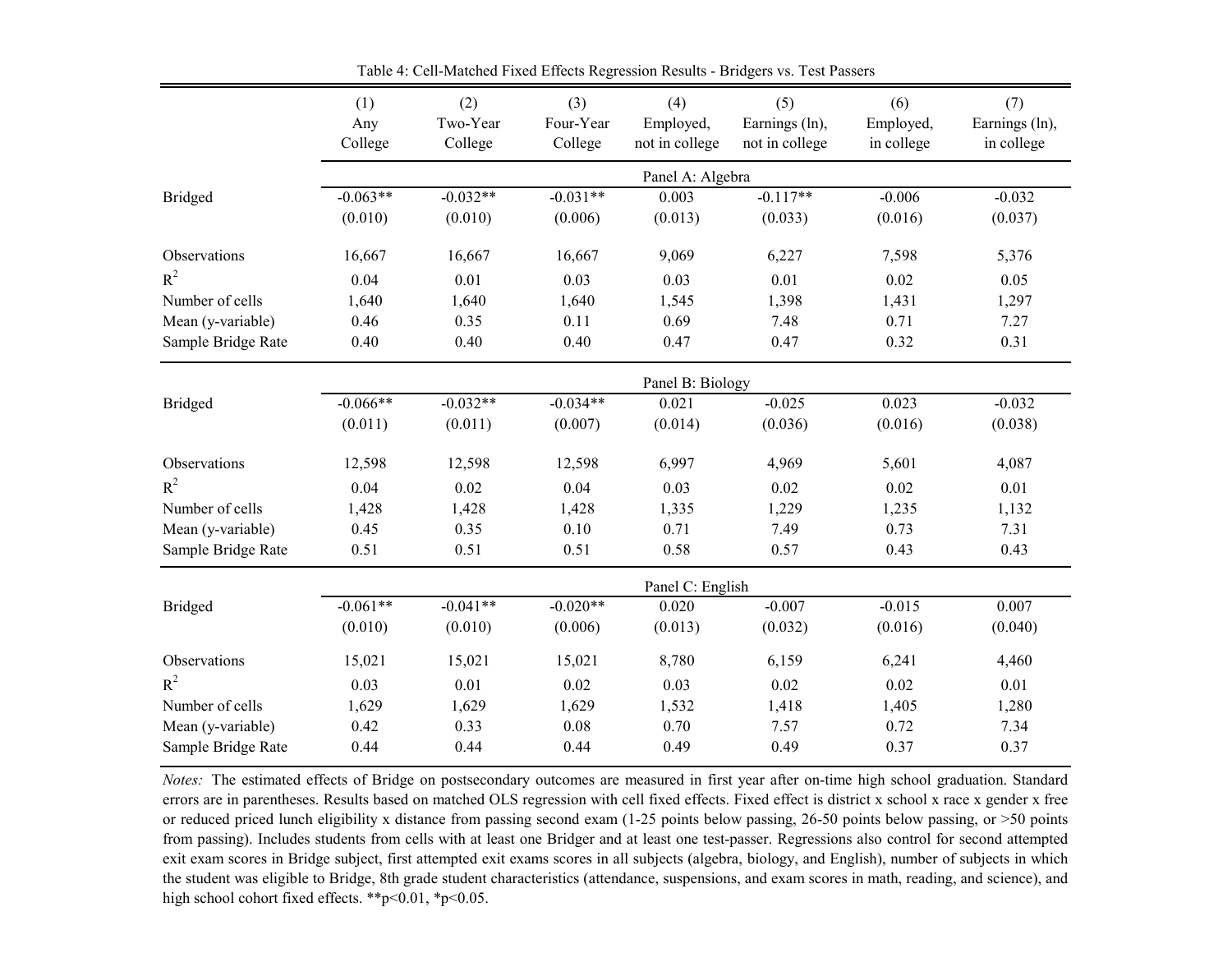|                    | (1)<br>Any<br>College | (2)<br>Two-Year<br>College | (3)<br>Four-Year<br>College | (4)<br>Employed,<br>not in college | (5)<br>Earnings (ln),<br>not in college | (6)<br>Employed,<br>in college | (7)<br>Earnings (ln),<br>in college |
|--------------------|-----------------------|----------------------------|-----------------------------|------------------------------------|-----------------------------------------|--------------------------------|-------------------------------------|
|                    |                       |                            |                             | Panel A: Algebra                   |                                         |                                |                                     |
| <b>Bridged</b>     | $0.072**$<br>(0.012)  | $0.072**$<br>(0.011)       | 0.000<br>(0.006)            | $0.066**$<br>(0.015)               | 0.069<br>(0.044)                        | 0.037<br>(0.028)               | $-0.042$<br>(0.073)                 |
| Observations       | 8,187                 | 8,187                      | 8,187                       | 5,684                              | 3,636                                   | 2,503                          | 1,753                               |
| $R^2$              | 0.03                  | 0.03                       | 0.01                        | 0.04                               | 0.02                                    | 0.03                           | 0.02                                |
| Number of cells    | 1,084                 | 1,084                      | 1,084                       | 1,064                              | 967                                     | 771                            | 677                                 |
| Mean (y-variable)  | 0.31                  | 0.25                       | 0.05                        | 0.64                               | 7.34                                    | 0.70                           | 7.28                                |
| Sample Bridge Rate | 0.70                  | 0.70                       | 0.70                        | 0.68                               | 0.70                                    | 0.76                           | 0.76                                |
|                    |                       |                            |                             | Panel B: Biology                   |                                         |                                |                                     |
| <b>Bridged</b>     | $0.088**$<br>(0.014)  | $0.078**$<br>(0.014)       | 0.010<br>(0.007)            | $0.086**$<br>(0.018)               | $0.260**$<br>(0.052)                    | $0.067*$<br>(0.032)            | $0.178*$<br>(0.087)                 |
| Observations       | 6,771                 | 6,771                      | 6,771                       | 4,625                              | 2,999                                   | 2,146                          | 1,529                               |
| $R^2$              | 0.04                  | 0.02                       | 0.01                        | 0.05                               | 0.03                                    | 0.03                           | 0.03                                |
| Number of cells    | 837                   | 837                        | 837                         | 818                                | 749                                     | 631                            | 564                                 |
| Mean (y-variable)  | 0.32                  | 0.26                       | 0.06                        | 0.65                               | 7.35                                    | 0.71                           | 7.25                                |
| Sample Bridge Rate | 0.78                  | 0.78                       | 0.78                        | 0.75                               | 0.77                                    | 0.84                           | 0.85                                |
|                    |                       |                            |                             | Panel C: English                   |                                         |                                |                                     |
| <b>Bridged</b>     | $0.059**$<br>(0.013)  | $0.054**$<br>(0.012)       | 0.005<br>(0.006)            | $0.093**$<br>(0.016)               | $0.191**$<br>(0.046)                    | 0.004<br>(0.028)               | 0.084<br>(0.069)                    |
| Observations       | 7,392                 | 7,392                      | 7,392                       | 5,124                              | 3,305                                   | 2,268                          | 1,574                               |
| $R^2$              | 0.03                  | 0.02                       | 0.01                        | 0.04                               | 0.04                                    | 0.03                           | 0.04                                |
| Number of cells    | 976                   | 976                        | 976                         | 953                                | 877                                     | 706                            | 622                                 |
| Mean (y-variable)  | 0.31                  | 0.25                       | 0.05                        | 0.65                               | 7.37                                    | 0.69                           | 7.28                                |
| Sample Bridge Rate | 0.73                  | 0.73                       | 0.73                        | 0.71                               | 0.74                                    | 0.77                           | 0.77                                |

Table 5: Cell-Matched Fixed Effects Regression Results - Bridgers vs. High School Non-Completers

*Notes:* The estimated effects of Bridge on postsecondary outcomes are measured in first year after on-time high school graduation. Standard errors are in parentheses. Results based on matched OLS regression with cell fixed effects. Fixed effect is district x school x race x gender x free or reduced priced lunch eligibility x distance from passing second exam (1-25 points below passing, 26-50 points below passing, or >50 points from passing). Includes students from cells with at least one Bridger and at least one high school non-completer. Regressions also control for second attempted exit exam scores in Bridge subject, first attempted exit exams scores in all subjects (algebra, biology, and English), number of subjects in which the student was eligible to Bridge, 8th grade student characteristics (attendance, suspensions, and exam scores in math, reading, and science), and high school cohort fixed effects. \*\*p<0.01, \*p<0.05.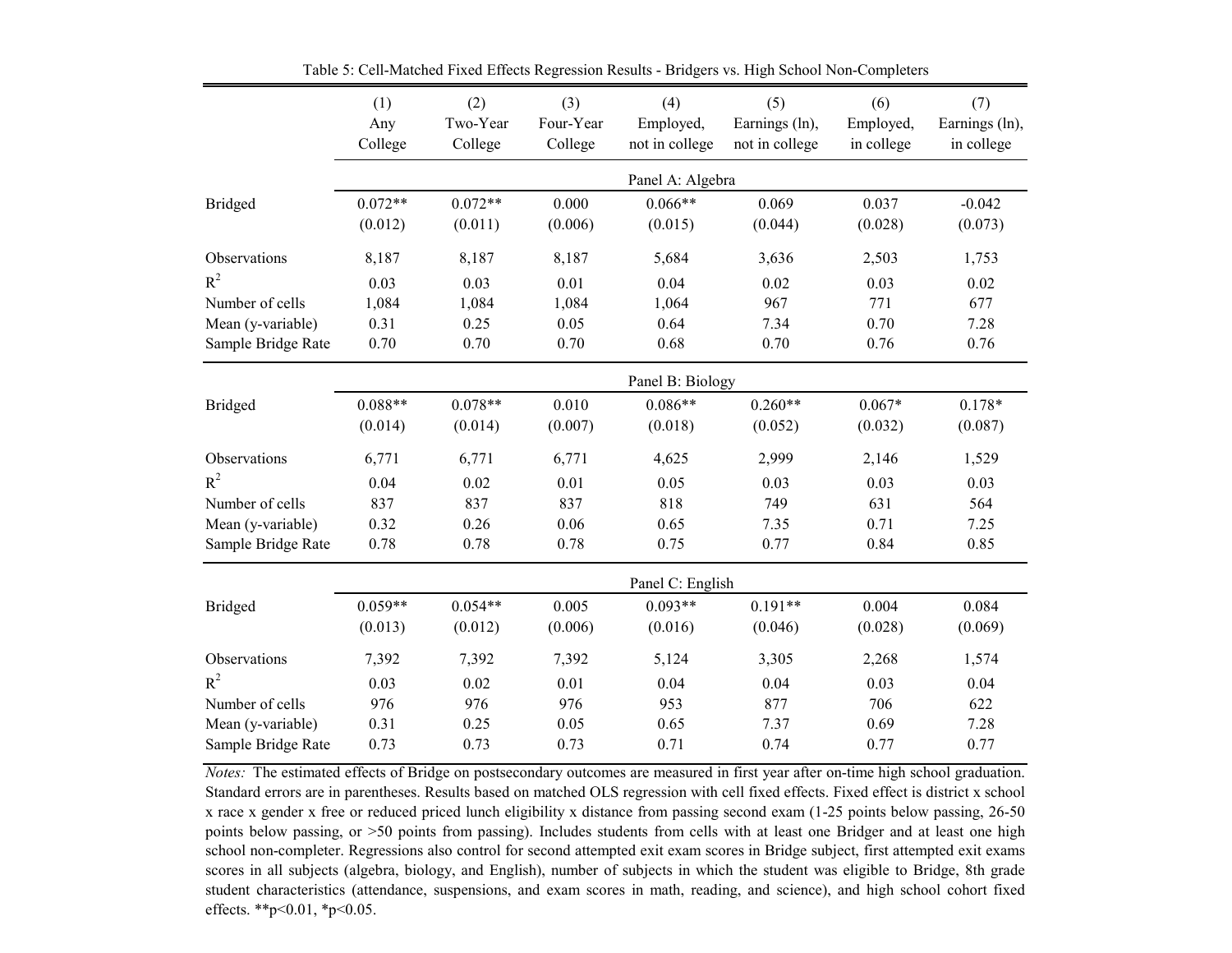|         | (1)                   | (2)                   | (3)                   | (4)                                               | (5)                   | (6)                 | (7)                 |                           |
|---------|-----------------------|-----------------------|-----------------------|---------------------------------------------------|-----------------------|---------------------|---------------------|---------------------------|
|         | Any                   | Two-Year              | Four-Year             | Employed,                                         | Earnings (ln),        | Employed,           | Earnings (ln),      |                           |
|         | College               | College               | College               | not in college                                    | not in college        | in college          | in college          |                           |
|         |                       |                       |                       | Panel A: Black Students                           |                       |                     |                     | N in matched<br>subgroup: |
| Algebra | $-0.072**$<br>(0.012) | $-0.029*$<br>(0.012)  | $-0.041**$<br>(0.008) | $-0.004$<br>(0.016)                               | $-0.172**$<br>(0.039) | $-0.008$<br>(0.017) | $-0.028$<br>(0.039) | 12,235                    |
| Biology | $-0.068**$<br>(0.013) | $-0.018$<br>(0.013)   | $-0.051**$<br>(0.008) | 0.014<br>(0.017)                                  | $-0.118**$<br>(0.045) | 0.025<br>(0.018)    | $-0.043$<br>(0.042) | 9,000                     |
| English | $-0.076**$<br>(0.012) | $-0.041**$<br>(0.012) | $-0.035**$<br>(0.008) | 0.022<br>(0.017)                                  | $-0.065$<br>(0.041)   | $-0.016$<br>(0.018) | $-0.021$<br>(0.044) | 9,705                     |
|         |                       |                       |                       | Panel B: Free and Reduced Lunch Eligible Students |                       |                     |                     | N in matched<br>subgroup: |
| Algebra | $-0.059**$<br>(0.011) | $-0.032**$<br>(0.011) | $-0.026**$<br>(0.007) | 0.011<br>(0.015)                                  | $-0.115**$<br>(0.037) | 0.006<br>(0.018)    | $-0.040$<br>(0.042) | 12,260                    |
| Biology | $-0.062**$<br>(0.012) | $-0.036**$<br>(0.012) | $-0.027**$<br>(0.007) | 0.021<br>(0.016)                                  | $-0.051$<br>(0.041)   | 0.034<br>(0.019)    | $-0.064$<br>(0.044) | 9,335                     |
| English | $-0.065**$<br>(0.012) | $-0.048**$<br>(0.011) | $-0.017**$<br>(0.007) | 0.025<br>(0.015)                                  | $-0.029$<br>(0.037)   | $-0.003$<br>(0.019) | $-0.015$<br>(0.046) | 10,981                    |
|         |                       |                       |                       | Panel C: Special Education Students               |                       |                     |                     | N in matched<br>subgroup: |
| Algebra | $-0.078**$<br>(0.026) | $-0.063*$<br>(0.026)  | $-0.015$<br>(0.013)   | $-0.009$<br>(0.038)                               | $-0.247*$<br>(0.104)  | $-0.033$<br>(0.064) | $-0.085$<br>(0.172) | 3,051                     |
| Biology | $-0.072*$<br>(0.030)  | $-0.049$<br>(0.029)   | $-0.023$<br>(0.014)   | 0.045<br>(0.044)                                  | $-0.003$<br>(0.135)   | $-0.029$<br>(0.075) | 0.024<br>(0.207)    | 2,316                     |
| English | $-0.074**$<br>(0.025) | $-0.063**$<br>(0.024) | $-0.011$<br>(0.012)   | $-0.026$<br>(0.035)                               | 0.161<br>(0.094)      | $-0.032$<br>(0.064) | 0.157<br>(0.182)    | 3,206                     |

Table 6: Cell-Matched Fixed Effects Regression Results - Bridgers vs. Test Passers by Student Subgroups

*Notes:* Table 6 shows estimated effect of Bridge (standard errors in parentheses) in first year after on-time high school graduation. Students are included as Black, free or reduced priced lunch eligibility, or special education if they were ever identified in those groups in K-12 administrative data. Results based on matched OLS regression with cell fixed effects. Fixed effect is district x school x race x gender x free or reduced priced lunch eligibility x distance from passing second exam (1-25 points below passing, 26-50 points below passing, or >50 points from passing). Includes students from cells with at least one Bridger and at least one test-passer. Regressions also control for: second attempted exit exam scores in algebra; first attempted exit exams scores in all subjects (algebra, biology, and English); number of subjects in which the student was eligible to Bridge; 8th grade attendance, suspensions, and exam scores in math, reading, and science; student's needs (special education in panels A and B only, Title I, homeless); and high school cohort fixed effects. \*\*p<0.01, \*p<0.05.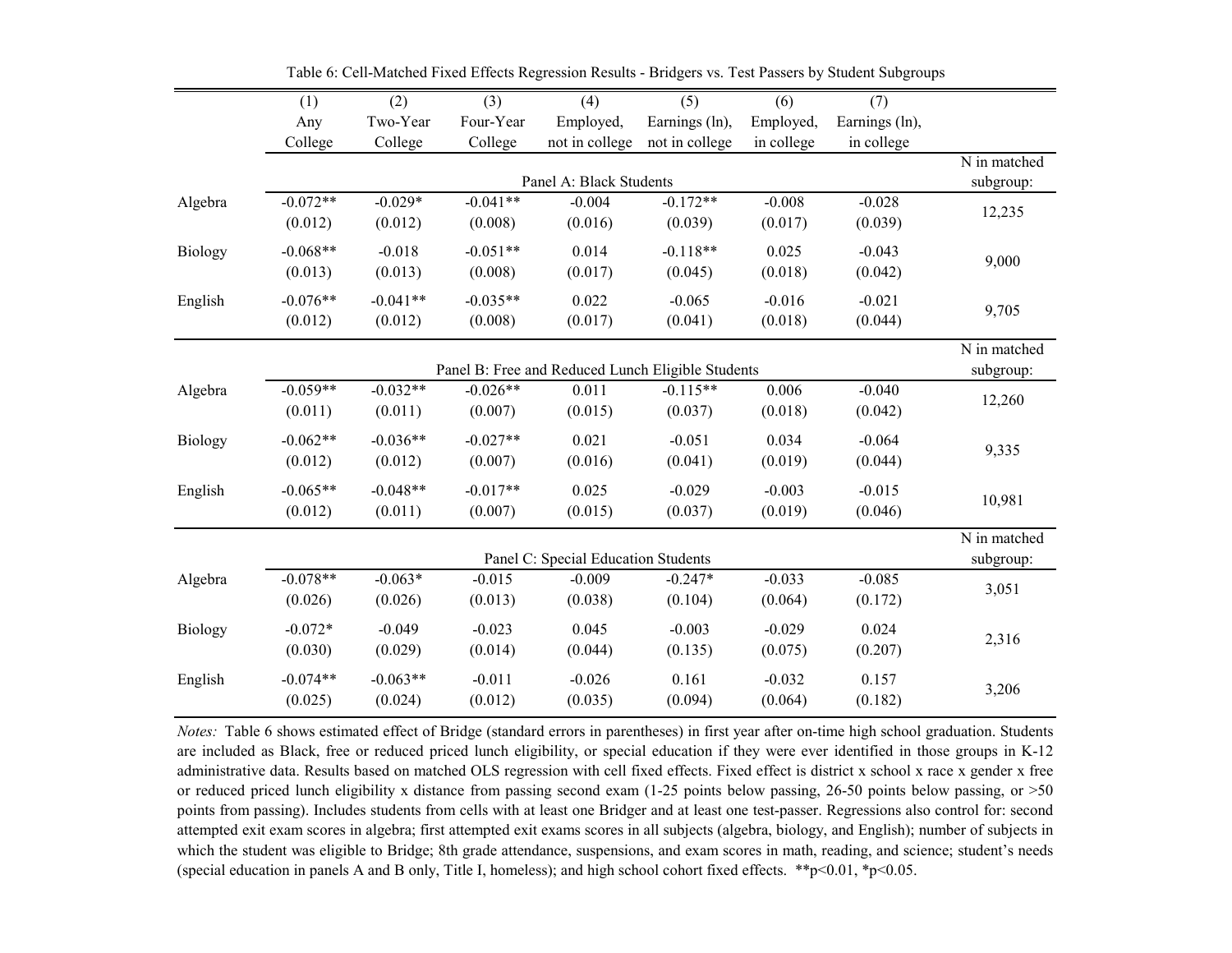|                | (1)       | $\overline{(2)}$ | $\overline{(3)}$ | $\overline{(4)}$                                  | $\overline{(5)}$ | (6)        | $\overline{(7)}$ |                           |
|----------------|-----------|------------------|------------------|---------------------------------------------------|------------------|------------|------------------|---------------------------|
|                | Any       | Two-Year         | Four-Year        | Employed,                                         | Earnings (ln),   | Employed,  | Earnings (ln),   |                           |
|                | College   | College          | College          | not in college                                    | not in college   | in college | in college       |                           |
|                |           |                  |                  | Panel A: Black Students                           |                  |            |                  | N in matched<br>subgroup: |
| Algebra        | $0.080**$ | $0.078**$        | 0.003            | $0.073**$                                         | 0.023            | 0.029      | $-0.044$         |                           |
|                | (0.014)   | (0.014)          | (0.008)          | (0.018)                                           | (0.052)          | (0.030)    | (0.074)          | 6,238                     |
| Biology        | $0.094**$ | $0.088**$        | 0.006            | $0.106**$                                         | $0.195**$        | $0.078*$   | $0.185*$         | 5,272                     |
|                | (0.017)   | (0.016)          | (0.009)          | (0.022)                                           | (0.064)          | (0.035)    | (0.093)          |                           |
| English        | $0.055**$ | $0.052**$        | 0.002            | $0.111**$                                         | $0.134*$         | 0.008      | 0.058            | 5,595                     |
|                | (0.015)   | (0.015)          | (0.008)          | (0.020)                                           | (0.055)          | (0.030)    | (0.072)          |                           |
|                |           |                  |                  | Panel B: Free and Reduced Lunch Eligible Students |                  |            |                  | N in matched<br>subgroup: |
| Algebra        | $0.073**$ | $0.071**$        | 0.002            | $0.072**$                                         | 0.066            | 0.039      | $-0.030$         | 6,802                     |
|                | (0.013)   | (0.012)          | (0.006)          | (0.016)                                           | (0.047)          | (0.031)    | (0.080)          |                           |
| <b>Biology</b> | $0.090**$ | $0.084**$        | 0.007            | $0.088**$                                         | $0.226**$        | 0.065      | 0.121            | 5,727                     |
|                | (0.015)   | (0.015)          | (0.008)          | (0.019)                                           | (0.057)          | (0.036)    | (0.096)          |                           |
| English        | $0.058**$ | $0.054**$        | 0.003            | $0.099**$                                         | $0.198**$        | 0.019      | 0.070            |                           |
|                | (0.014)   | (0.013)          | (0.007)          | (0.018)                                           | (0.051)          | (0.032)    | (0.080)          | 6,081                     |
|                |           |                  |                  | Panel C: Special Education Students               |                  |            |                  | N in matched<br>subgroup: |
| Algebra        | $0.085**$ | $0.069*$         | 0.017            | $0.106**$                                         | 0.033            | $-0.115$   | 0.684            | 1,888                     |
|                | (0.029)   | (0.027)          | (0.013)          | (0.041)                                           | (0.138)          | (0.127)    | (0.373)          |                           |
| Biology        | 0.066     | 0.054            | 0.012            | $0.148**$                                         | 0.144            | $-0.097$   | 0.630            | 1,564                     |
|                | (0.035)   | (0.033)          | (0.015)          | (0.047)                                           | (0.166)          | (0.127)    | (0.575)          |                           |
| English        | $0.078**$ | $0.064*$         | 0.011            | $0.090*$                                          | $0.386**$        | 0.009      | 0.110            | 1,823                     |
|                | (0.029)   | (0.027)          | (0.013)          | (0.042)                                           | (0.133)          | (0.136)    | (0.503)          |                           |

Table 7: Cell-Matched Fixed Effects Regression Results - Bridgers vs. High School Non-Completers by Student Subgroups

*Notes:* Table 7 shows estimated effect of Bridge (standard errors in parentheses) in first year after on-time high school graduation. Students are included as Black, free or reduced priced lunch eligibility, or special education if they were ever identified in those groups in K-12 administrative data. Results based on matched OLS regression with cell fixed effects. Fixed effect is district x school x race x gender x free or reduced priced lunch eligibility x distance from passing second exam (1-25 points below passing, 26-50 points below passing, or >50 points from passing). Includes students from cells with at least one Bridger and at least one high school Non-completer. Regressions also control for: second attempted exit exam scores in algebra; first attempted exit exams scores in all subjects (algebra, biology, and English); number of subjects in which the student was eligible to Bridge; 8th grade attendance, suspensions, and exam scores in math, reading, and science; student's needs (special education in panels A and B only, Title I, homeless); and high school cohort fixed effects. \*\*p<0.01,  $*_{p<0.05}$ .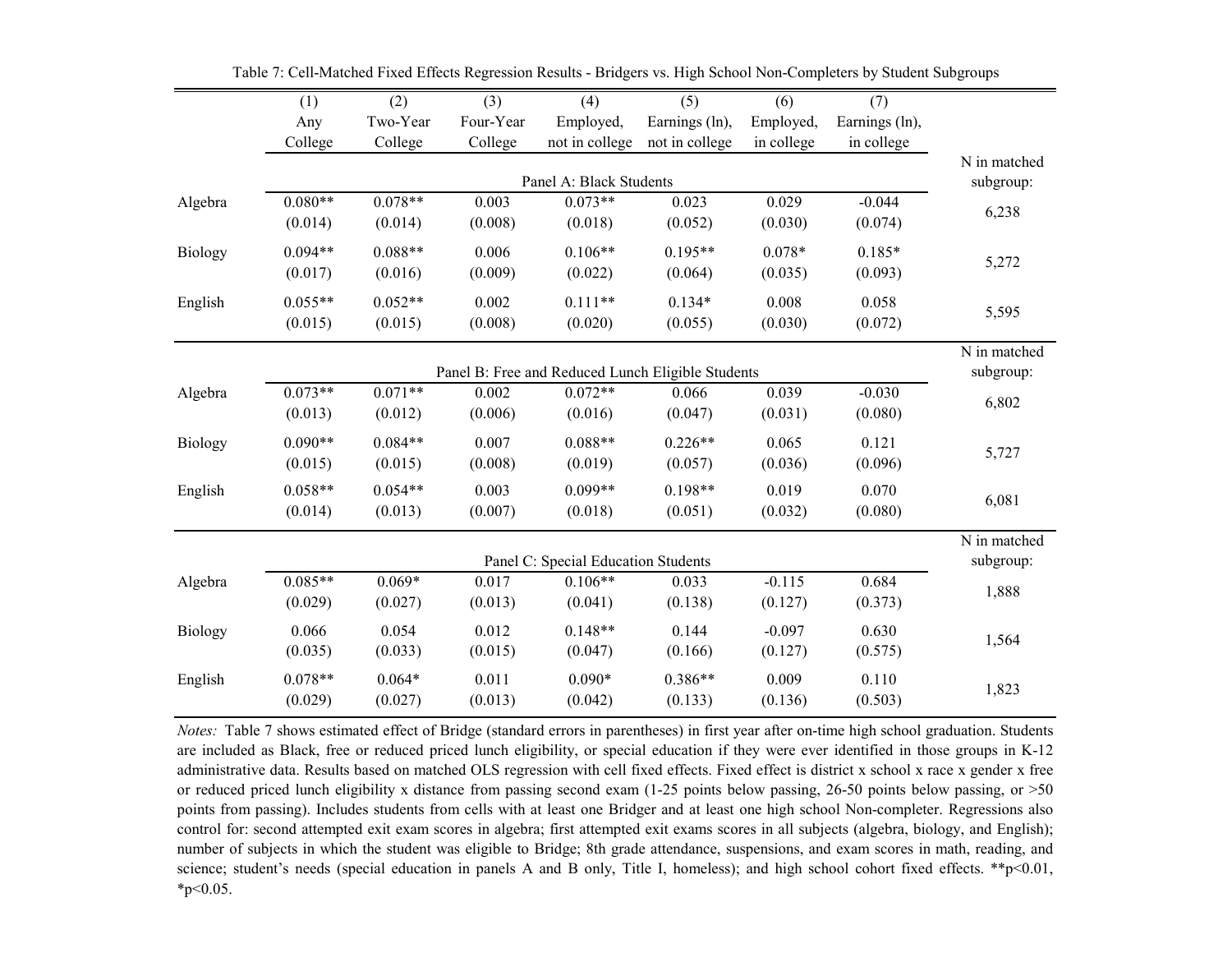|                            | (1)            | (2)        | (3)            | (4)              | (5)            | (6)        | (7)            |
|----------------------------|----------------|------------|----------------|------------------|----------------|------------|----------------|
|                            | Any            | Two-Year   | Four-Year      | Employed,        | Earnings (ln), | Employed,  | Earnings (ln), |
|                            | College        | College    | College        | not in college   | not in college | in college | in college     |
|                            |                |            |                | Panel A: Algebra |                |            |                |
| Bridged                    | $-0.085**$     | $-0.048**$ | $-0.040**$     | 0.008            | $-0.062**$     | $-0.014$   | $-0.056**$     |
|                            | (0.015)        | (0.015)    | (0.009)        | (0.019)          | (0.042)        | (0.021)    | (0.048)        |
| N of matched observations: |                |            |                |                  |                |            |                |
| <b>Bridgers</b>            | 8,342          | 8,342      | 8,342          | 5,385            | 3,630          | 2,957      | 2,049          |
| Test passers               | 14,166         | 14,166     | 14,166         | 6,739            | 4,649          | 7,427      | 5,335          |
| N off common support:      |                |            |                |                  |                |            |                |
| <b>Bridgers</b>            | $\overline{2}$ | 2          | $\overline{2}$ | 3                | 33             | $\Omega$   | 6              |
| Test passers               | 1,171          | 1,171      | 1,171          | 416              | 576            | 763        | 525            |
|                            |                |            |                | Panel B: Biology |                |            |                |
| Bridged                    | $-0.075**$     | $-0.046**$ | $-0.029**$     | 0.015            | $-0.014$       | $-0.004$   | $-0.027$       |
|                            | (0.015)        | (0.015)    | (0.009)        | (0.019)          | (0.048)        | (0.021)    | (0.049)        |
| N of matched observations: |                |            |                |                  |                |            |                |
| <b>Bridgers</b>            | 8,920          | 8,920      | 8,920          | 5,668            | 3,891          | 3,252      | 2,299          |
| Test passers               | 7,940          | 7,940      | 7,940          | 3,781            | 2,749          | 4,159      | 3,077          |
| N off common support:      |                |            |                |                  |                |            |                |
| <b>Bridgers</b>            | 24             | 24         | 24             | 20               | 21             | 35         | 22             |
| Test passers               | 54             | 54         | 54             | 157              | 198            | 29         | 18             |
|                            |                |            |                | Panel C: English |                |            |                |
| <b>Bridged</b>             | $-0.076**$     | $-0.054**$ | $-0.022**$     | 0.018            | $-0.015$       | 0.010      | 0.017          |
|                            | (0.015)        | (0.015)    | (0.008)        | (0.019)          | (0.047)        | (0.021)    | (0.049)        |
| N of matched observations: |                |            |                |                  |                |            |                |
| <b>Bridgers</b>            | 8,593          | 8,593      | 8,593          | 5,690            | 3,900          | 2,903      | 2,020          |
| Test passers               | 11,690         | 11,690     | 11,690         | 6,104            | 4,305          | 5,586      | 4,030          |
| N off common support:      |                |            |                |                  |                |            |                |
| <b>Bridgers</b>            | 6              | 6          | 6              | 4                | 24             | 20         | 18             |
| Test passers               | 368            | 368        | 368            | 116              | 606            | 793        | 636            |

Table 8: Propensity Score Matching Results - Bridgers vs. Test Passers

*Notes:* Estimated average treatment effect (ATE) of Bridge on postsecondary outcomes in first year after on-time high school graduation. Results based on matched local linear regression propensity score matching (PSM). Propensity scores are estimated as a function of student characteristics (Title I, free or reduced priced lunch eligibility, special education, homeless, English language learner); student demographics (race, gender); scores on the second failed subject exam; first attempted exit exams scores in all subjects (algebra, biology, and English); number of subjects in which the student was eligible to Bridge; 8th grade attendance, suspensions, and exam scores in math, reading, and science; and high school cohort fixed effects. Matching excludes observations that were off common support. \*\*p<0.01, \*p<0.05.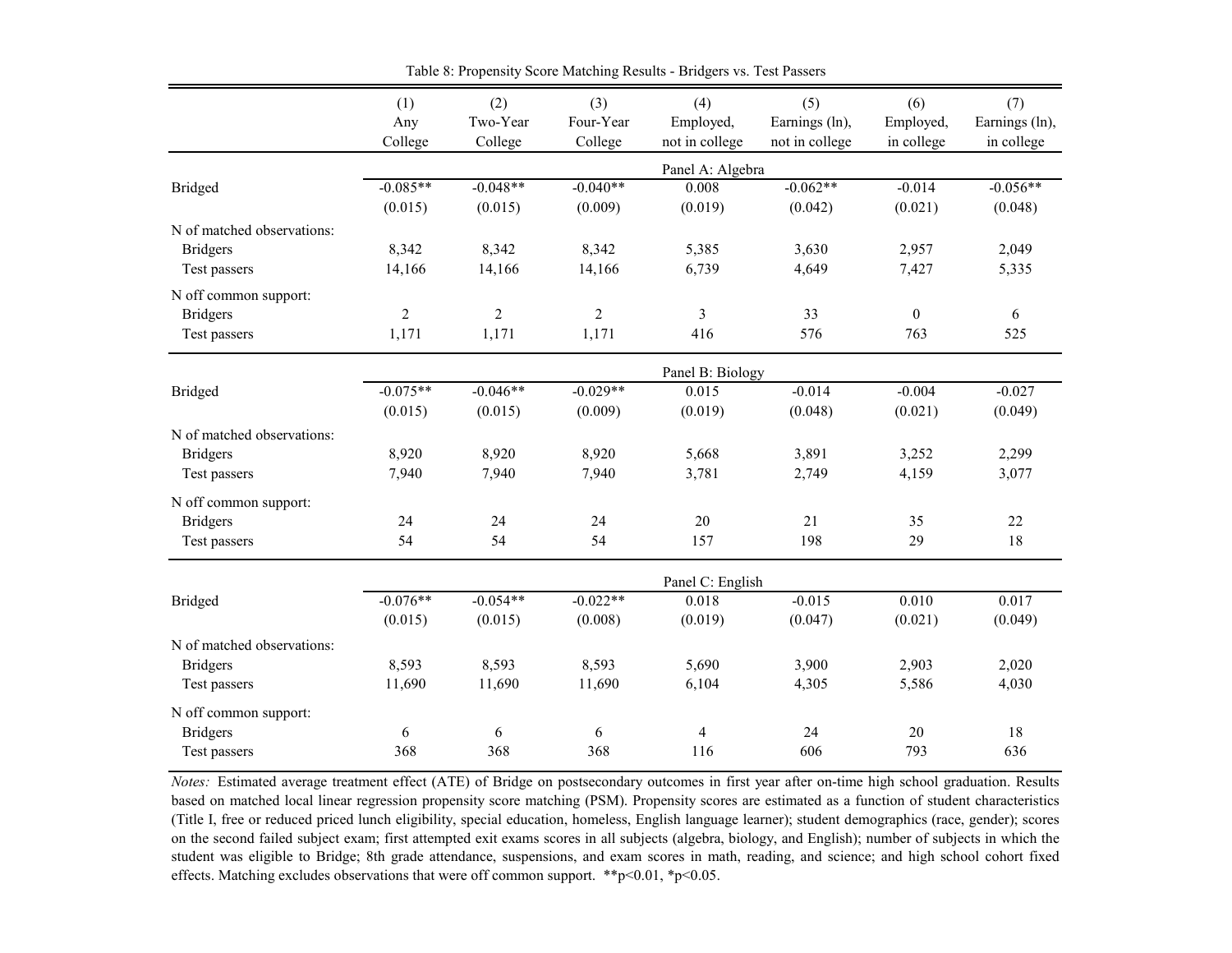|                            | (1)              | (2)              | (3)              | (4)                     | (5)              | (6)              | (7)            |
|----------------------------|------------------|------------------|------------------|-------------------------|------------------|------------------|----------------|
|                            | Any              | Two-Year         | Four-Year        | Employed,               | Earnings (ln),   | Employed,        | Earnings (ln), |
|                            | College          | College          | College          | not in college          | not in college   | in college       | in college     |
|                            |                  |                  |                  | Panel A: Algebra        |                  |                  |                |
| <b>Bridged</b>             | $0.079**$        | $0.077**$        | 0.002            | $0.076**$               | $0.119**$        | $-0.000$         | $-0.029$       |
|                            | (0.014)          | (0.013)          | (0.007)          | (0.018)                 | (0.048)          | (0.033)          | (0.075)        |
| N of matched observations: |                  |                  |                  |                         |                  |                  |                |
| <b>Bridgers</b>            | 9,073            | 9,073            | 9,073            | 6,102                   | 3,971            | 2,971            | 2,057          |
| Non-completers             | 3,185            | 3,185            | 3,185            | 2,413                   | 1,456            | 772              | 544            |
| N off common support:      |                  |                  |                  |                         |                  |                  |                |
| <b>Bridgers</b>            | 15               | 15               | 15               | 16                      | 21               | $\mathfrak{Z}$   | $\mathbf{1}$   |
| Non-completers             | $\mathbf{1}$     | $\mathbf{1}$     | $\mathbf{1}$     | $\boldsymbol{0}$        | $\boldsymbol{7}$ | $\overline{4}$   | $\mathbf{1}$   |
|                            |                  |                  |                  | Panel B: Biology        |                  |                  |                |
| <b>Bridged</b>             | $0.097**$        | $0.089**$        | 0.008            | $0.093**$               | $0.230**$        | 0.067            | $0.188**$      |
|                            | (0.015)          | (0.014)          | (0.007)          | (0.020)                 | (0.055)          | (0.036)          | (0.093)        |
| N of matched observations: |                  |                  |                  |                         |                  |                  |                |
| <b>Bridgers</b>            | 9,579            | 9,579            | 9,579            | 6,310                   | 4,198            | 3,269            | 2,311          |
| Non-completers             | 1,872            | 1,872            | 1,872            | 1,475                   | 879              | 397              | 261            |
| N off common support:      |                  |                  |                  |                         |                  |                  |                |
| <b>Bridgers</b>            | $\mathbf{1}$     | $\mathbf{1}$     | $\mathbf{1}$     | $\boldsymbol{0}$        | $\mathbf{1}$     | 10               | $\sqrt{5}$     |
| Non-completers             | $\mathbf{1}$     | $\mathbf{1}$     | $\mathbf{1}$     | $\overline{4}$          | $\overline{4}$   | $\overline{0}$   | $\mathbf{1}$   |
|                            |                  |                  |                  | Panel C: English        |                  |                  |                |
| <b>Bridged</b>             | $0.073**$        | $0.072**$        | 0.000            | $0.106**$               | $0.163**$        | 0.056            | 0.063          |
|                            | (0.014)          | (0.013)          | (0.007)          | (0.019)                 | (0.050)          | (0.034)          | (0.087)        |
| N of matched observations: |                  |                  |                  |                         |                  |                  |                |
| <b>Bridgers</b>            | 9,276            | 9,276            | 9,276            | 6,358                   | 4,220            | 2,918            | 2,030          |
| Non-completers             | 2,498            | 2,498            | 2,498            | 1,875                   | 1,115            | 623              | 427            |
| N off common support:      |                  |                  |                  |                         |                  |                  |                |
| <b>Bridgers</b>            | $\boldsymbol{0}$ | $\boldsymbol{0}$ | $\boldsymbol{0}$ | $\mathbf{1}$            | 56               | $\overline{c}$   | 26             |
| Non-completers             | 5                | 5                | 5                | $\overline{\mathbf{3}}$ | $\mathbf{1}$     | $\boldsymbol{0}$ | $\mathbf{1}$   |

Table 9: Propensity Score Matching Results - Bridgers vs. High School Non-Completers

*Notes:* Estimated average treatment effect (ATE) of Bridge on postsecondary outcomes in first year after on-time high school graduation. Results based on matched local linear regression propensity score matching (PSM). Propensity scores are estimated as a function of student characteristics (Title I, free or reduced priced lunch eligibility, special education, homeless, English language learner); student demographics (race, gender); scores on the second failed subject exam; first attempted exit exams scores in all subjects (algebra, biology, and English); number of subjects in which the student was eligible to Bridge; 8th grade attendance, suspensions, and exam scores in math, reading, and science; and high school cohort fixed effects. Matching excludes observations that were off common support. \*\*p<0.01, \*p<0.05.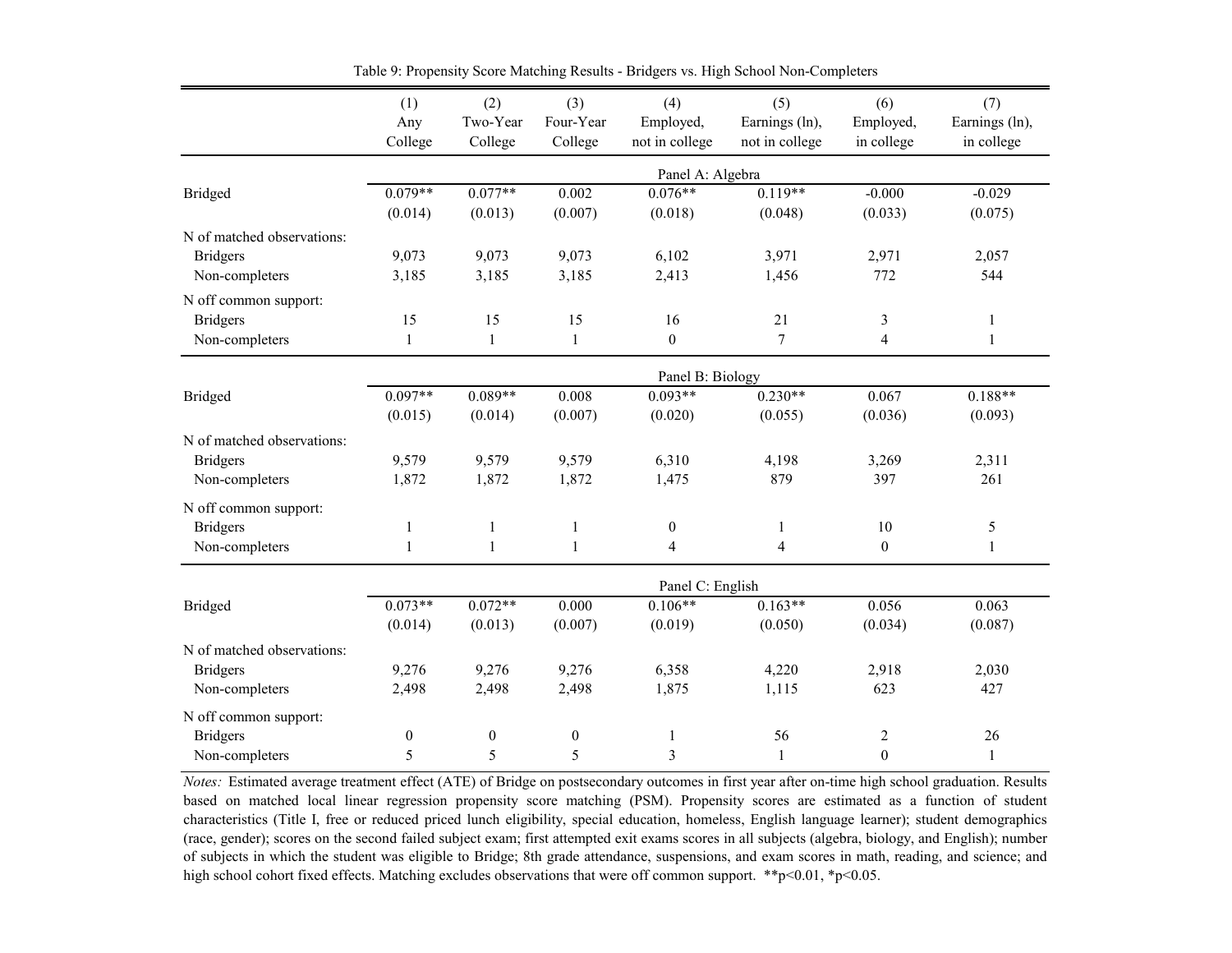|                                     |                 | Panel A: Algebra |              |        |                 | Panel B: Biology |           |        |                 | Panel C: English |              |       |
|-------------------------------------|-----------------|------------------|--------------|--------|-----------------|------------------|-----------|--------|-----------------|------------------|--------------|-------|
|                                     |                 | Test             |              |        |                 | Test             |           |        |                 | Test             |              |       |
|                                     | <b>Bridgers</b> | Passers          | Diff.        |        | <b>Bridgers</b> | Passers          | Diff.     |        | <b>Bridgers</b> | Passers          | Diff.        |       |
| Exit exams (distance from passing): |                 |                  |              |        |                 |                  |           |        |                 |                  |              |       |
| Second failed exam                  | $-46.173$       | $-20.253$        | $-25.920$ ** |        | $-38.795$       | $-20.021$        | $-18.775$ | **     | $-36.409$       | $-17.857$        | $-18.552$ ** |       |
| First attempt - Algebra             | -44.995         | $-21.604$        | $-23.391$ ** |        | $-37.278$       | $-11.125$        | $-26.153$ | **     | $-37.718$       | $-7.753$         | $-29.966$ ** |       |
| First attempt - Biology             | $-31.120$       | $-1.232$         | $-29.887$    | **     | $-35.264$       | $-18.975$        | $-16.289$ | **     | $-31.585$       | $-2.785$         | $-28.800$ ** |       |
| Fist attempt -English               | $-30.172$       | $-5.496$         | $-24.675$    | **     | $-30.247$       | $-9.393$         | $-20.854$ | $***$  | $-35.341$       | $-17.326$        | $-18.016$    | **    |
| Number of eligible Bridge subjects  | 2.658           | 1.735            | 0.923        | $***$  | 2.713           | 1.992            | 0.720     | $***$  | 2.699           | 1.805            | 0.894        | $***$ |
| Demographics:                       |                 |                  |              |        |                 |                  |           |        |                 |                  |              |       |
| Male                                | 0.452           | 0.457            | $-0.004$     |        | 0.446           | 0.437            | 0.009     |        | 0.517           | 0.603            | $-0.086$     | **    |
| Asian                               | 0.013           | 0.019            | $-0.006$     | **     | 0.016           | 0.018            | $-0.003$  |        | 0.017           | 0.024            | $-0.007$     | $***$ |
| <b>Black</b>                        | 0.729           | 0.581            | 0.148        | **     | 0.712           | 0.567            | 0.145     | **     | 0.682           | 0.491            | 0.191        | $***$ |
| Hispanic                            | 0.107           | 0.128            | $-0.021$     | $***$  | 0.107           | 0.122            | $-0.015$  | $***$  | 0.112           | 0.129            | $-0.016$     | $***$ |
| Multi race                          | 0.060           | 0.076            | $-0.016$     | **     | 0.061           | 0.073            | $-0.011$  | **     | 0.060           | 0.073            | $-0.013$     | $***$ |
| Other race                          | 0.024           | 0.030            | $-0.005$     | $\ast$ | 0.024           | 0.028            | $-0.005$  | $\ast$ | 0.026           | 0.032            | $-0.006$     | ∗     |
| Special Needs:                      |                 |                  |              |        |                 |                  |           |        |                 |                  |              |       |
| Free/reduced lunch eligible         | 0.768           | 0.640            | 0.129        | $***$  | 0.763           | 0.655            | 0.109     | **     | 0.764           | 0.628            | 0.136        | $***$ |
| Title I                             | 0.268           | 0.143            | 0.125        | $***$  | 0.249           | 0.144            | 0.105     | $***$  | 0.251           | 0.121            | 0.129        | $***$ |
| English language learner            | 0.052           | 0.037            | 0.015        | $***$  | 0.055           | 0.033            | 0.022     | **     | 0.063           | 0.042            | 0.021        | $***$ |
| Special education                   | 0.279           | 0.163            | 0.117        | $***$  | 0.258           | 0.153            | 0.105     | $***$  | 0.278           | 0.205            | 0.074        | $***$ |
| Homeless                            | 0.037           | 0.030            | 0.007        | $***$  | 0.039           | 0.030            | 0.008     | **     | 0.038           | 0.028            | 0.009        | $***$ |
| 8th Grade Outcomes:                 |                 |                  |              |        |                 |                  |           |        |                 |                  |              |       |
| Absences                            | 10.211          | 9.291            | 0.920        | $***$  | 9.971           | 9.281            | 0.690     | $***$  | 9.980           | 9.085            | 0.895        | $***$ |
| Suspensions                         | 0.375           | 0.297            | 0.078        | **     | 0.389           | 0.328            | 0.061     | $***$  | 0.396           | 0.353            | 0.043        | $***$ |
| Math z-score                        | $-0.113$        | $-0.082$         | $-0.032$     | **     | $-0.104$        | $-0.071$         | $-0.034$  | **     | $-0.105$        | $-0.067$         | $-0.038$     | $***$ |
| Reading z-score                     | $-0.099$        | $-0.060$         | $-0.039$     | $***$  | $-0.099$        | $-0.064$         | $-0.035$  | $***$  | $-0.105$        | $-0.073$         | $-0.032$     | $***$ |
| Science z-score                     | $-0.160$        | $-0.094$         | $-0.066$     | **     | $-0.161$        | $-0.104$         | $-0.057$  | **     | $-0.161$        | $-0.095$         | $-0.066$     | $***$ |
|                                     | 8,342           | 14,166           |              |        | 9,820           | 7,940            |           |        | 8,593           | 11,690           |              |       |

Appendix 1: Comparison of Means for Bridgers vs. Test Passers Among Students Eligible to Bridge

*Notes:* Includes students who failed a subject exam at least twice. Stars show significance of two-tailed t-test. \*\*p<0.01, \*p<0.05.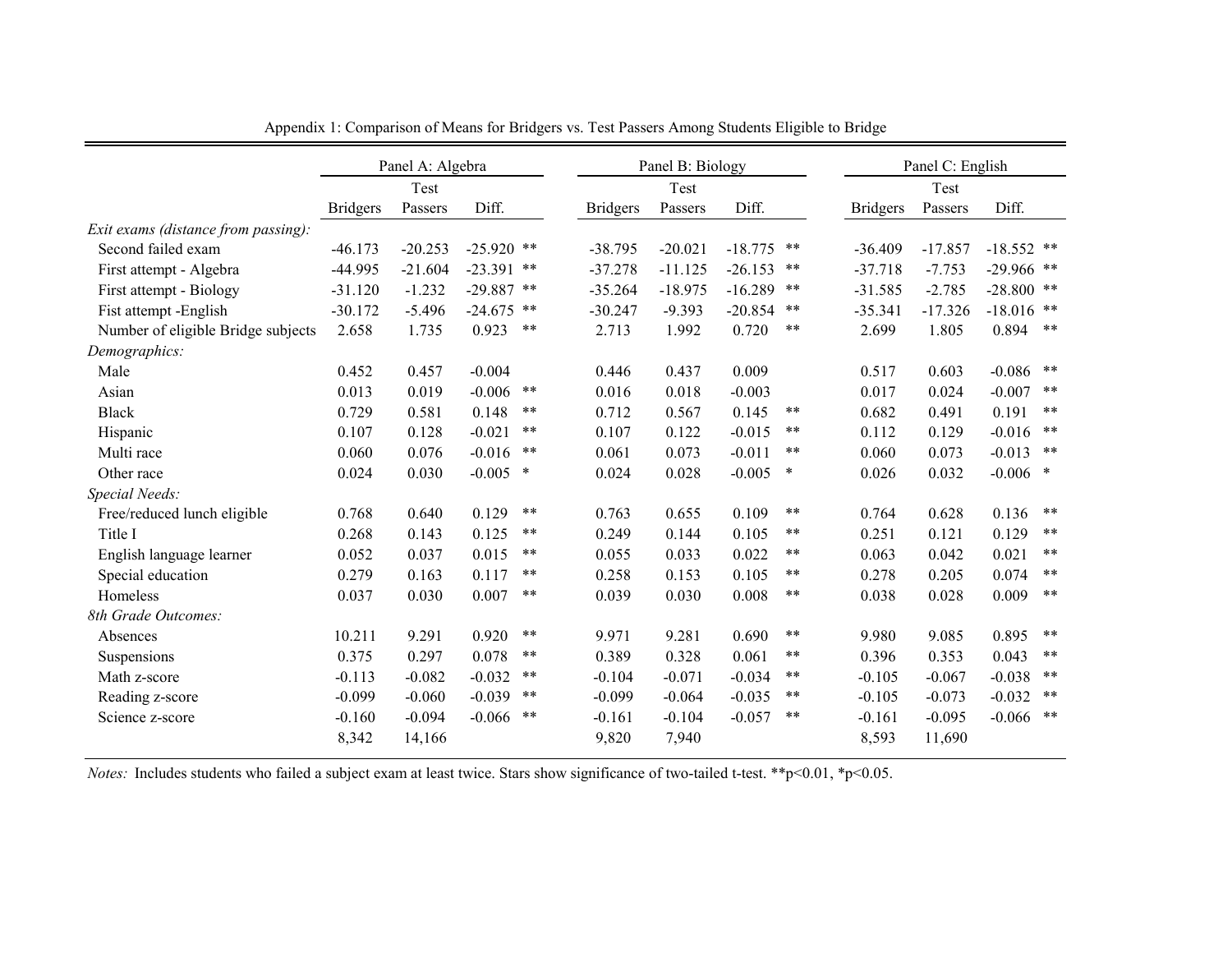|                                     |                 | Panel A: Algebra |              |       |           | Panel B: Biology    |             |    |           | Panel C: English    |             |        |
|-------------------------------------|-----------------|------------------|--------------|-------|-----------|---------------------|-------------|----|-----------|---------------------|-------------|--------|
|                                     |                 | Non-             |              |       |           | Non-                |             |    |           | Non-                |             |        |
|                                     | <b>Bridgers</b> | Completers       | Diff.        |       |           | Bridgers Completers | Diff.       |    |           | Bridgers Completers | Diff.       |        |
| Exit exams (distance from passing): |                 |                  |              |       |           |                     |             |    |           |                     |             |        |
| Second failed exam                  | $-46.673$       | $-29.278$        | $-17.395$ ** |       | $-39.396$ | $-32.722$           | $-6.674$ ** |    | $-37.109$ | $-27.471$           | $-9.639$ ** |        |
| First attempt - Algebra             | $-45.790$       | $-31.431$        | $-14.359$ ** |       | $-38.154$ | $-36.408$           | $-1.746$    |    | $-38.677$ | $-33.263$           | $-5.414$ ** |        |
| First attempt - Biology             | $-32.099$       | $-24.592$        | $-7.507$     | **    | $-36.151$ | $-31.350$           | $-4.801$ ** |    | $-32.533$ | $-25.746$           | $-6.787$    | **     |
| Fist attempt -English               | $-31.288$       | $-26.453$        | $-4.835$     | $***$ | $-31.177$ | $-29.370$           | $-1.807$ *  |    | $-36.217$ | $-27.056$           | $-9.161$ ** |        |
| Number of eligible Bridge subjects  | 2.661           | 2.469            | 0.193        | $***$ | 2.719     | 2.587               | 0.133       | ** | 2.703     | 2.520               | 0.183       | **     |
| Demographics:                       |                 |                  |              |       |           |                     |             |    |           |                     |             |        |
| Male                                | 0.467           | 0.562            | $-0.096$     | **    | 0.459     | 0.582               | $-0.123$ ** |    | 0.527     | 0.549               | $-0.021$    |        |
| Asian                               | 0.013           | 0.014            | 0.000        |       | 0.015     | 0.010               | 0.005       |    | 0.016     | 0.009               | 0.007       | **     |
| <b>Black</b>                        | 0.723           | 0.575            | 0.149        | $***$ | 0.709     | 0.583               | 0.126       | ** | 0.680     | 0.587               | 0.093       | $***$  |
| Hispanic                            | 0.116           | 0.164            | $-0.047$     | **    | 0.114     | 0.165               | $-0.051$    | ** | 0.119     | 0.161               | $-0.042$ ** |        |
| Multi race                          | 0.065           | 0.095            | $-0.030$     | **    | 0.065     | 0.095               | $-0.029$ ** |    | 0.064     | 0.092               | $-0.028$ ** |        |
| Other race                          | 0.026           | 0.039            | $-0.013$     | **    | 0.025     | 0.037               | $-0.012$ ** |    | 0.027     | 0.038               | $-0.011$ ** |        |
| Special Needs:                      |                 |                  |              |       |           |                     |             |    |           |                     |             |        |
| Free/reduced lunch eligible         | 0.774           | 0.762            | 0.012        |       | 0.769     | 0.776               | $-0.006$    |    | 0.770     | 0.752               | 0.018       |        |
| Title I                             | 0.272           | 0.190            | 0.082        | **    | 0.252     | 0.217               | $0.034$ **  |    | 0.254     | 0.183               | $0.072$ **  |        |
| English language learner            | 0.056           | 0.065            | $-0.009$     |       | 0.059     | 0.059               | $-0.001$    |    | 0.066     | 0.054               | 0.013       | $\ast$ |
| Special education                   | 0.284           | 0.243            | 0.042        | **    | 0.262     | 0.276               | $-0.014$    |    | 0.283     | 0.283               | 0.000       |        |
| Homeless                            | 0.038           | 0.048            | $-0.010$ *   |       | 0.040     | 0.050               | $-0.010$    |    | 0.039     | 0.053               | $-0.014$ ** |        |
| 8th Grade Outcomes:                 |                 |                  |              |       |           |                     |             |    |           |                     |             |        |
| Absences                            | 10.461          | 11.572           | $-1.111$     | **    | 10.189    | 11.655              | $-1.466$ ** |    | 10.223    | 11.453              | $-1.230$ ** |        |
| Suspensions                         | 0.380           | 0.474            | $-0.093$     | **    | 0.394     | 0.479               | $-0.085$ ** |    | 0.403     | 0.471               | $-0.068$ ** |        |
| Math z-score                        | $-0.114$        | $-0.094$         | $-0.020$     | **    | $-0.105$  | $-0.101$            | $-0.004$ ** |    | $-0.106$  | $-0.099$            | $-0.007$ ** |        |
| Reading z-score                     | $-0.100$        | $-0.091$         | $-0.009$     | **    | $-0.100$  | $-0.093$            | $-0.007$ ** |    | $-0.106$  | $-0.088$            | $-0.018$ ** |        |
| Science z-score                     | $-0.162$        | $-0.138$         | $-0.023$     | **    | $-0.163$  | $-0.140$            | $-0.023$ ** |    | $-0.163$  | $-0.138$            | $-0.024$ ** |        |
|                                     | 9,073           | 3,185            |              |       | 9,579     | 1,872               |             |    | 9,276     | 2,498               |             |        |

Appendix 2: Comparison of Means for Bridgers vs. High School Non-Completers Among Students Eligible to Bridge

*Notes:* Includes students who failed a subject exam at least twice. Stars show significance of two-tailed t-test. \*\*p<0.01, \*p<0.05.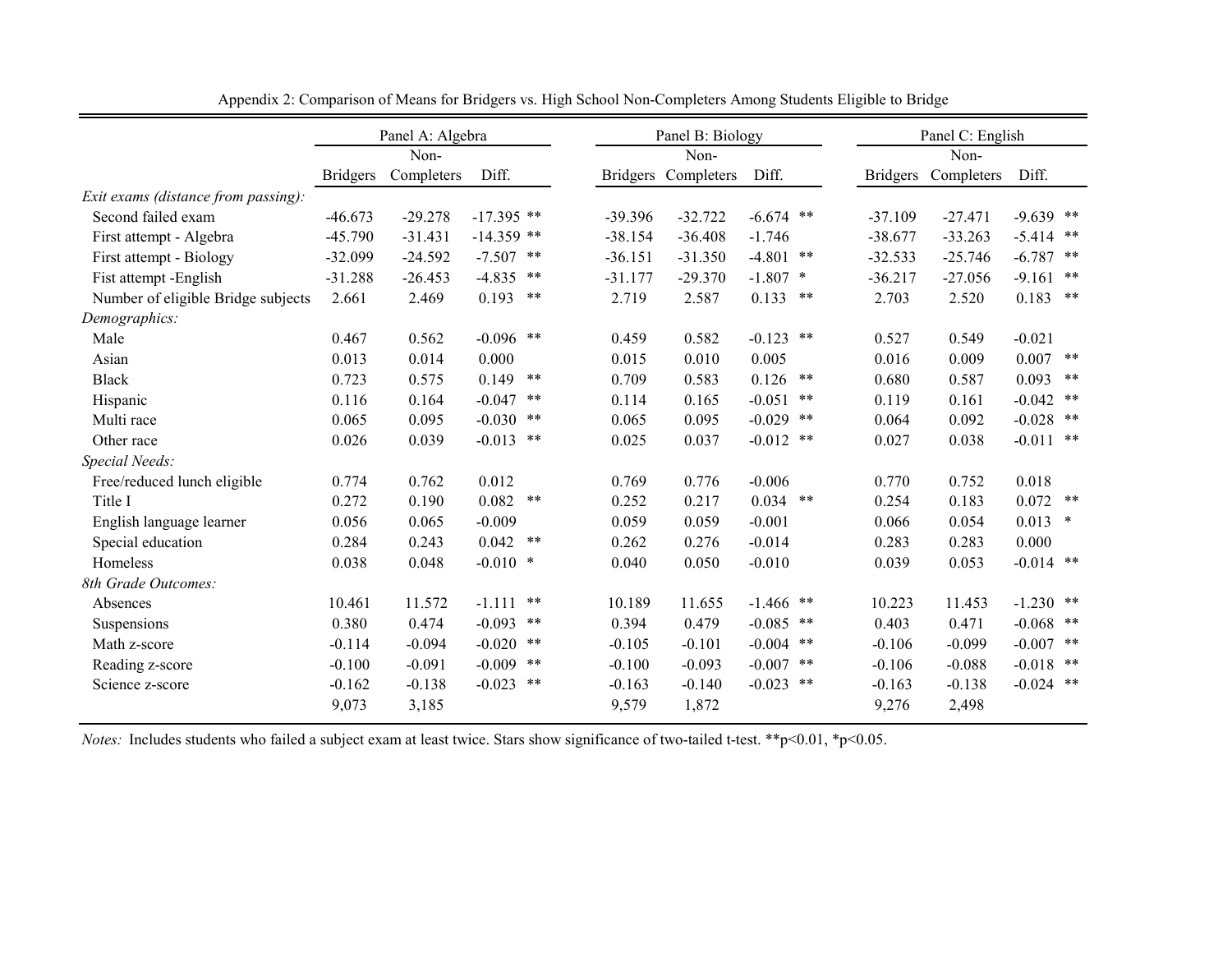|         | (1)        | (2)        | (3)        | (4)                                                  | (5)            | (6)        | (7)            |              |
|---------|------------|------------|------------|------------------------------------------------------|----------------|------------|----------------|--------------|
|         | Any        | Two-Year   | Four-Year  | Employed,                                            | Earnings (ln), | Employed,  | Earnings (ln), |              |
|         | College    | College    | College    | not in college                                       | not in college | in college | in college     |              |
|         |            |            |            |                                                      |                |            |                | N in matched |
|         |            |            |            | Panel A: Students Eligible to Bridge in All Subjects |                |            |                | subgroup:    |
| Algebra | $-0.056**$ | $-0.015$   | $-0.041**$ | $-0.021$                                             | $-0.152**$     | 0.006      | $-0.021$       | 6,737        |
|         | (0.015)    | (0.015)    | (0.008)    | (0.020)                                              | (0.054)        | (0.027)    | (0.068)        |              |
| Biology | $-0.070**$ | $-0.028$   | $-0.042**$ | 0.023                                                | 0.023          | 0.013      | 0.051          |              |
|         | (0.016)    | (0.015)    | (0.008)    | (0.021)                                              | (0.056)        | (0.027)    | (0.069)        | 6,394        |
| English | $-0.072**$ | $-0.036*$  | $-0.035**$ | 0.008                                                | $-0.002$       | 0.003      | 0.075          |              |
|         | (0.015)    | (0.014)    | (0.008)    | (0.020)                                              | (0.053)        | (0.025)    | (0.065)        | 6,781        |
|         |            |            |            |                                                      |                |            |                | N in matched |
|         |            |            |            | Panel B: School Districts with High Bridge Rates     |                |            |                | subgroup:    |
| Algebra | $-0.055**$ | $-0.011$   | $-0.043**$ | 0.001                                                | $-0.132**$     | 0.003      | $-0.021$       |              |
|         | (0.012)    | (0.012)    | (0.008)    | (0.016)                                              | (0.040)        | (0.018)    | (0.043)        | 11,369       |
| Biology | $-0.073**$ | $-0.021$   | $-0.053**$ | 0.026                                                | $-0.073$       | 0.031      | $-0.033$       |              |
|         | (0.013)    | (0.013)    | (0.008)    | (0.018)                                              | (0.046)        | (0.019)    | (0.045)        | 8,370        |
| English | $-0.068**$ | $-0.037**$ | $-0.031**$ | 0.025                                                | $-0.022$       | $-0.011$   | $-0.014$       |              |
|         | (0.013)    | (0.013)    | (0.008)    | (0.017)                                              | (0.043)        | (0.020)    | (0.049)        | 8,413        |

Appendix 3: Cell-Matched Fixed Effects Regression Results - The Effect of Bridge vs. Test Passers for High-Risk Students and School Districts

*Notes:* Table shows estimated effect of Bridge (standard errors in parentheses) in first year after on-time high school graduation. Students in Panel A failed all three subject exams at least two times. Students in Panel B are enrolled in school districts where more than 30% of students were eligible to Bridge. Results based on matched OLS regression with cell fixed effects. Fixed effect is district x school x race x gender x free or reduced priced lunch eligibility x distance from passing second exam (1-25 points below passing, 26-50 points below passing, or >50 points from passing). Includes students from cells with at least one Bridger and at least one Test-Passer. Regressions also control for: second attempted exit exam scores in algebra; first attempted exit exams scores in all subjects (algebra, biology, and English); number of subjects in which the student was eligible to Bridge; 8th grade attendance, suspensions, and exam scores in math, reading, and science; student's needs (special education in panels A and B only, Title I, homeless); and high school cohort fixed effects. \*\*p<0.01,  $*_{p<0.05}$ .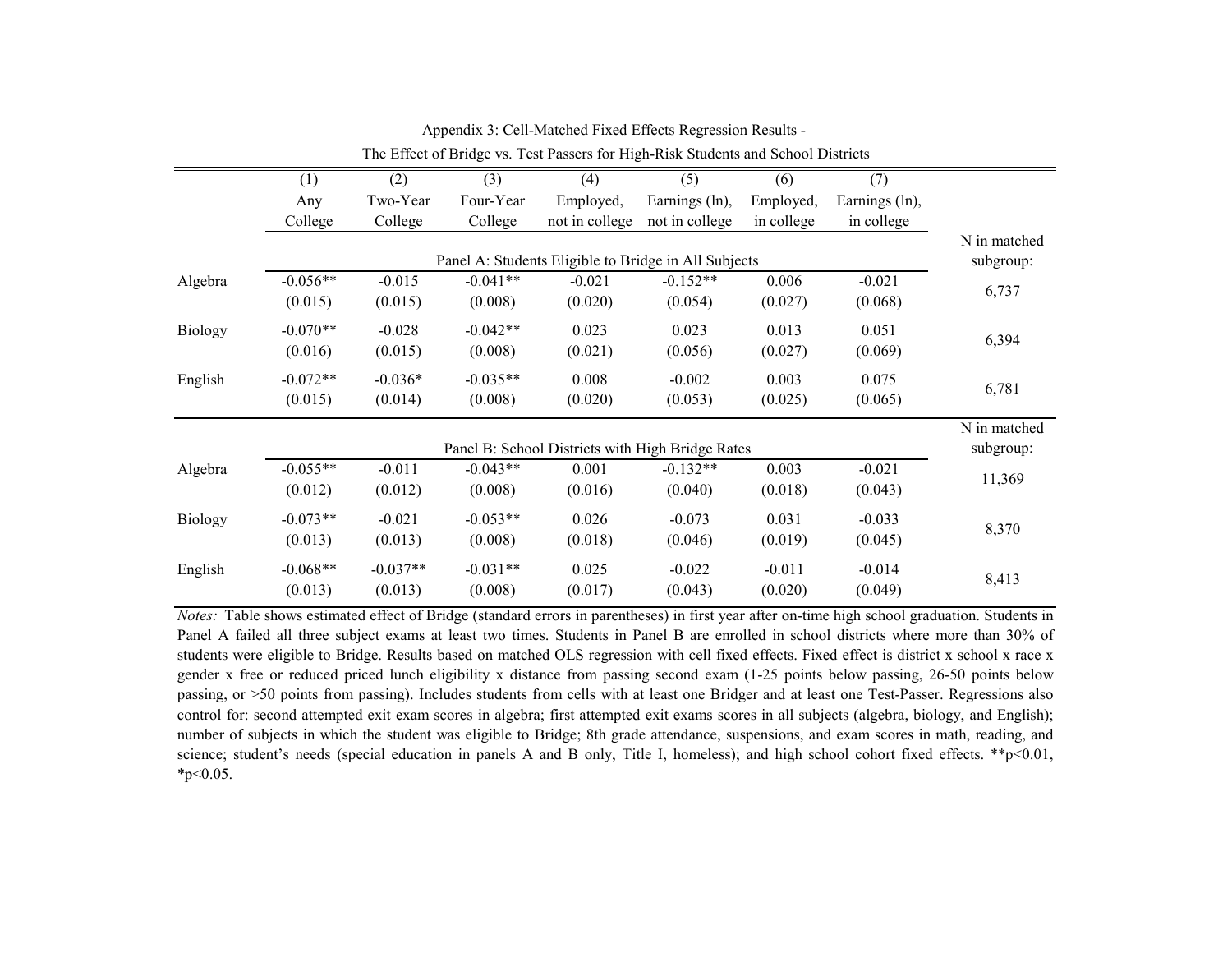|                | The Effect of Bridge vs. High School Non-completers for High-Risk Students and School Districts |           |           |                |                |            |                |           |  |  |  |  |  |
|----------------|-------------------------------------------------------------------------------------------------|-----------|-----------|----------------|----------------|------------|----------------|-----------|--|--|--|--|--|
|                | (1)                                                                                             | (2)       | (3)       | (4)            | (5)            | (6)        | (7)            |           |  |  |  |  |  |
|                | Any                                                                                             | Two-Year  | Four-Year | Employed,      | Earnings (ln), | Employed,  | Earnings (ln), |           |  |  |  |  |  |
|                | College                                                                                         | College   | College   | not in college | not in college | in college | in college     |           |  |  |  |  |  |
|                | Panel A: Students Eligible to Bridge in All Subjects                                            |           |           |                |                |            |                |           |  |  |  |  |  |
| Algebra        | 0.028                                                                                           | $0.037*$  | $-0.010$  | $0.052*$       | $-0.040$       | 0.047      | $-0.040$       | 5,481     |  |  |  |  |  |
|                | (0.016)                                                                                         | (0.015)   | (0.008)   | (0.021)        | (0.060)        | (0.036)    | (0.099)        |           |  |  |  |  |  |
| <b>Biology</b> | $0.053**$                                                                                       | $0.061**$ | $-0.006$  | $0.105**$      | $0.263**$      | 0.079      | 0.191          | 4,842     |  |  |  |  |  |
|                | (0.018)                                                                                         | (0.017)   | (0.008)   | (0.022)        | (0.066)        | (0.043)    | (0.117)        |           |  |  |  |  |  |
| English        | 0.016                                                                                           | 0.020     | $-0.004$  | $0.095**$      | $0.136*$       | 0.030      | 0.160          | 5,273     |  |  |  |  |  |
|                | (0.016)                                                                                         | (0.016)   | (0.008)   | (0.021)        | (0.062)        | (0.033)    | (0.087)        |           |  |  |  |  |  |
|                | N in matched<br>Panel B: School Districts with High Bridge Rates                                |           |           |                |                |            |                |           |  |  |  |  |  |
|                |                                                                                                 |           |           |                |                |            |                | subgroup: |  |  |  |  |  |
| Algebra        | $0.087**$                                                                                       | $0.088**$ | 0.000     | $0.070**$      | 0.049          | 0.042      | $-0.024$       | 6,011     |  |  |  |  |  |
|                | (0.015)                                                                                         | (0.014)   | (0.007)   | (0.018)        | (0.052)        | (0.031)    | (0.084)        |           |  |  |  |  |  |
| <b>Biology</b> | $0.070**$                                                                                       | $0.072**$ | $-0.002$  | $0.093**$      | $0.187**$      | $0.092*$   | 0.184          |           |  |  |  |  |  |
|                | (0.018)                                                                                         | (0.017)   | (0.009)   | (0.022)        | (0.064)        | (0.036)    | (0.098)        | 5,054     |  |  |  |  |  |
| English        | $0.040*$                                                                                        | $0.040**$ | $-0.000$  | $0.102**$      | $0.169**$      | 0.005      | 0.087          |           |  |  |  |  |  |
|                | (0.016)                                                                                         | (0.015)   | (0.008)   | (0.020)        | (0.057)        | (0.031)    | (0.077)        | 5,160     |  |  |  |  |  |

Appendix 4: Cell-Matched Fixed Effects Regression Results -

*Notes:* Table shows estimated effect of Bridge (standard errors in parentheses) in first year after on-time high school graduation. Students in Panel A failed all three subject exams at least two times. Students in Panel B are enrolled in school districts where more than 30% of students were eligible to Bridge. Results based on matched OLS regression with cell fixed effects. Fixed effect is district x school x race x gender x free or reduced priced lunch eligibility x distance from passing second exam (1-25 points below passing, 26-50 points below passing, or >50 points from passing). Includes students from cells with at least one Bridger and at least one high school Non-completer. Regressions also control for: second attempted exit exam scores in algebra; first attempted exit exams scores in all subjects (algebra, biology, and English); number of subjects in which the student was eligible to Bridge; 8th grade attendance, suspensions, and exam scores in math, reading, and science; student's needs (special education in panels A and B only, Title I, homeless); and high school cohort fixed effects. \*\*p<0.01, \*p<0.05.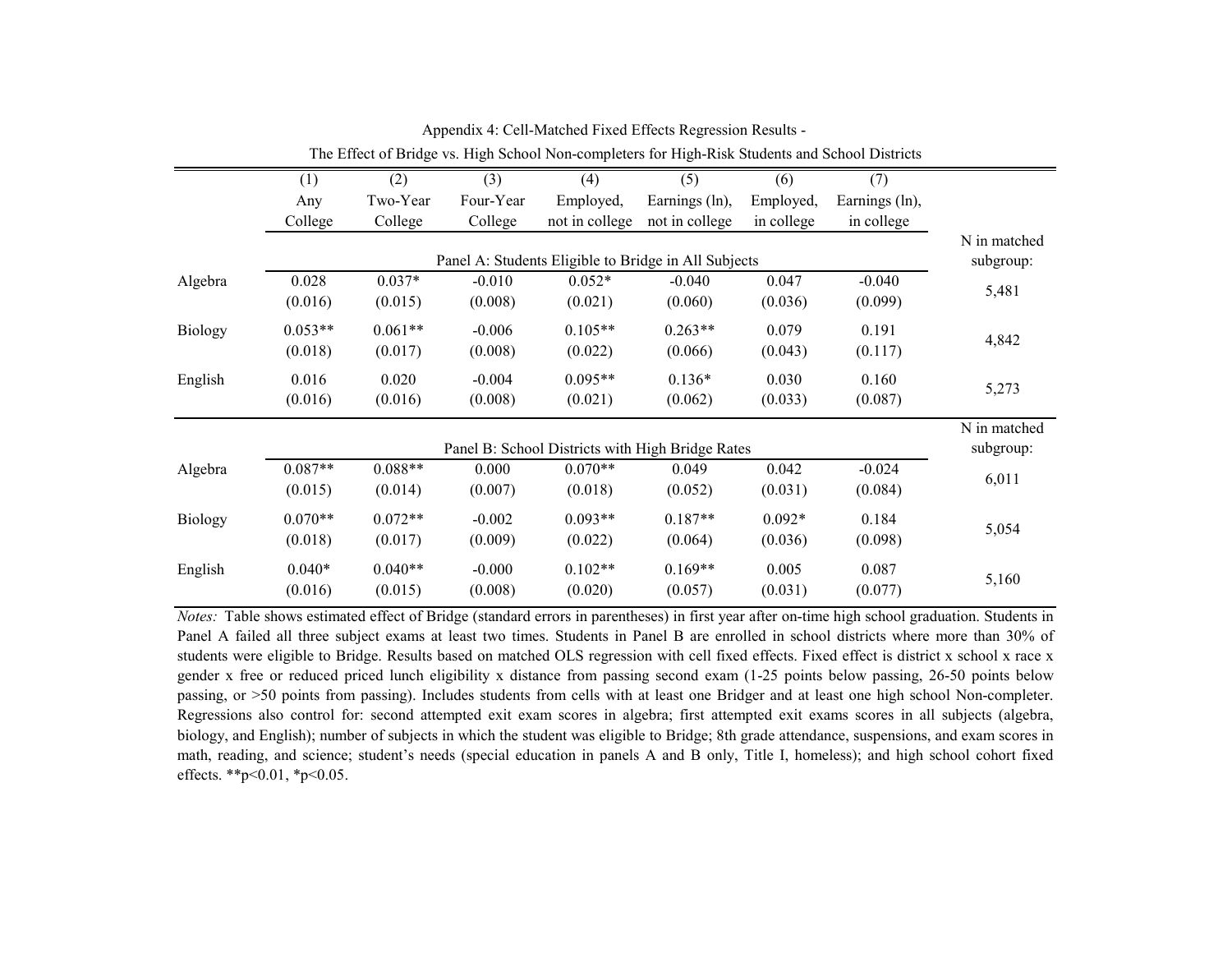|                                         | Panel A: Algebra |                 |           |        |                 | Panel B: Biology |           |        |                 | Panel C: English |          |        |  |
|-----------------------------------------|------------------|-----------------|-----------|--------|-----------------|------------------|-----------|--------|-----------------|------------------|----------|--------|--|
|                                         | <b>Bridgers</b>  | Test<br>Passers | Diff.     |        | <b>Bridgers</b> | Test<br>Passers  | Diff.     |        | <b>Bridgers</b> | Test<br>Passers  | Diff.    |        |  |
| Exit exam scores (points from passing): |                  |                 |           |        |                 |                  |           |        |                 |                  |          |        |  |
| Second attempt in Bridge subject        | $-46.14$         | $-44.78$        | $-1.36$ * |        | $-38.517$       | $-39.034$        | 0.52      |        | $-36.33$        | $-35.25$         | $-1.08$  | $\ast$ |  |
| First attempt - Algebra                 | $-44.98$         | $-45.97$        | 0.99      |        | $-37.051$       | $-37.956$        | 0.91      |        | $-37.67$        | $-37.21$         | $-0.46$  |        |  |
| First attempt - Biology                 | $-31.10$         | $-31.76$        | 0.67      |        | $-35.002$       | $-35.162$        | 0.16      |        | $-31.50$        | $-34.93$         | 3.43     | $\ast$ |  |
| Fist attempt - English                  | $-30.16$         | $-31.64$        | 1.48      | $\ast$ | $-29.976$       | $-29.146$        | $-0.83$   |        | $-35.26$        | $-36.76$         | 1.50     | $\ast$ |  |
| Number of subjects eligible to Bridge   | 2.66             | 2.66            | 0.00      |        | 2.712           | 2.734            | $-0.02$ * |        | 2.70            | 2.71             | $-0.01$  |        |  |
| Demographics:                           |                  |                 |           |        |                 |                  |           |        |                 |                  |          |        |  |
| Male                                    | 0.452            | 0.475           | $-0.02$ * |        | 0.446           | 0.475            | $-0.03$   | $\ast$ | 0.517           | 0.544            | $-0.03$  | $\ast$ |  |
| Asian                                   | 0.013            | 0.012           | 0.00      |        | 0.016           | 0.014            | 0.00      |        | 0.017           | 0.014            | 0.00     |        |  |
| <b>Black</b>                            | 0.729            | 0.729           | 0.00      |        | 0.711           | 0.704            | 0.01      |        | 0.682           | 0.664            | 0.02     | $\ast$ |  |
| Hispanic                                | 0.107            | 0.093           | 0.01      | $\ast$ | 0.107           | 0.103            | 0.00      |        | 0.113           | 0.104            | 0.01     |        |  |
| Multi race                              | 0.060            | 0.050           | 0.01      | $\ast$ | 0.062           | 0.058            | 0.00      |        | 0.060           | 0.054            | 0.01     |        |  |
| Other race                              | 0.024            | 0.026           | 0.00      |        | 0.024           | 0.023            | 0.00      |        | 0.026           | 0.025            | 0.00     |        |  |
| Special Needs:                          |                  |                 |           |        |                 |                  |           |        |                 |                  |          |        |  |
| Free/reduced lunch eligible             | 0.768            | 0.760           | 0.01      |        | 0.763           | 0.757            | 0.01      |        | 0.764           | 0.748            | 0.02     | $\ast$ |  |
| Title I                                 | 0.268            | 0.266           | 0.00      |        | 0.248           | 0.226            | 0.02      | ∗      | 0.250           | 0.234            | 0.02     | $\ast$ |  |
| English language learner                | 0.052            | 0.050           | 0.00      |        | 0.055           | 0.058            | 0.00      |        | 0.063           | 0.051            | 0.01     | $\ast$ |  |
| Special education                       | 0.279            | 0.301           | $-0.02$   | $\ast$ | 0.257           | 0.282            | $-0.03$   | $\ast$ | 0.278           | 0.316            | $-0.04$  | $\ast$ |  |
| Homeless                                | 0.037            | 0.050           | $-0.01$   | $\ast$ | 0.039           | 0.041            | 0.00      |        | 0.038           | 0.045            | $-0.01$  | $\ast$ |  |
| Grade 8 Student Characteristics:        |                  |                 |           |        |                 |                  |           |        |                 |                  |          |        |  |
| Days absent                             | 10.211           | 10.834          | $-0.62$ * |        | 9.956           | 10.242           | $-0.29$   | $\ast$ | 9.971           | 10.143           | $-0.17$  |        |  |
| Times suspended                         | 0.375            | 0.402           | $-0.03$   |        | 0.387           | 0.465            | $-0.08$   | $\ast$ | 0.397           | 0.433            | $-0.04$  | $\ast$ |  |
| Math exam (z-score)                     | $-0.113$         | $-0.114$        | 0.00      |        | $-0.104$        | $-0.105$         | 0.00      |        | $-0.105$        | $-0.103$         | $0.00\,$ |        |  |
| Reading exam (z-score)                  | $-0.099$         | $-0.098$        | 0.00      |        | $-0.098$        | $-0.097$         | 0.00      |        | $-0.105$        | $-0.104$         | 0.00     |        |  |
| Science exam (z-score)                  | $-0.160$         | $-0.162$        | 0.00      |        | $-0.161$        | $-0.160$         | 0.00      |        | $-0.161$        | $-0.159$         | 0.00     |        |  |

Appendix 5: Covariate Balance for Bridgers vs. Test Passers After Prospensity Score Matching

*Notes:* Covariate means for treated (Bridgers) and untreated (Test Passers) students after prospensity score matching (PSM) using local linear matching. Includes results of t-tailed t-test of group means. \* p<0.05.